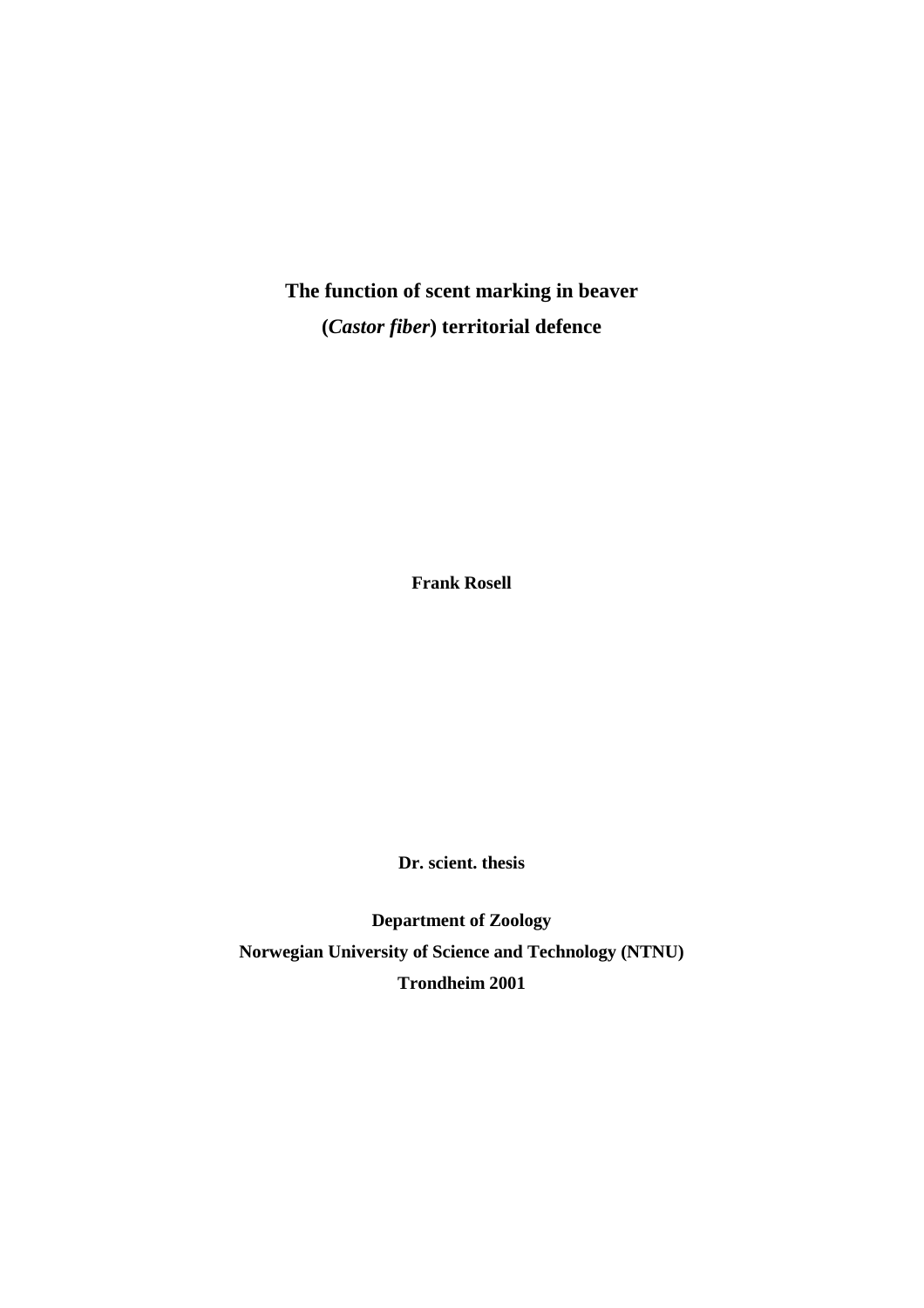© Frank Rosell 2001

- © Plenum Publishing Corporation
- © National Research Council Canada
- © Academic Press

The author's address:

Faculty of Arts and Sciences Department of Environmental and Health Studies Telemark University College N-3800 Bø i Telemark Norway

E-mail: Frank.Rosell@hit.no

ISBN 82-471-5101-4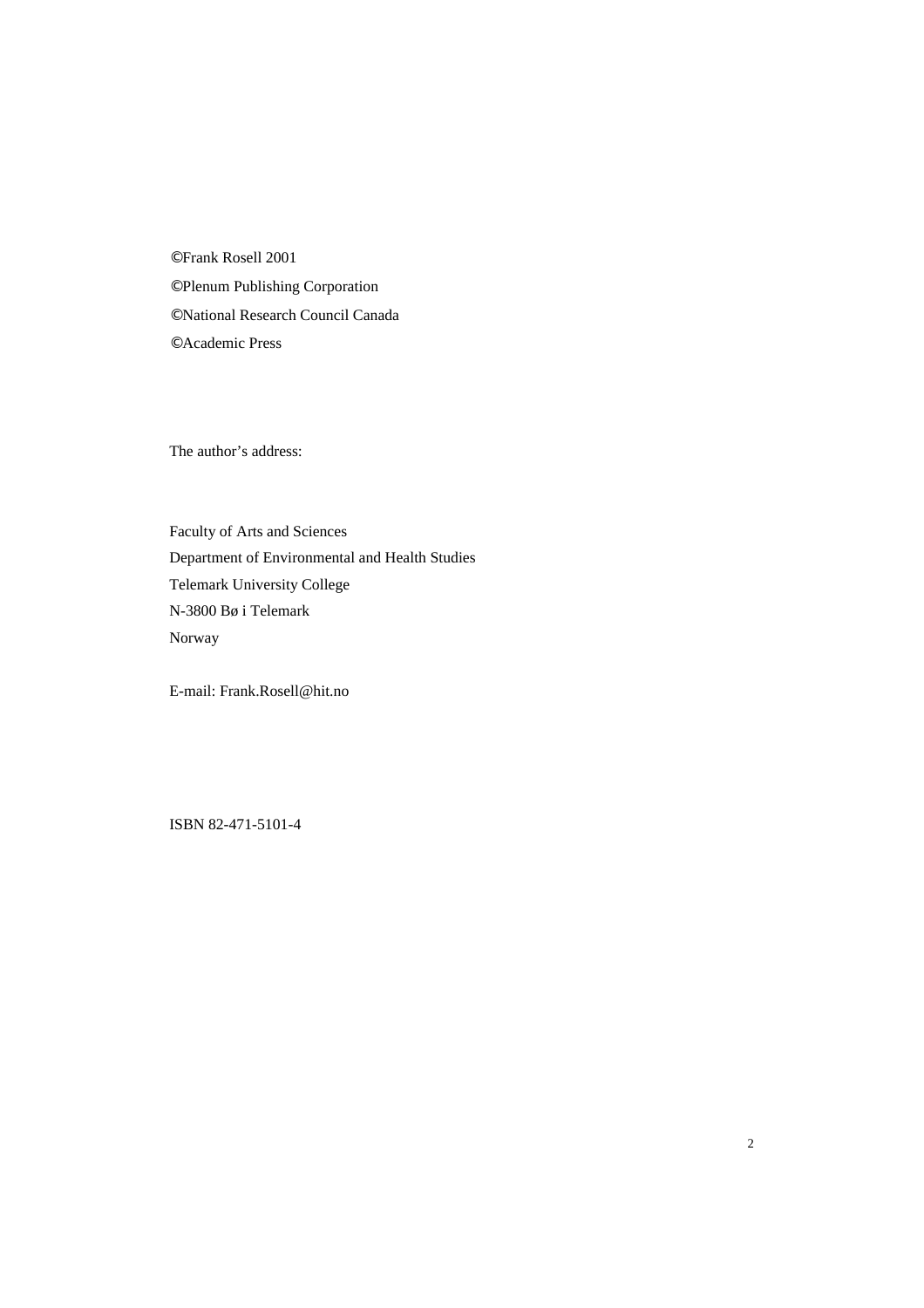## **Preface**

I saw my first beaver on 19 July, 1990, at 5:14 PM. Little did I know then that this sight would change my life. I was studying chemistry at the time, but felt an increasing desire to pursue follow-up studies in zoology, and shortly thereafter began a Master of Science thesis in ethology. The study animal of my choice was destined to be the beaver, and the topic of my thesis a combination of chemistry and ethology. I'm therefore greatly indebted to my Master of Science supervisors, professor Yngve Espmark, Dr. Göran Hartman and Dr. Bart A. Nolet. I thank Bart for kindly allowing me to work on his reintroduction project in the Biesbosch region of the Netherlands, and Bart and Göran for their friendship, and for sharing their extensive knowledge of beavers with me. I also thank Göran for always replying to my endless stream of e-mails! Yngve was also one of my PhD supervisors. I thank him for his support and help.

The person I'm in greatest debt to is my other PhD supervisor and beaver colleague since October 1994, Dr. Howard Parker. Without his generous, enthusiastic and cooperative attitude and help this thesis would never have been realized. His critical and constructive comments, both written and oral, have always been helpful, and I have really appreciated all our lunch discussions. Thanks, Howard, for all your help, support and friendship. After all these years, I have never seen him in bad mood! He has always opened his door, both home and office for me, and I will always remember that. Thanks also for "taking care" of me during various meetings in Spain, Russia, Scotland and Norway. I really have enjoyed your company!

For help in the field, I am especially indebted to Bjørnar Hovde. Due mainly to his efforts, I managed to collect enough samples from both dead- and live-trapped beavers. He has always been there with his incredible enthusiasm and effort. No one can trap beavers, dead or alive, like he can! Thanks also, Bjørnar, for accompanying me on many rememberable beaver trips in Telemark, and on two incredible study trips to the USA. On the trips to America I met professors Peter Busher, John Fryxell, Bruce Schulte, Dietland Müller-Schwarze and Lixing Sun. Thanks also to them for taking the time to talk to me and show me their campuses and field areas. Peter, Bruce and Lixing even let me live in their homes!

I'm also grateful to former students Øyvind Steifetten, Tore Bjørkøyli, and Frode Bergan for adept assistance in the field and for our many spirited and fruitful beaver discussions along the way. Thanks for all your help and friendship. Thanks also, Øyvind, for joining me on two field trips to my "second field home" Biesbosch, to the meeting on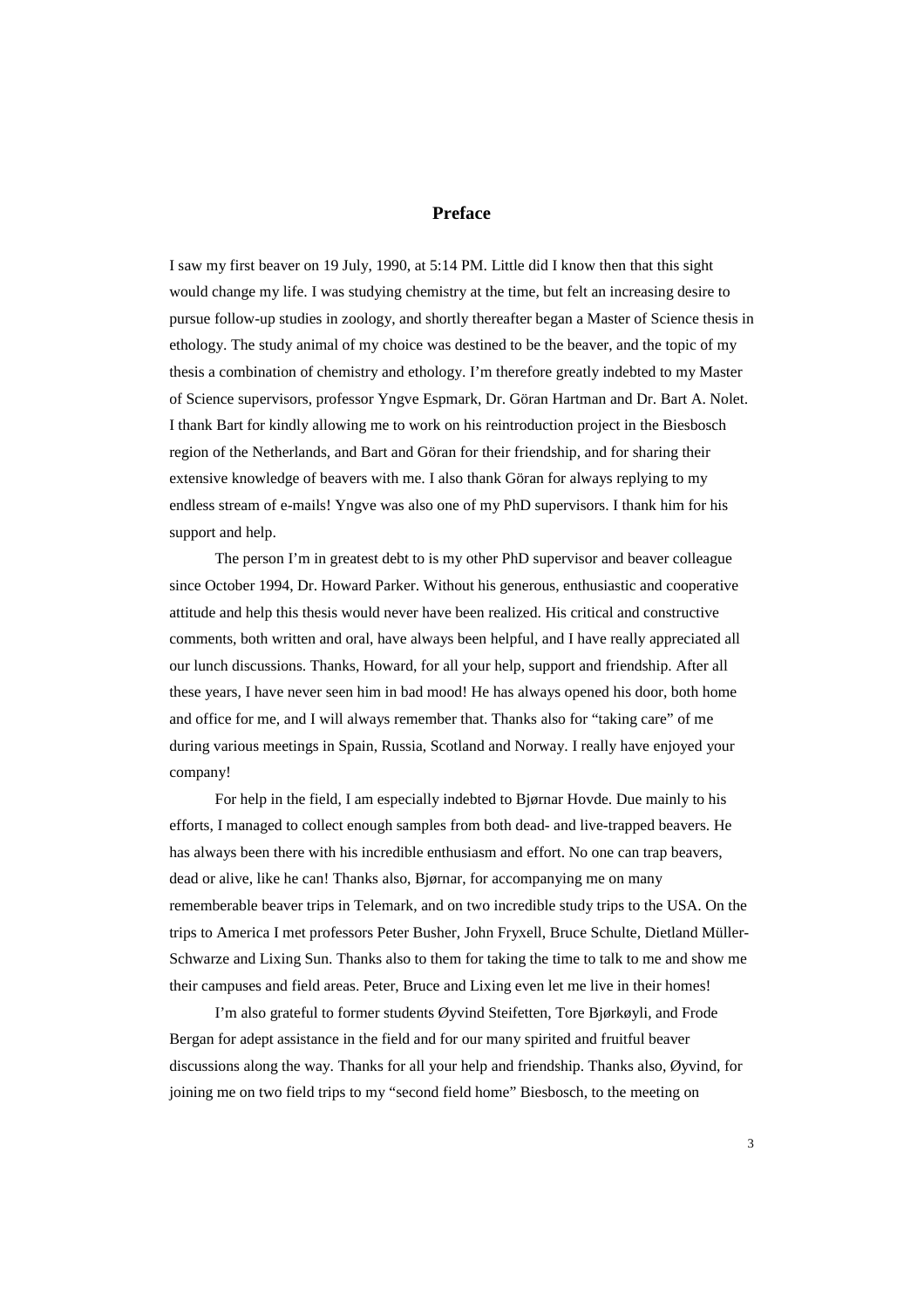semiaquatic animals in Germany, and for always taking care of me when visiting you in Trondheim. A special thanks to Frode for also helping me with my many technical problems, for joining me on many unforgettable beaver trips in Telemark, and for accompanying me to the first European Beaver meeting in Bratislava, Slovakia. I would also like to thank former students Geir Johansen and Lars Jøran Sundsdal for assistance in the field, and Lars Jøran for his extra help with the snow-secretion samples.

Thanks to Per Christian Hagen for always finding an answer to all my statistical questions. He has taught me a lot about statistics! Bjørn Steen, Ragnhild Li and Ralph Stålberg provided technical help in the lab – thanks all of you.

I had the great pleasure of visiting State University of New York, College of Environmental Science and Forestry, Syracuse, New York during August 26-December 27, 2000. I thank professor Dietland Müller-Schwarze for inviting me over. I had four unforgettable months over there! His course "Chemical Ecology in Vertebrates" should be mandatory for all students studying chemical ecology! Thanks also for always taking time to discuss chemical communication with me, and for letting me borrow your portable PC.

I also want to thank my parents, Roy and Thoril Rosell, for their support. My father started my interest in animals when he first taught me about birds. Thanks to both of them for the many nice hikes over the years, for always "pointing" me in the right direction when the way forward was confusing, and for reminding me occasionally of what's best to do.

And last, but not least, I sincerely thank my live-in companion, Randi Pettersen, for her undying patience during my many evenings/nights of fieldwork during our past 6 years together. She has always listened to all of my new ideas and current new findings, endured the writing of my beaver book a few years back, and has been supportive in every way! Thanks for your incredible understanding, and for joining me at meetings in Spain and Poland and during our stay in Syracuse. I love you!

I further thank professors Yngve Espmark, Michael H. Ferkin, Martyn L. Gorman, Hans Kruuk, Dietland Müller-Schwarze, Bruce Schulte and Lixing Sun, and Drs. Howard Parker and Craig Roberts for valuable discussions and comments on earlier drafts of the introductory chapter. To avoid forgetting anyone, additional assistance is given credit under "acknowledgements" in the respective papers of this thesis.

Financial support was provided by Telemark University College through a 3-year doctoral scholarship (1998-2001), for which I'm very appreciative. Financial support to attend conferences and a course in USA were provided by the Department of Environmental and Health Studies, Telemark University College and the Department of Zoology, Norwegian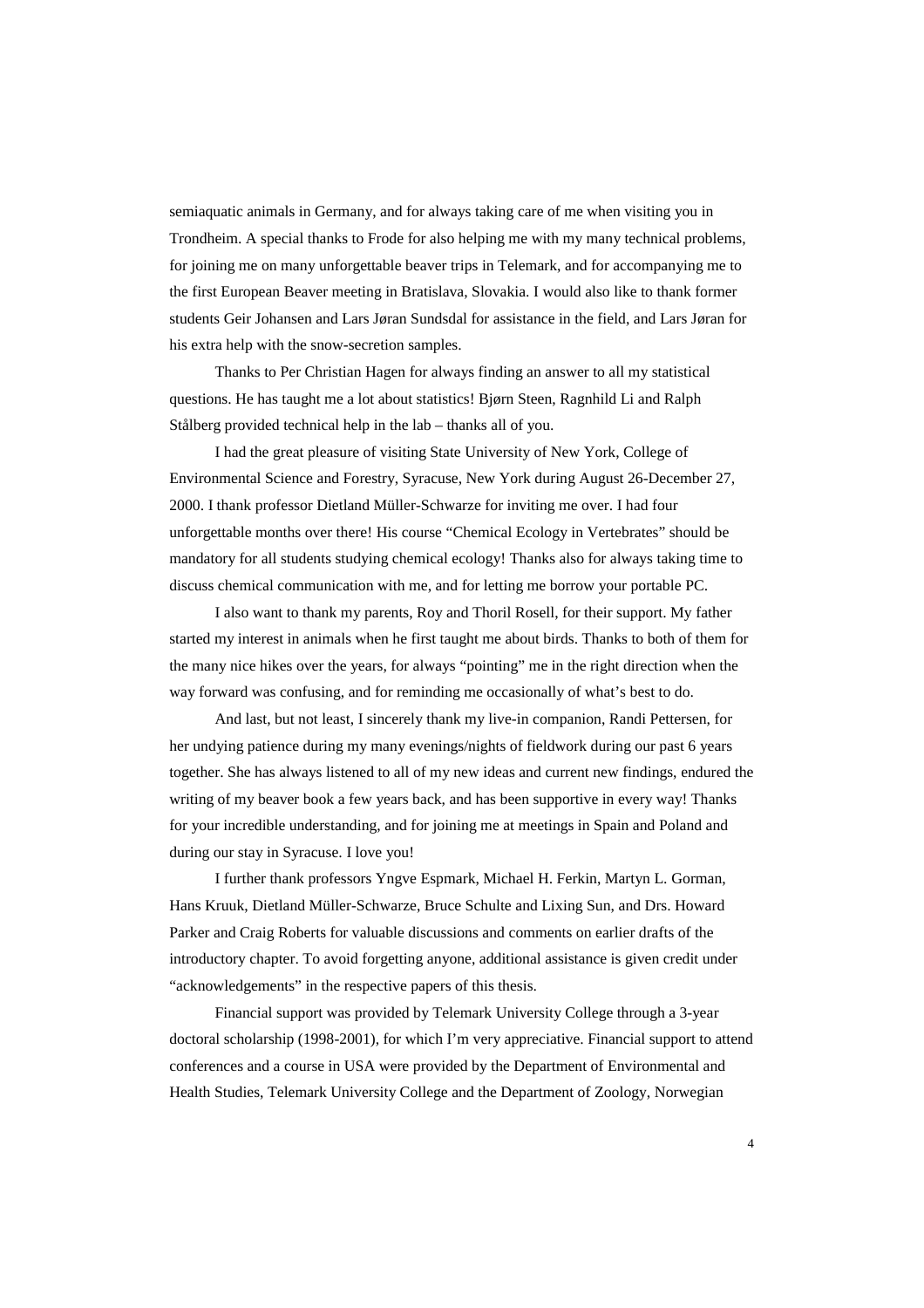University of Science and Technology.

Frank Rosell Telemark University College Bø i Telemark 12 December, 2001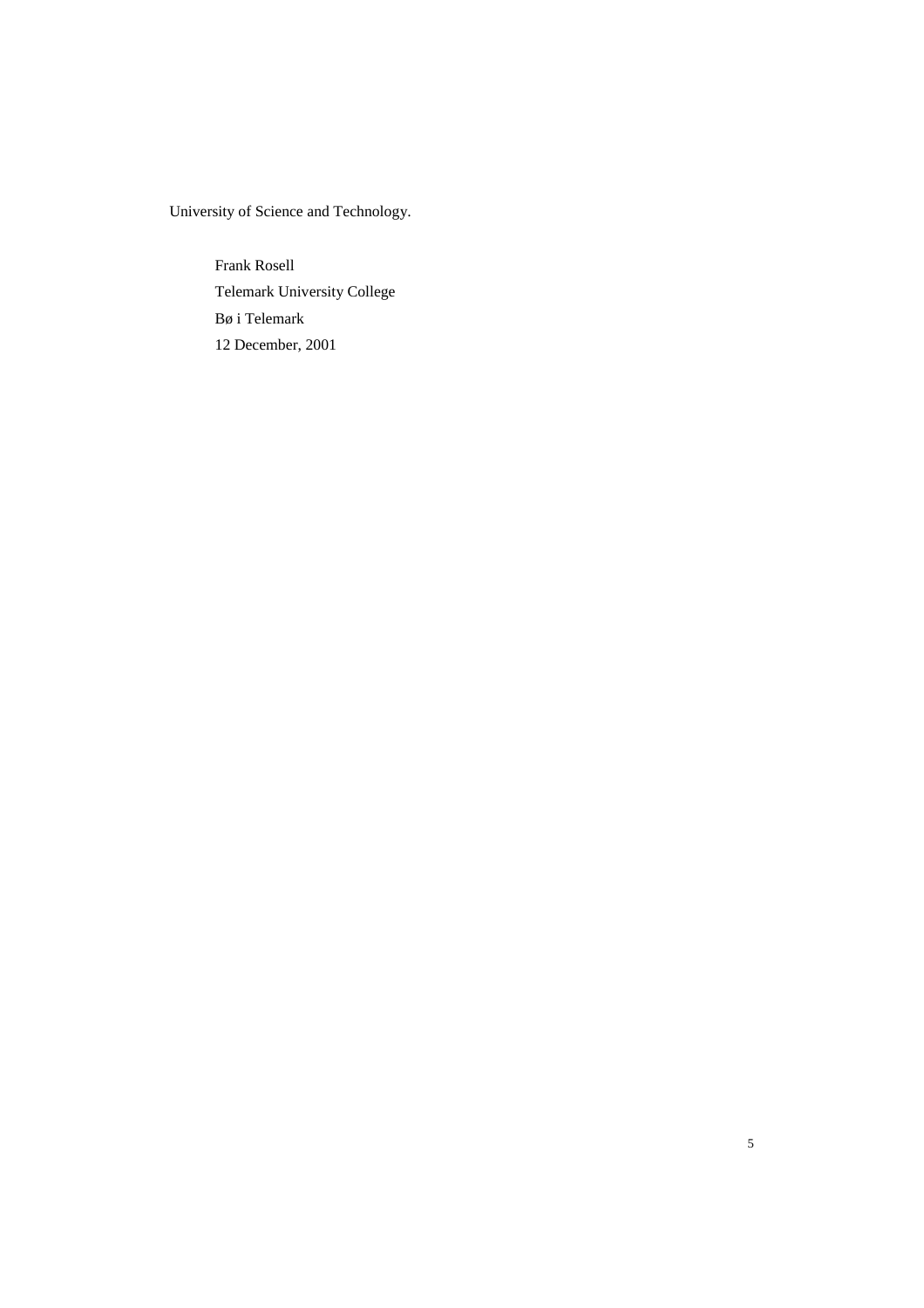# **Contents**

| FACTORS AFFECTING THE NUMBER AND DISTRIBUTION (TEMPORAL AND SPATIAL) OF SCENT MARKS  16 |  |
|-----------------------------------------------------------------------------------------|--|
|                                                                                         |  |
|                                                                                         |  |
|                                                                                         |  |
|                                                                                         |  |
| FACTORS AFFECTING THE NUMBER AND DISTRIBUTION (TEMPORAL AND SPATIAL) OF SCENT MARKS  26 |  |
|                                                                                         |  |
| FACTORS AFFECTING THE NUMBER AND DISTRIBUTION (TEMPORAL AND SPATIAL) OF SCENT MARKS  28 |  |
| <b>CONCLUSION AND ALTERNATIVE HYPOTHESES OF SCENT</b>                                   |  |
|                                                                                         |  |
|                                                                                         |  |
|                                                                                         |  |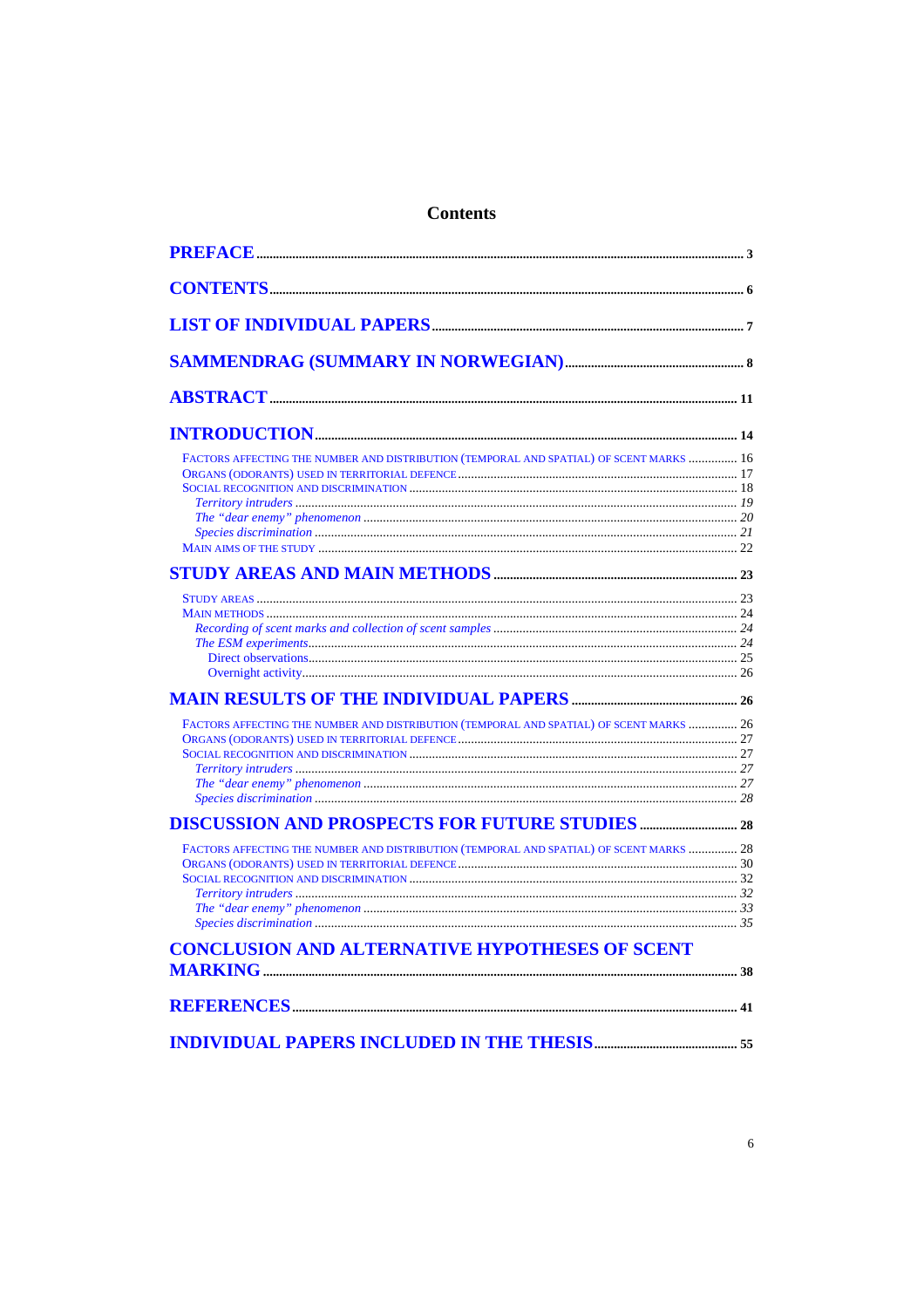## **List of individual papers**

This dr. scient. thesis is based on the six papers listed below (referred to below and later by their Roman numerals (**I**-**VI**).

- **I** Rosell, F. & Nolet, B.A. 1997. Factors affecting scent-marking behavior in Eurasian beaver (*Castor fiber*). *Journal of Chemical Ecology* 23:673-689.
- **II** Rosell, F., Bergan, F. & Parker, H. 1998. Scent-marking in the Eurasian beaver (*Castor fiber*) as a means of territory defense. *Journal of Chemical Ecology* 24:207-219.
- **III** Rosell, F. & Sundsdal, L.J. 2001. Odorant source used in Eurasian beaver territory marking. *Journal of Chemical Ecology* 27:2471-2491.
- **IV** Rosell, F., Johansen, G. & Parker, H. 2000. Eurasian beavers (*Castor fiber*) behavioral response to simulated territorial intruders. *Canadian Journal of Zoology* 78:931-935.
- **V** Rosell, F. & Bjørkøyli, T. In press. A test of the dear enemy phenomenon in the Eurasian beaver. *Animal Behaviour* xx:xx-xx.
- **VI** Steifetten, Ø. & Rosell, F. Submitted. Differential territorial response toward conspecific and heterospecific scent marks by the Eurasian beaver (*Castor fiber*). *Behavioral Ecology*.

Papers **I**-**V** are reproduced with due permission from the publishers.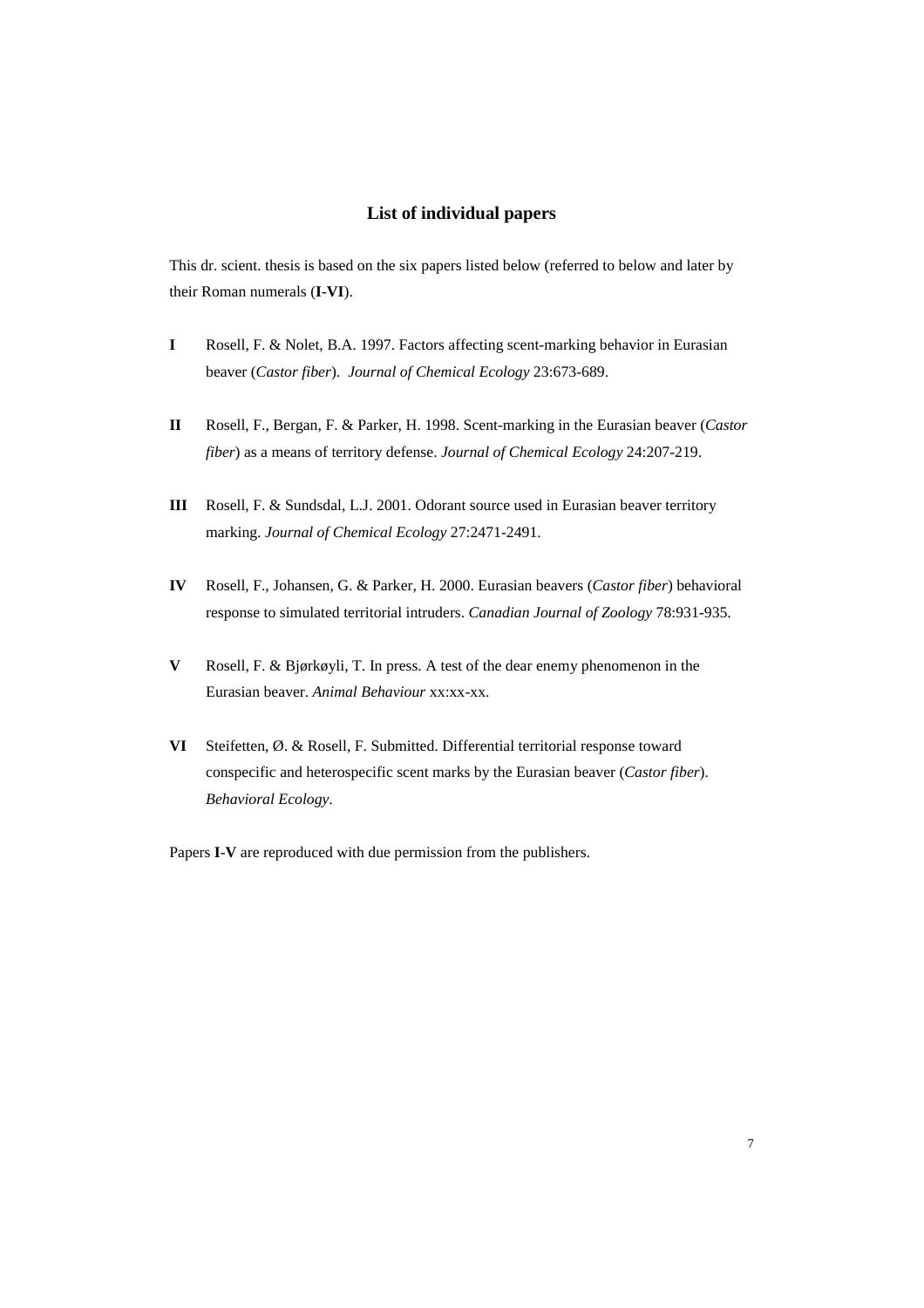## **Sammendrag (Summary in Norwegian)**

Denne avhandlingen eksaminerer hvordan duftmarkeringer fungerer i territorieforsvaret hos eurasiatisk bever (*Castor fiber*). Beveren avsetter vanligvis duft (castoreum fra bevergjelpungene og/eller sekret fra analkjertlene (AKS)) på små hauger av leire og planterester, og alle aldersgrupper og begge kjønn deltar i markeringen. Jeg satte fram hypotesen at duftmarkeringer spiller en viktig rolle i territorieforsvaret til fritt levende eurasiatisk bever, og undersøkte følgende spørsmål. (1) Hvilke faktorer virker inn på duftmarkeringsatferden? (2) Hvordan er duftmarkeringer fordelt i tid og rom i løpet av et helt år? (3) Er castoreum og/eller AKS brukt i forsvaret av territoriet? (4) Hvordan reagerer denne arten på simulerte inntrengere i territoriet? (5) Kan den eurasiatiske beveren diskriminere mellom duft fra naboer og fremmede, og mellom duft fra sin egen art og den nordamerikanske beveren (*C. canadensis*)?

Jeg viste at duftmarkeringer spiller en signifikant, indirekte rolle i forsvaret av territoriet hos den eurasiatiske beveren. Antall duftmarkeringer var tetthetsavhengig. Bever med mange nære naboer (høyt utfordret) trenger sannsynligvis å duftmarkere oftere for å bli utvetydig gjenkjent som eier av territoriet. Plasser med høy tetthet er imidlertid kanskje også av bedre kvalitet, noe som gir eierne av territoriet mer energi å bruke på forsvaret, og flere grunner for å forsvare. Det var en signifikant positiv korrelasjon mellom antall duftmarkeringer og varigheten av okkupasjonen av territoriet samt lengden av banker med trær. Bofaste ser derfor ut til å investere mer i duftmarkeringer i territorier med god kvalitet og når et territorium har vært okkupert for relativ lang tid. Teoretisk, jo store potensiell verdi territoriet har for de bofaste, i kontrast til inntrengere, desto hardere bør eieren slåss for å beholde det territoriet.

Territoriet ble duftmarkert signifikant oftere om våren når spredningen av 2-åringer normalt skjer, og duftmarkeringene ble konsentrert nær grensene til territoriet, tilsynelatende for å maksimere signaleffektiviteten til potensielle inntrengere før de entrer territoriet. Signifikant flere duftmarkeringer ble konstruert oppstrøms i forhold til nedstrøms av hytta, sannsynligvis fordi bevegelsen av individer på vandring hovedsakelig er nedstrøms. Disse resultatene støtter hypotesen om grenseopprettholdelse.

Castoreum ble nesten utelukkende avsatt på duftmarkeringer fra januar til ut mars og ser ut til å være hovedlukten brukt i forsvar av eurasiatiske beverterritorier. AKS ble sjelden avsatt og har muligens en annen funksjon.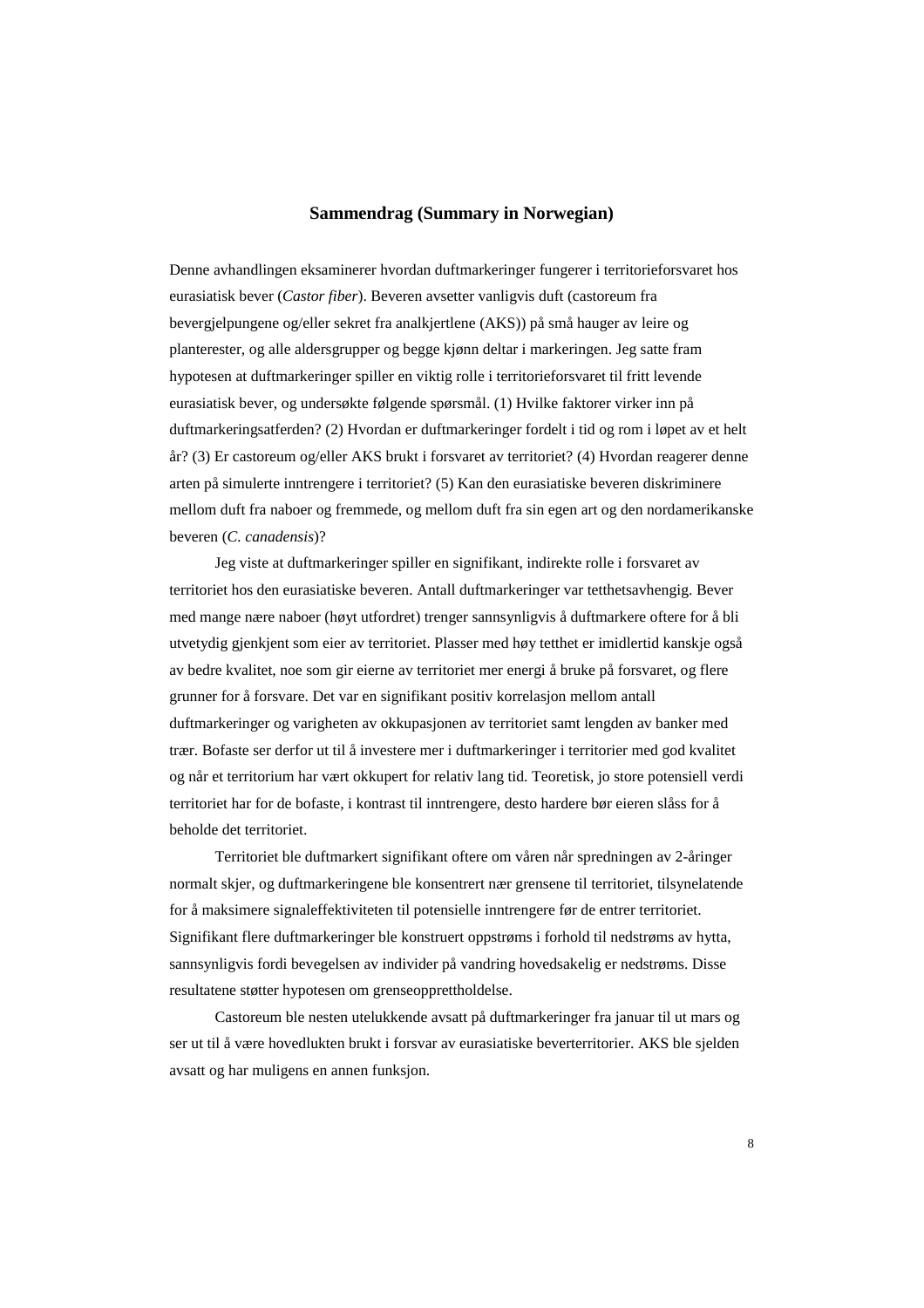Den eurasiatiske beveren viste territorial atferd når en "inntrenger", i form av kunstig konstruerte eksperimentelle duftmarkeringshauger (EDH'er) med castoreum fra fremmede voksne hanner, ble plassert inne i territoriet. De ødela EDH'ene og overmarkerte med sin egen lukt i 80% av forsøkene. Overmarkeringen ser ut til å ha vært et forsøk på å maskere duften fra de fremmede voksne hannene med sin egen duft. Disse resultatene gir dermed noe støtte til duftmaskeringhypotesen. Duftmarkeringer kan derfor sørge for en troverdig annonsering av et individs evne til å dominere eller forsvare et område, siden bare de som suksessfullt dominerer et område kan sikre at deres markeringer både dominerer og er nyligere avsatt enn de fra en utfordrende konkurrent. Overmarkeringen annonserer derfor muligens at territoriet er opptatt og signaliserer kostnaden av konkurransen hvis trusselen ignoreres. Jeg observerte at beverne ofte startet å patruljere territoriet etter å ha besøkt EDH'ene. En mangel på respons på EDH'er uten castoreum indikerer at beveren reagerte på duften av castoreum og ikke på synet av duftmarkeringshaugen.

De eurasiatiske beverne snuste på castoreum og AKS fra en fremmed, signifikant lenger enn fra en nabo. De reagerte aggressivt, signifikant lenger på castoreum, men ikke på AKS, fra en fremmed enn fra en nabo. Når EDH'ene forble ute over natta og responsen ble målt den påfølgende morgenen, reagerte beverne signifikant sterkere på både castoreum og AKS fra en fremmed enn fra en nabo. Disse resultatene indikerer at den eurasiatiske beveren kan bruke duft for å diskriminere mellom naboer og fremmede, og gir dermed støtte til tilstedeværelsen av "kjære fiende" fenomenet (redusert aggresjon mot kjente okkupanter på naboterritoriene).

De eurasiatiske beverne tilbrakte signifikant lenger tid på å reagere aggressivt på artsfrenders enn ikke-artsfrenders (nordamerikanske bevere) EDH'er. De reagerte også signifikant mer aggressivt på artsfrenders enn ikke-artsfrenders EDH'er over natt. Sammenligninger av castoreum gasskromatogram viste at forskjeller mellom artene forklarte 34% av den totale variasjonen i forbindelsene oppdaget, mens forskjeller mellom kjønnene forklarte 13%. For AKS, var henholdsvis 49% og 46% av denne variasjonen forklart av forskjeller mellom arter og kjønn. Disse resultatene bekrefter hypotesen at den eurasiatiske beveren diskriminerer mellom duftmarkeringer fra de to artene, med andre ord utøver arts diskrimineringsevner. Dette indikerer at den eurasiatiske beveren vil anse påtrengende duftmarkeringer fra den nordamerikanske beveren å utgjøre en mindre territoriell trussel enn fra en artsfrende, og vil derfor mindre sannsynlig bruke tid og energi på å overmarkere disse duftmarkeringene.

Jeg konkluderer med at mitt studium har bidratt til en bedre forståelse av funksjonen

9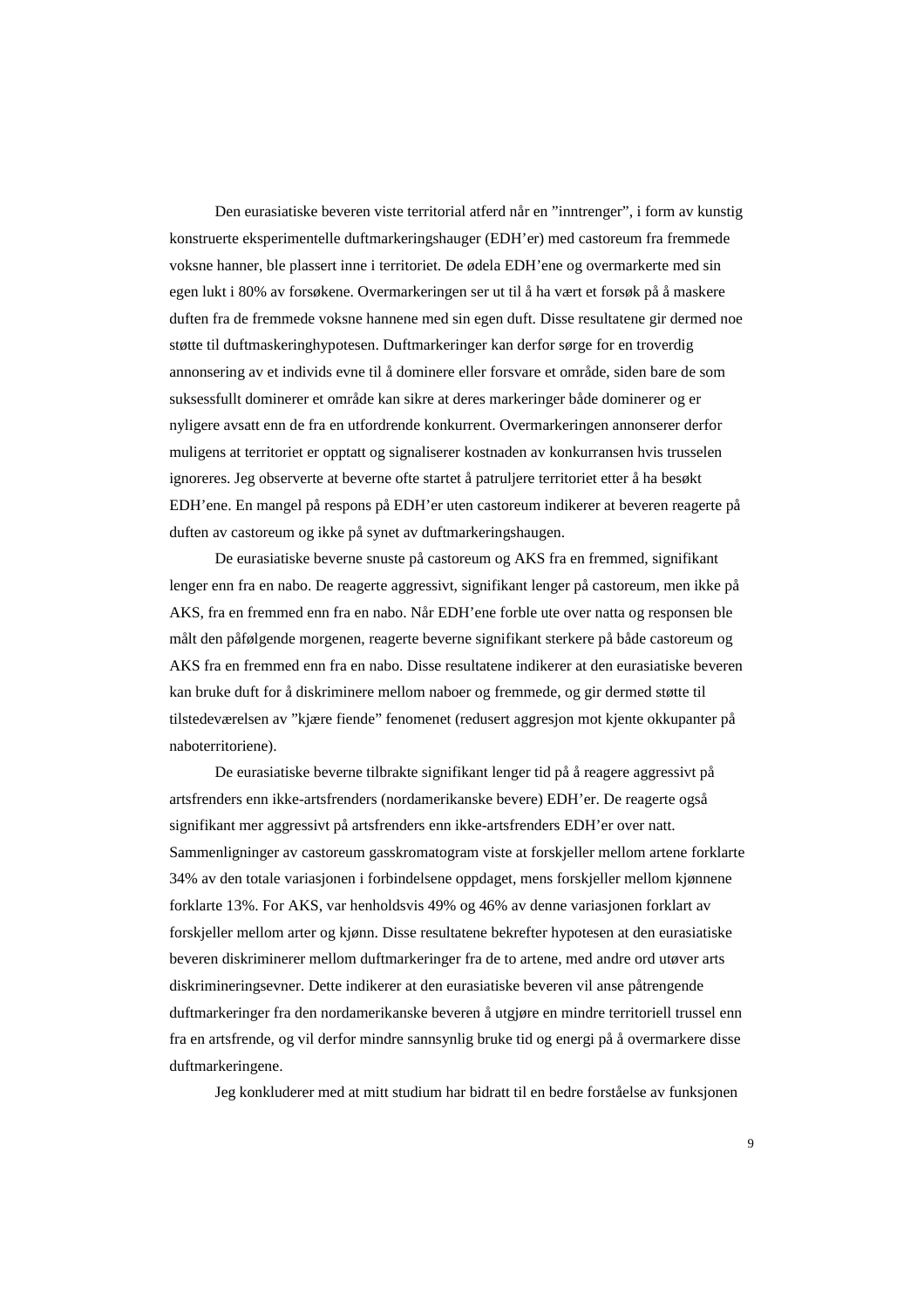av duftmarkering i territoriet til den eurasiatiske beveren ved å demonstrere deres evne til å overføre duftbeskjeder effektivt, både i tid og rom, og deres evne til å overmarkere og diskriminere EDH'er fra inntrengere som utgjør ulik grad av trussel. Mine resultater gav støtte til ideen at funksjonen for duftmarkering av territoriet hos eurasiatisk bever er å annonsere dominans status, og dermed sørge for muligheter for inntrengere til å vurdere tilstedeværelsen av eieren som vil redusere kostnadene av de agonistiske konfliktene for både eier og inntrenger (statusannonseringshypotesen). Mine resultater støtter også den generelle duftssammenligningshypotesen, med andre ord dens prediksjoner 1 (duftmarker hvor inntrengere er mest sannsynlig å møte disse), 3 (gjør seg tilgjengelig for duftsammenligning av inntrenger) og 4 (fjern eller erstatt duftmarkeringer av andre) ble alle støttet. Prediksjon 2 (duftmarker seg selv med duften brukt til å markere territoriet) trenger imidlertid å klargjøres. Det er fortsatt uklart om beveren smører castoreum på pelsen, og/eller markerer seg selv med AKS for å gjøre pelsen vanntett og dermed fungere samtidig som en "levende duftmarkering". Det neste steget bør være å redegjøre for disse spørsmålene. Funksjonen til duftmarkering som er foreslått her er imidlertid nødvendigvis ikke den eneste funksjonelle mekanismen, siden en funksjon ikke trenger å utelukke andre. To andre hovedfunksjoner for duftmarkering hos eurasiatisk bever som ikke helt kan utelukkes er at duftmarkeringer kan bli brukt til å merke og dermed forsvare ressurser innen territoriet (hypotesen om ressurs merking), og at duftmarkeringen er relatert til reproduksjonen (for eksempel ved å annonsere reproduktiv status og bevoktning av maken i løpet av paringstiden). Mitt arbeid har lagt vekt på kommunikasjonen mellom familiegrupper. Mer arbeid trengs imidlertid for å klargjøre duftmarkeringens rolle i kommunikasjonen innen familiegrupper.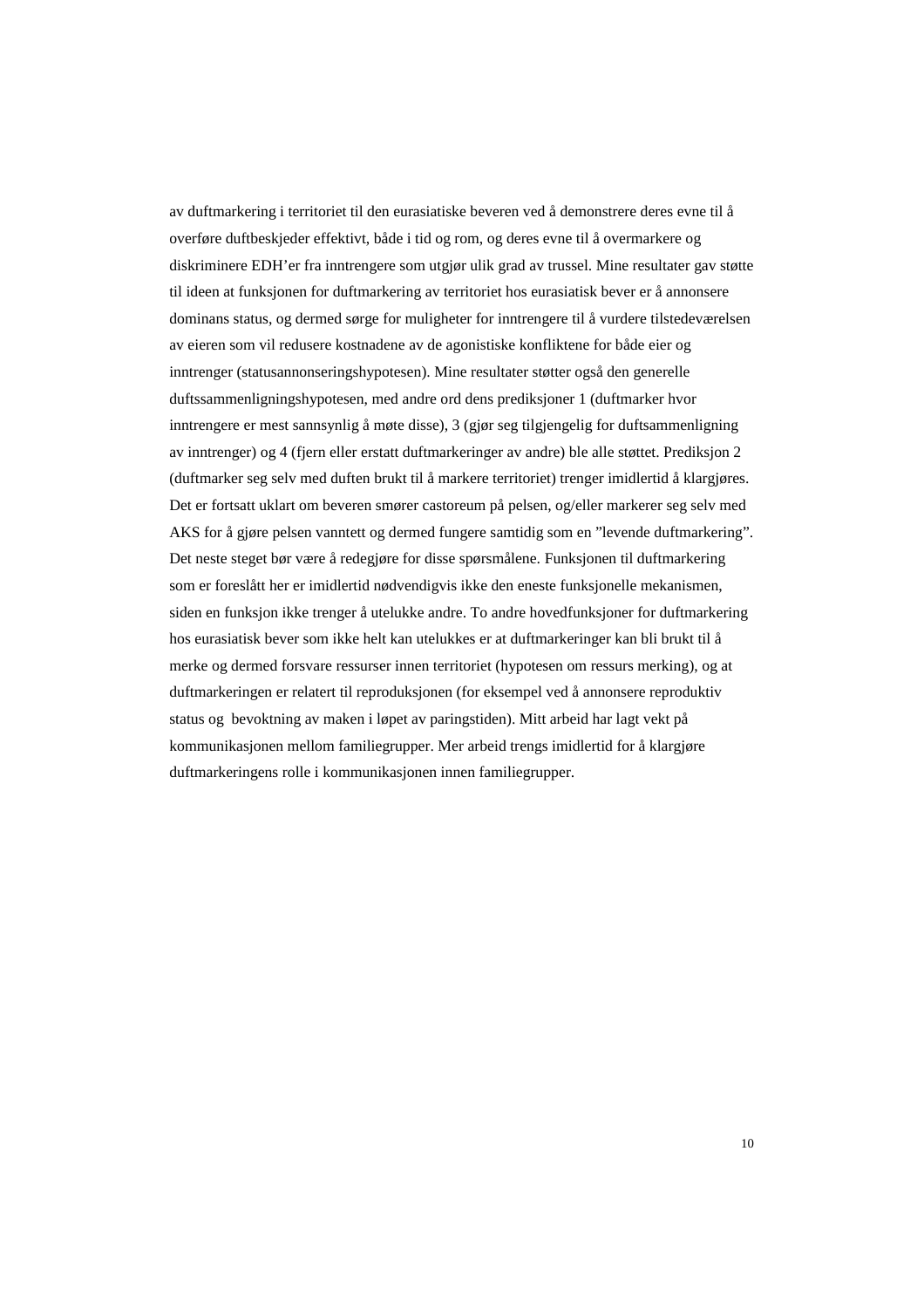## **Abstract**

This thesis examines how scent marking in Eurasian beaver (*Castor fiber*) functions in territorial defence. Beavers usually deposit scent (castoreum and/or anal gland secretion (AGS)) onto small piles of mud and debris, and all age classes and both sexes participate in marking. I hypothesized that scent marking plays an important role in territory defence of free-ranging Eurasian beavers and investigated the following issues. (1) Which factors affect scent-marking behaviour? (2) How are scent marks distributed temporally and spatially during an annual cycle? (3) Is castoreum and/or AGS used in territorial defence? (4) How does this species respond to simulated territorial intruders? (5) Can the Eurasian beaver discriminate between scent from neighbours and strangers, and between scent from its own species and that of the North American beaver (*C. canadensis*)?

I show that scent marking plays a significant indirect role in territorial defence by the Eurasian beaver. The number of scent marks was density dependent. Beavers with many close neighbours (highly challenged) may need to scent mark more often to be unambiguously recognised as territory owners. However, high-density sites may also be of better quality, providing territory holders with more energy to spend in defence and more reasons to defend. There was a significant positive correlation between the number of scent marks and both the duration of territory occupancy and length of wooded banks. Therefore, residents appear to invest more in scent marking in good quality territories, and when a territory has been occupied for a relatively long time. Theoretically, the greater potential value of the territory for residents, in contrast to intruders, makes it worth fighting harder for.

Territories were scent marked significantly more often in spring when dispersal of 2 years-olds normally occurs and scent marks were concentrated near territorial borders, apparently to maximize the signal effect to potential trespassers on or before entering the territory. Significantly more scent marks were constructed upstream than downstream of the lodge, probably because the movement of dispersing individuals is predominantly downstream. These results support the border maintenance hypothesis.

From January through March castoreum was almost exclusively deposited on scent marks and appears therefore to be the main scent signal used in the defence of Eurasian beaver territories. AGS was rarely deposited and appears to have another function.

Eurasian beaver showed territorial behaviour when an "intruder", in the form of artificially-constructed experimental scent mounds (ESMs) containing castoreum from alien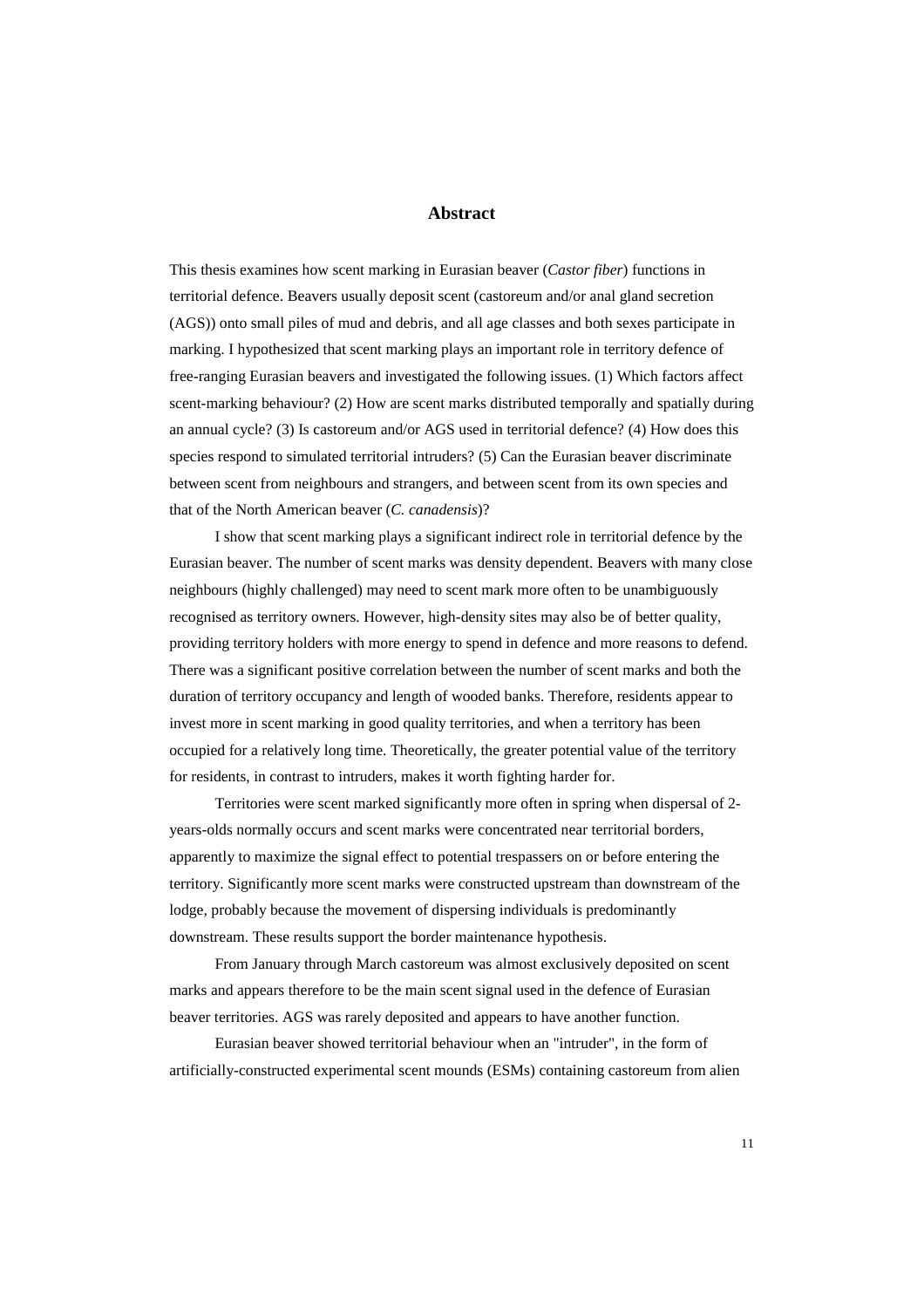adult males, was placed inside the territory. They destroyed the ESMs and overmarked with their own scent in 80% of the trials. Countermarking appears to have been an attempt to mask the odour of alien adult male conspecifics with their own odours. This result therefore gives some support to the scent-masking hypothesis. Scent marks could thus provide a reliable advertisement of an individual's ability to dominate or defend the area, since only those successfully dominating the area can ensure that their marks both predominate and are more recently deposited than those of any challenging competitors. The countermarking may therefore advertise that the territory is occupied and signal the costs of competition if the threat is ignored. I frequently observed that beavers, after visiting the ESMs, started to patrol the territory. A lack of response to ESMs without castoreum indicated that beavers were responding to the smell of castoreum and not to the sight of the scent mound itself.

Eurasian beavers sniffed both castoreum and AGS from a stranger significantly longer than those from a neighbour. They responded aggressively significantly longer to castoreum, but not to AGS, from a stranger than from a neighbour. When ESMs were allowed to remain overnight and the response measured the following morning, beavers responded significantly stronger to both castoreum and AGS from a stranger than from a neighbour. These findings indicate that Eurasian beavers can use scent to discriminate between neighbours and strangers, thereby supporting existence of the "dear enemy" phenomenon (reduced aggression towards familiar occupants of neighbouring territories).

Eurasian beavers spent significantly longer time responding aggressively to conspecific than to heterospecific (North American beavers) ESMs. They also responded significantly more aggressively to conspecific than to heterospecific ESMs overnight. Gas chromatographic comparisons of castoreum showed that differences between species accounted for 34% of the total variation in compounds detected, while differences between sexes accounted for 13%. For AGS, 49% and 46% of this variation was explained by differences between species and sex, respectively. The results confirm the hypothesis that the Eurasian beaver discriminates between scent marks of the two species, i.e. exhibits species discrimination abilities. This indicates that the Eurasian beaver would regard intrusive scent marks from the North American beaver as a lesser territorial threat than from a conspecific, and would therefore be less likely to spend time and energy countermarking these scent marks.

In conclusion, my study has contributed to a better understanding of the function of territorial scent marking in the Eurasian beaver by demonstrating their capability of transmitting odorous messages efficiently, both temporally and spatially, and their ability to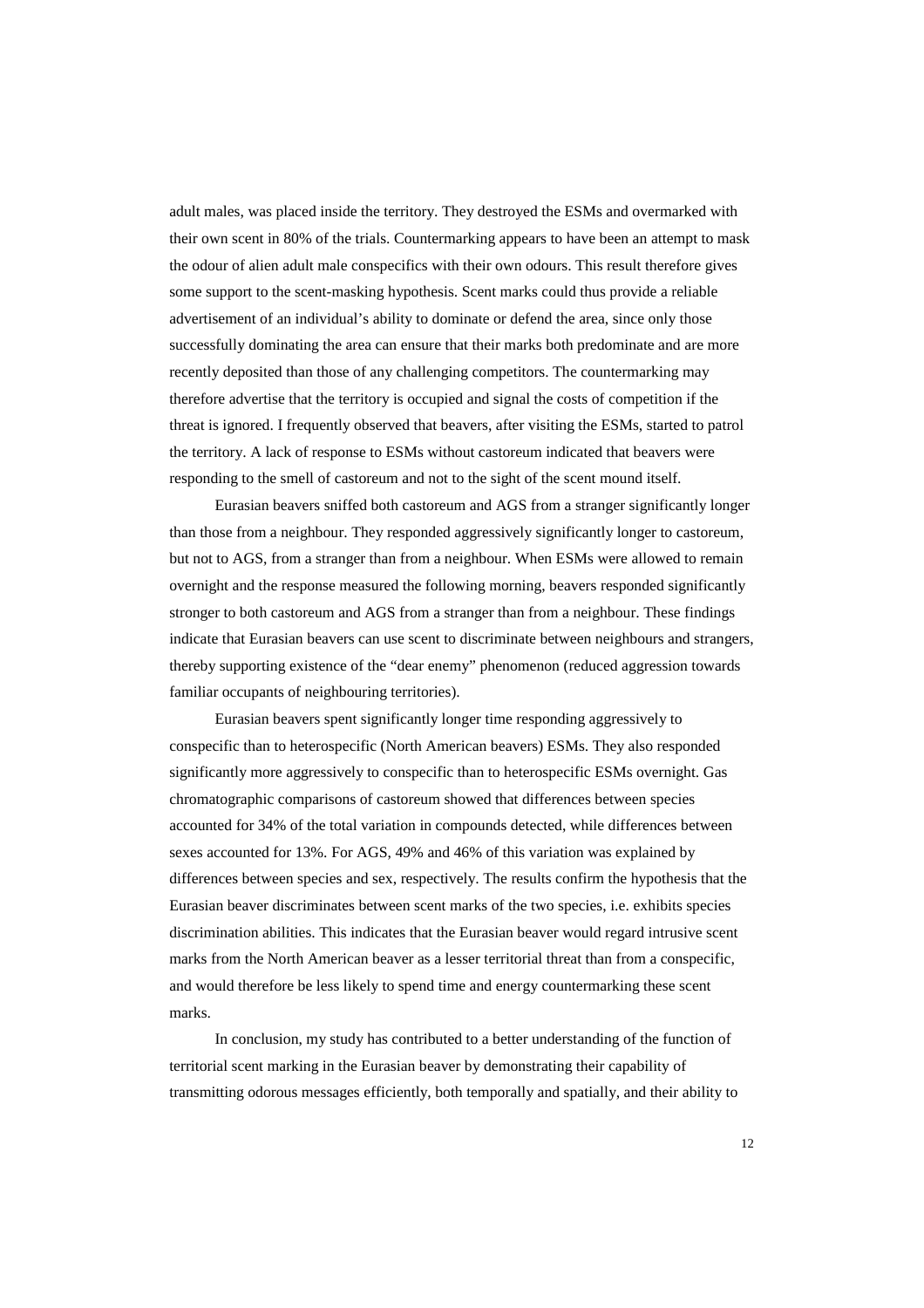countermark and discriminate ESMs from intruders of different degrees of threat. My results lend support to the idea that the function of territorial scent marking in the Eurasian beaver is to advertise related dominance status, thereby providing opportunities for intruders to assess the presence of the owner, and thus reducing the costs of agonistic conflicts for both the owner and intruder (the status advertisement hypothesis). My results also support the general scent-matching hypothesis, i.e. its predictions 1 (mark where intruders are most likely to encounter marks), 3 (make themselves available for scent matching by intruders) and 4 (remove or replace marks of others) were all supported. However, prediction 2 (mark themselves with the substances used to mark the territory) needs to be clarified. It's still unclear whether beavers smear castoreum on their pelage, and/or mark themselves with AGS in order to waterproof the fur, and thereby simultaneously function as a "living-scent mark". The next step should be to clarify these issues. However, the function of scent marking suggested here is not necessarily the only functional mechanism, as one function need not necessarily exclude others. Two other main functions for scent marking in Eurasian beavers that cannot be entirely ruled out are that scent marks may be used to label and thereby defend resources within the territory (the labelling resources hypothesis), and that marking is related to reproduction (e.g. by advertising reproductive status and guarding the mate during the breeding period). My work has emphasized intergroup communication. However, more work is needed to clarify the role of scent marks in intragroup communication.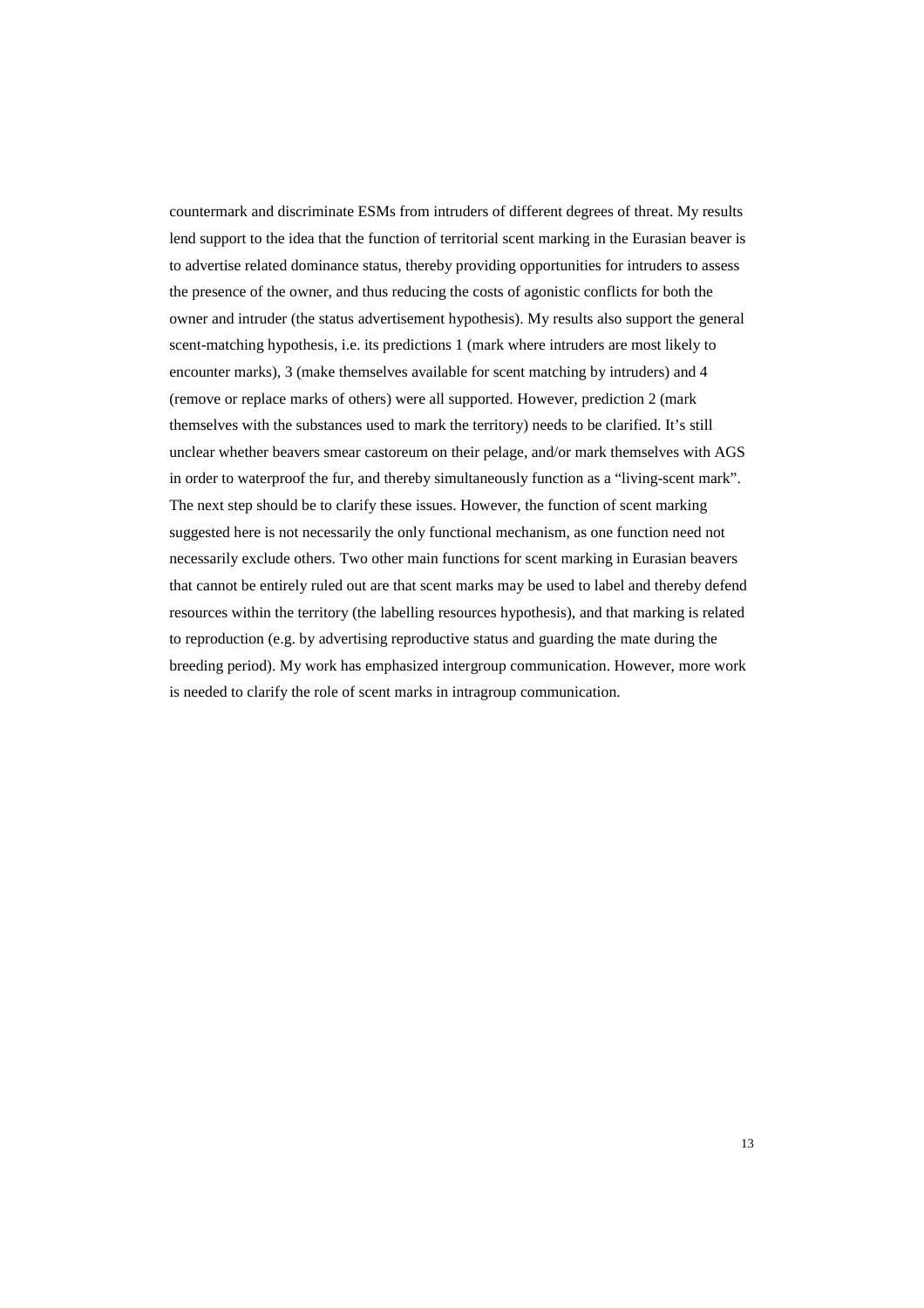## **Introduction**

Territoriality has been defined in many ways. Maher & Lott (1995) proposed the following definition of territory: "a fixed space from which an individual or group of mutually tolerant individuals actively excludes competitors from a specific resource or resources". Territoriality may be expected to evolve when the benefits gained from exclusive access to limited resources exceed the costs of defence (Brown 1964, Stamps 1994). Costs of territoriality can be minimized if resident animals advertise their occupation of an area in order to deter intrusion and avoid escalated encounters with conspecifics. Advertisement will only be effective, however, when ownership signals are reliable indicators of an animal's ability to control the resources contained within defended areas (Parker 1974, Zahavi 1975). Although examples of visual and auditory signals functioning as territorial advertisement are common (e.g. Hailman 1977, Catchpole 1982), it has been argued that chemical signals are especially effective in this regard (Gosling 1986). If an animal has scent marked an area comprehensively, it must have inhabited it at least long enough to do so (Gosling 1982). Additionally, the signal remains active even when its author is absent from an area.

Mammalian scent marking is often associated with territorial defence (e.g. Gosling 1990). It is widely accepted that mammals scent mark their territories to advertise their occupancy and ownership of the territory (e.g. Peters & Mech 1975, Macdonald 1980, Erlinge et al. 1982, Gosling 1982, Gorman & Mills 1984, Smith et al. 1989, Sillero-Zubiri & Macdonald 1998), but it is still under debate how scent marks actually function in terms of territory maintenance (Gorman 1990, Gosling 1990, Richardson 1991, 1993). Alternative hypotheses, however, have been proposed for scent marking in mammals: identification of species, subspecies, group, or individuals, signalling social and reproductive status or mood, promoting synchronisation of reproductive cycles, attracting members of the opposite sex, labelling resources, and reassurance/confidence (see for example, reviews by Eisenberg & Kleiman 1972, Johnson 1973, Müller-Schwarze 1974, Thiessen & Rice 1976, Henry 1977, Brown 1979, Brown & Macdonald 1985, Kruuk 1992, Branch 1993, Lazaro-Perea et al. 1999). Scent marks therefore might serve several functions, which may change or vary with the time of year or the location of the mark. However, these alternative hypotheses will not be the main focus here.

For many years it was believed that scent marks help deter intruders from entering a territory, or at least to intimidate them (Hediger 1949, Geist 1964, Johnson 1973). The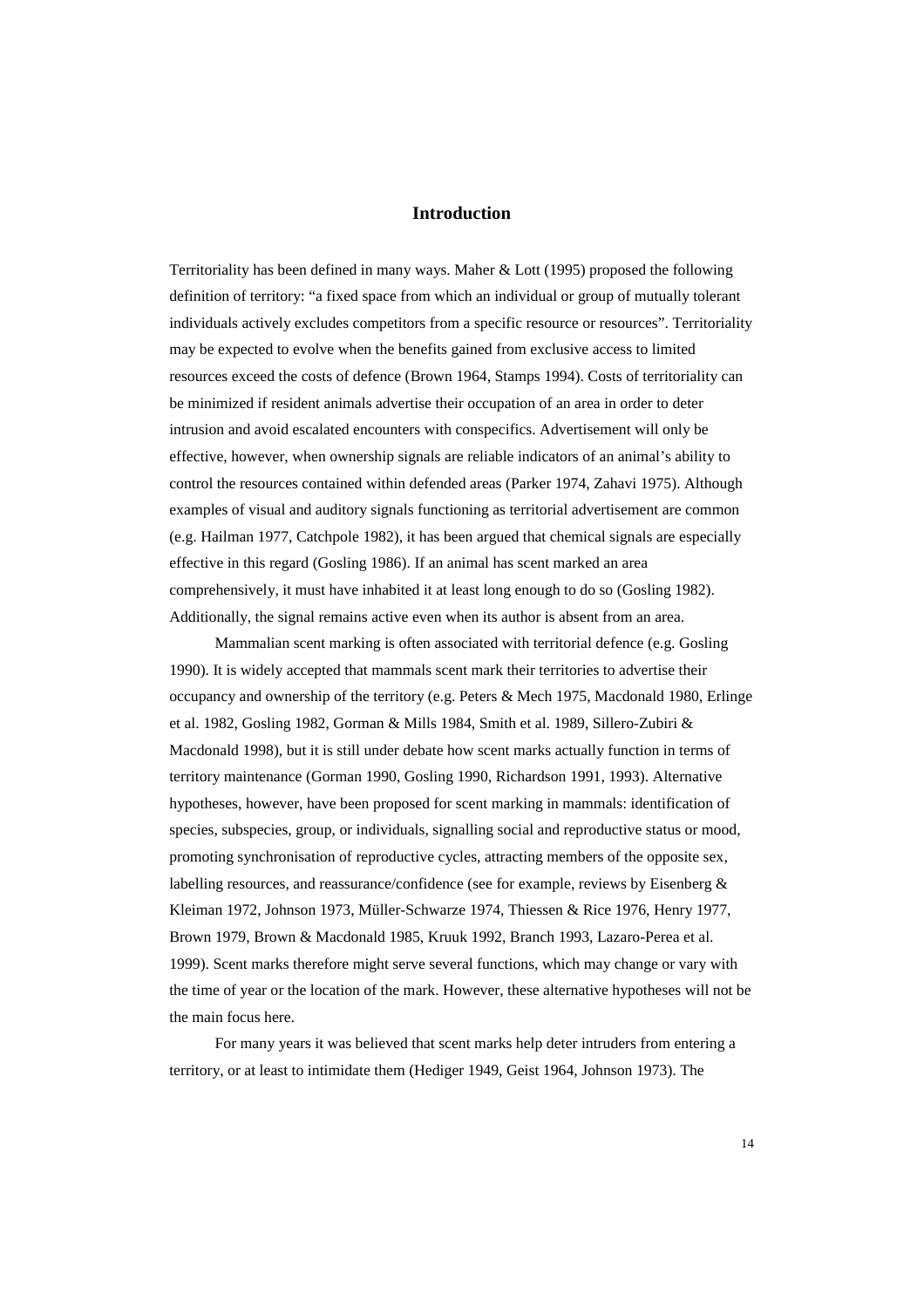intimidation hypothesis states that intruders may interpret scent marks as a threat with immediate physical attack if they are encountered by the resident (Hediger 1949, Richardson 1991, 1993). Scent marks would serve to delimit the territory and to deter intruders from entering the interior for prolonged visits in the absence of the signaller. Although scent marks are unlikely to totally exclude all intruders from exploiting resources within a territory, they may limit the degree (in time and space) to which the territory is trespassed, and hence indirectly protect resources. The fact that not all territorial intruders are obviously intimidated has stimulated the search for new explanations as to how scent marks function in territory maintenance (Gosling 1982, 1990, Richardson 1993). As there is typically a delay between signal emission and reception in olfactory signalling, the main mechanism involved is thought to be "scent-matching", in which competitors or mates match the odour from scent marks with the odour of conspecifics they encounter (Gosling 1982, Gosling & Mckay 1990). It is therefore critical that signallers maintain their scent in such a way that maximizes the success of matching (Gosling 1986, Roberts & Lowen 1997, Gosling & Roberts 2001). This is achieved both by replenishing their own scent marks on a regular basis and by countermarking any scent deposited by competitors within their territory or area of dominance (Roberts 1998, Rich & Hurst 1999).

Numerous systematic investigations of chemical communication have been conducted with small mammals amenable to laboratory experimentation. However, similar studies are notably lacking for large species (Swaisgood et al. 1999). Additionally, better designed field studies are needed in order to better understand the significance of scent for territorial communication in general. Therefore, I chose the Eurasian beaver (*Castor fiber,* 2n=48) as a model to further elucidate this topic.

Both the Eurasian and the North American beavers (*C. canadensis*, 2n=40) are strongly territorial and aggressive encounters are not uncommon (e.g. Lavrov & Orlov 1973, Piechocki 1977, Svendsen 1989, Nolet & Rosell 1994). Beavers usually deposit scent (castoreum and anal gland secretion (AGS), see below) onto small piles of mud and debris close to the water's edge (e.g. Wilsson 1971, Svendsen 1980a). All age-classes, except kits younger than 5 months, and both sexes defend their territories by scent marking (Wilsson 1971, Buech 1995). A variety of functions have also been assumed for scent marks in the beaver (see Dugmore 1914, Green 1936, Aleksiuk 1968, Butler & Butler 1979, Müller-Schwarze & Heckman 1980, Svendsen 1980a, Rosell & Bergan 1998). However, by testing alternative hypotheses, Houlihan (1989) confirmed the territorial function of North American beaver scent marks and rejected other interpretations (see also Hodgdon 1978, Müller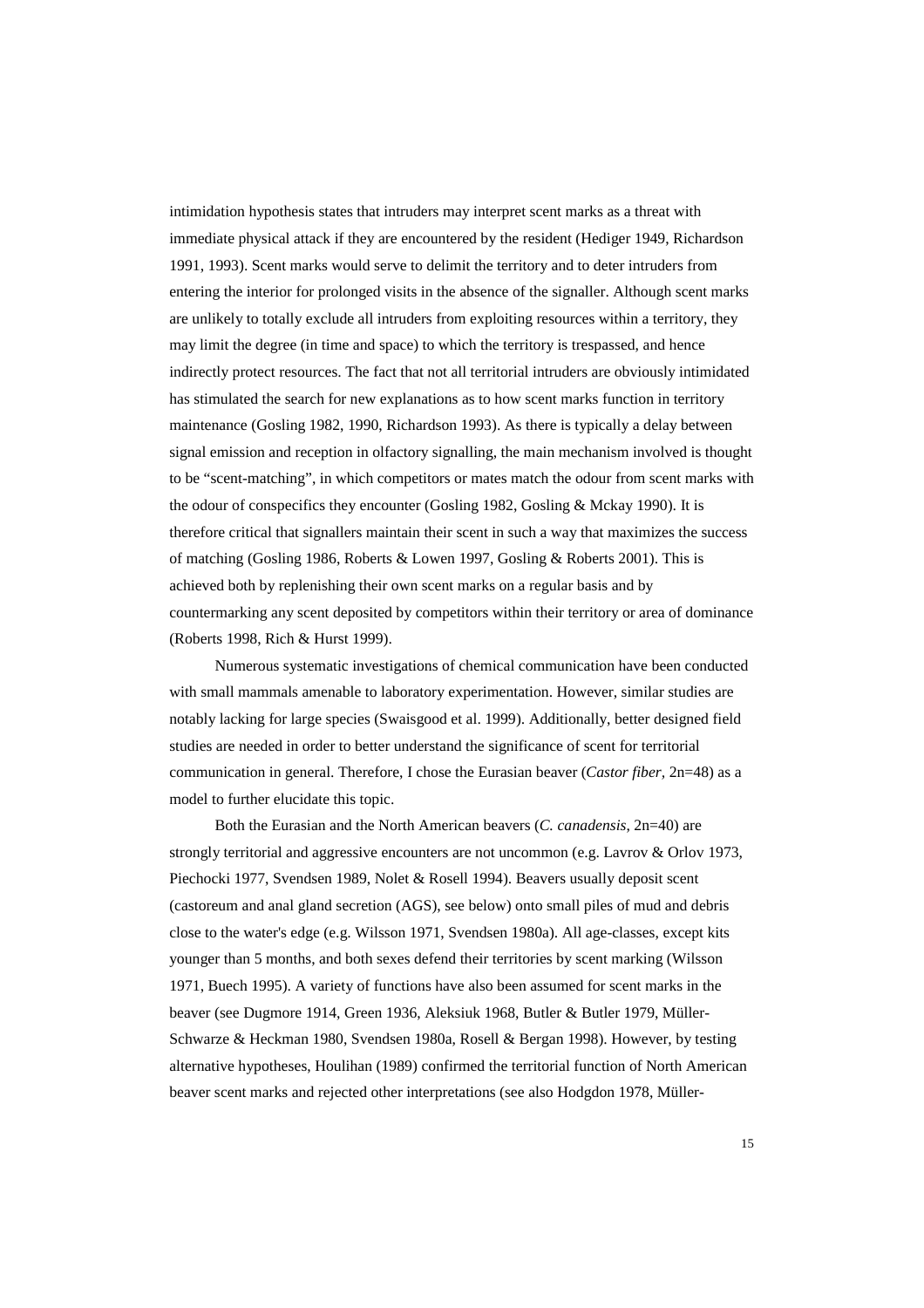Schwarze & Heckman 1980, Svendsen 1980a, Houlihan 1989, Welsh & Müller-Schwarze 1989, Schulte 1998). To-date, only anecdotal observations exist for the functions of scent marking in territorial defence by Eurasian beavers. Studies of scent marking in the Eurasian beaver typically have focused on the behaviour of only a few animals or of captive/semi captive individuals (Wilsson 1971, Anderson & Westerling 1984, Nolet & Rosell 1994). Understanding the functions of scent marking in Eurasian beaver territorial defence may contribute important findings for a better understanding of this species' communication system and olfactory communication in general. Also, comparative studies are essential to understand evolutionary pathways.

### **Factors affecting the number and distribution (temporal and spatial) of scent marks**

The number of scent marks varies spatially and temporally in populations of most species of mammals and may be correlated with breeding activity, food availability, levels of dominance and density (Ralls 1971, Johnson 1973, Gosling 1990). Social odours are a limited resource whether the animal use faeces, urine, or secretion from skin glands (sebaceous and sweat glands (apocrine and eccrine glands)) (Müller-Schwarze 1983, Gorman 1984a). Scent marking can also involve a significant investment in terms of time and energy (Gosling 1986) including the cost of reduced growth rate and body size (Gosling et al. 2000). Given these constraints, scent marks should not be deployed at random, but instead in an organised pattern that maximises their chance of being discovered by the individuals to whom they are directed, to give the earliest possible warning to a potential trespasser. Such a place might be the border of a territory (Gosling 1982, Gorman 1990). This hypothesis (the border maintenance hypothesis) predicts that animals should mark where neighbours are most likely to encounter marks (Gosling 1986, Smith et al. 1989), and preferentially along borders adjacent to the most threatening rivals (Johansson & Liberg 1996).

If scent-marking activity is correlated with population density (highly challenged), a positive correlation between number of neighbouring territories (or number of neighbouring individuals) and number of scent marks should be expected. Scent marks may serve as an economical means of preventing neighbours from gradually expanding their territories. For instance, when a potential threat emerged in the form of a neighbouring blind mole rat (*Spalax ehrenbergi*) adjacent to an animal's territory, the territory owner shifted its urination and defecation site to the border adjacent to the potential invader (Zuri et al. 1997). Brashares & Arcese (1999) found that territorial oribi males (*Ourebia ourebi*) marked at common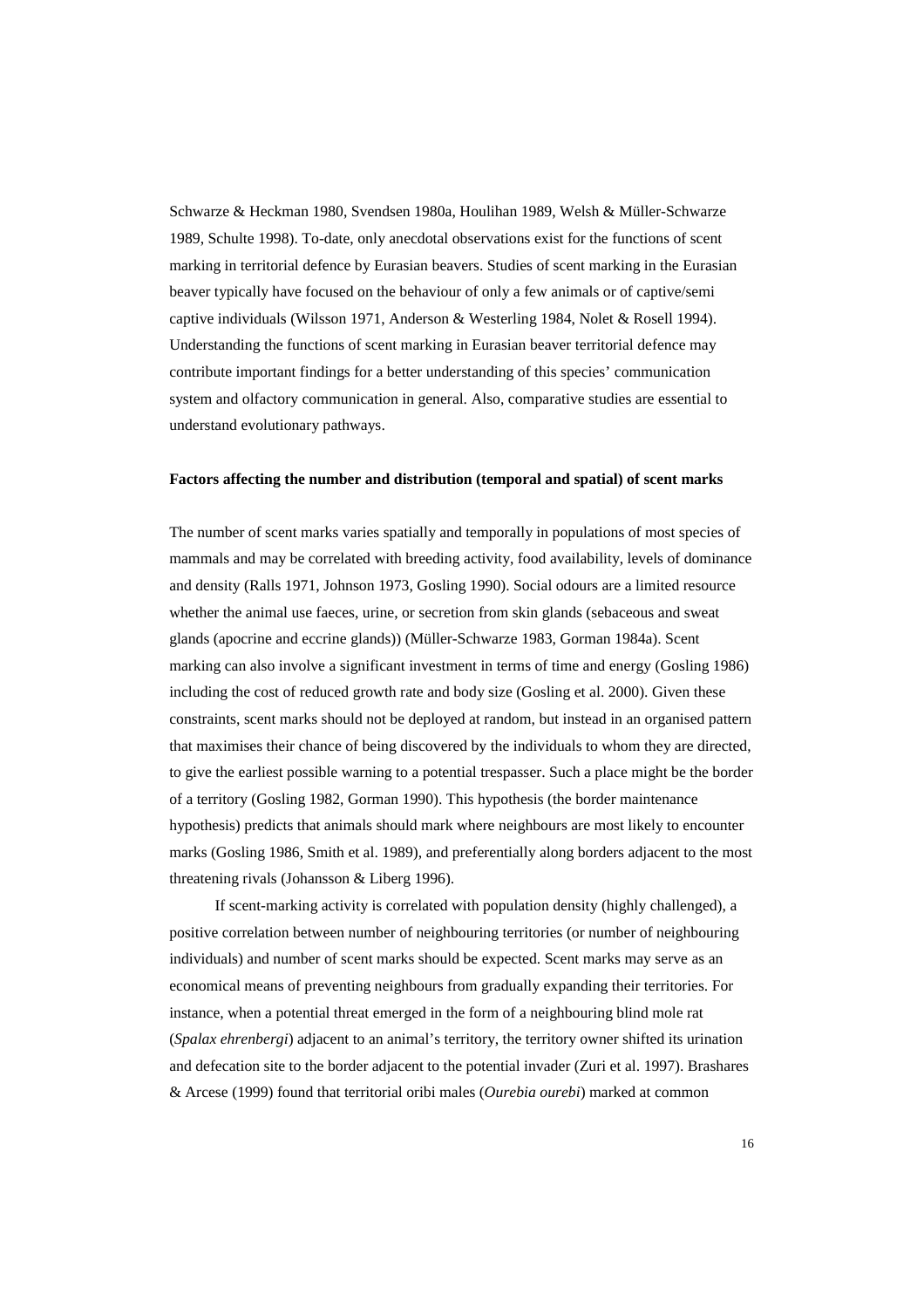boundaries in relation to the number of male helpers in neighbouring territories, but not in relation to numbers of females. If an animal lives in flowing water, the upstream edge of the territory might be predicted to be the more frequently marked if the movement of dispersing individuals is predominantly downstream. The pay-off to the owner is the reduced costs of competition (Gosling 1986, Gosling & Mckay 1990). In an important empirical demonstration, Stenström (1998) showed that in fallow deer (*Dama dama*), resource-holding stags scent-marked more frequently when their defended resources were challenged, but that those that scent-marked at higher frequencies were subjected to fewer agonistic encounters than those marking at lower rates (i.e. the status advertisement hypothesis was supported (Gosling 1990)). However, many species place scent marks throughout their territories, sometimes at a higher density near more frequently used trails, dens, lodges, or sleeping sites (Müller-Schwarze 1983, Gosling & Roberts 2001). Labelling of resources by scent marking has been thought to be related to either signalling ownership of the resource or to signal depletion of it (e.g. foxes (*Vulpes vulpes*): Henry 1977, otters (*Lutra lutra*): Kruuk 1992).

Many species of mammals produce or discharge scents only at certain times of the year, which is usually, but not always, the breeding season. If a primary function of scent marking in beaver is territorial defence, then marking is predicted to be most frequent when transient animals from other families are most likely to enter occupied areas, i.e. in spring or early summer when dispersal of 2-years-olds normally occurs (Beer 1955, Bergerud & Miller 1977, Molini et al. 1980, Svendsen 1980a). The North American beaver scent marks occur most often during May and June following birth and the dispersal of 2-year-olds (Müller-Schwarze & Heckman 1980, Svendsen 1980a, Sun et al. 2000). Scent marks are therefore assumed to signal occupancy to potential intruders, notably dispersing 2-year-olds (e.g. Aleksiuk 1968, Svendsen 1980a).

## **Organs (odorants) used in territorial defence**

The production of behaviourally significant odours by mammals occurs in many organs that pass chemicals to the external environment. The major sources of odours used in territory defence are the skin glands (e.g. Müller-Schwarze 1983, Flood 1985), but metabolic byproducts/excretions such as faeces and urine also may be used. Urine and faeces may be ideal substances for scent marking because they have a minimal energetic cost to the signaller (e.g. Gosling 1981, 1985, Brashares & Arcese 1999).

Recent studies have demonstrated that scent types can carry different information and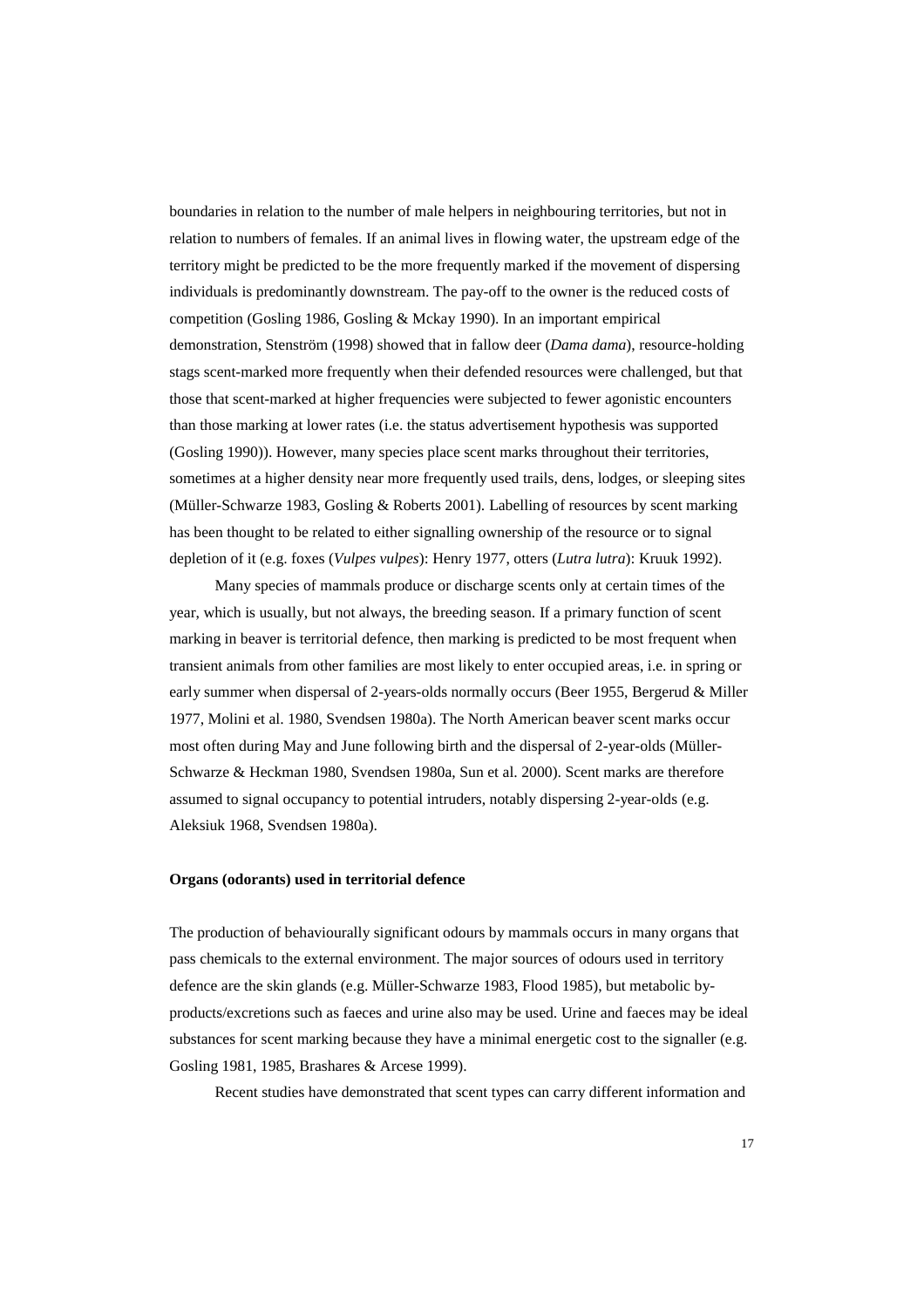thus have different functions (Johnston et al. 1993). For instance, the study by Gorman et al. (1978) on otters showed that deposits of spraints and urine might be used in the maintenance of otter territories, while the deposits of AGS sometimes found at latrines appear to have another function. The primary roles of skin glands of carnivores are the maintenance of the pelage and thermoregulation (Gorman & Trowbridge 1989). The same scent may also code for different information and thus serve multiple functions (e.g. Quay & Müller-Schwarze 1971, Epple et al. 1979, Johnston 1985), while several different scents may carry the same information (Baldwin & Meese 1977, Roeder 1980, Martin & Beauchamp 1982).

Beaver possess two pairs of scent producing organs, castor sacs and anal glands (Svendsen 1978, Walro & Svendsen 1982, Valeur 1988), and both are suspected to be used during scent marking activity to defend territories (e.g. Rosell & Bergan 1998). They are located in two cavities between the pelvis and base of the tail (Walro & Svendsen 1982, Valeur 1988). The anal gland is a holocrine secretory gland, but the castor sac is simply a pocket lined with a layer of nonsecretory epithelium. They both open into the uro-genital pouch (cloaca) (Svendsen 1978). The castor sac is used to store what is believed to be a mixture of secondary metabolites from urine, collectively called castoreum (Walro & Svendsen 1982). Copious amounts of castoreum deposited on scent mounds result from a process not dissimilar to urination, except that the urine flushes through the contents of the castor sacs. This material can be deposited on the scent mound without the animal contacting the substrate with the cloacal region. The anal gland papillae however must be rubbed on the substratum in order to deposit the exudates (Wilsson 1971, Svendsen 1978). It is suspected that castoreum is the most frequently used of the two during the scent-marking of territories (e.g. Schulte et al. 1994, Bergan 1996). Castoreum may be an ideal substance for scent marking the territory because it has a minimal energetic cost to the signaller. Selection for effective signal-sending behaviour harnesses odours that are already available at no extra cost (Müller-Schwarze 1999). The large number of phenolics and terpenes in castoreum (Tang et al. 1993, 1995), most likely diet-derived, may therefore constitute an honest signal, advertising the nutritional quality available to the individual and indirectly, the food supply in the territory (Müller-Schwarze 1999). However, it is presently not known if beavers deposit castoreum and AGS together, or alone when scent marking their territories. Neither is it known how often beavers deposit castoreum compared to AGS.

### **Social recognition and discrimination**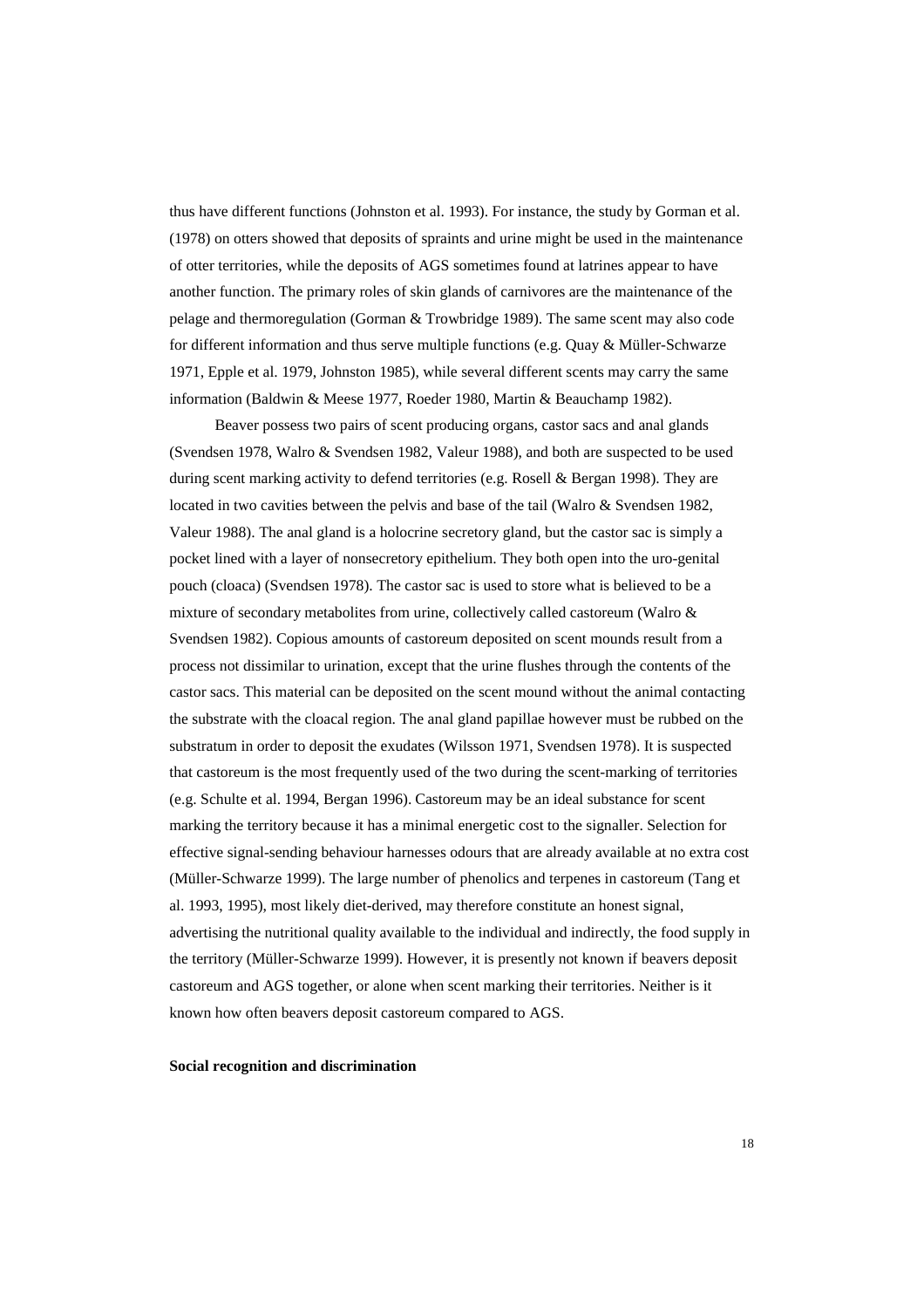The special features of behaviour that involve recognition will in some way always affect the lifetime success of any animal. Depending upon the nature of the objects being discriminated, different forms of recognition can be defined (Sherman et al. 1997). Mammalian pheromones can code for a wealth of information including species, subspecies, social group, individuality, sex, age, social status and reproductive condition (e.g. Müller-Schwarze 1974, Brown 1979, Müller-Schwarze 1983, Feoktistova 1995). The ability to discriminate odours from different individuals has been documented for several mammalian species (reviewed in Halpin 1980, 1986). However, whether the Eurasian beaver can recognise an intruder (i.e. is this a potential intruder?) and discriminate a neighbour from a stranger or a conspecific from a heterospecific (i.e. which of these potential intruders should be most aggressively responded to?) is unknown.

## *Territory intruders*

When an animal finds a fresh scent mound in its territory it should be aware of the threat transmitted. In order to maintain its territory, the resident should add its own mark as a counter threat (Richardson 1991), a pattern of behaviour called countermarking (see also below). Scent countermarking is a common phenomenon among mammals and numerous functions have been proposed for it (e.g. Ewer 1968, Ralls 1971, Johnston et al. 1994, Wilcox & Johnston 1995, Roberts 1998, Sliwa & Richardson 1998, Ferkin 1999, Roberts & Dunbar 2000). In addition, overmarking and destroying a scent mound may mask information from other individuals. By covering a previously deposited scent with its own scent, an animal may prevent access by other individuals to chemicals from the underlying scent, thus making it difficult or impossible to perceive individual signatures in it. However, it is unlikely that countermarks will completely cover the competitor's scent (see Johnston et al. 1995, Hurst & Rich 1999). A masking hypothesis has been proposed for many species that scent mark in situations that suggest territorial or home area defence and/or advertisement of dominance (Mertl 1977, Macdonald 1979, Hurst 1987, 1990). Johnston et al. (1994) suggested that in golden hamsters (*Mesocricetus auratus*) countermarking might have competitive functions, because after test males investigated the marks of two individuals, one covering that of the other, they remembered the top, but not the bottom scent. A possible explanation is that the top scent physically masked the bottom scent by preventing the chemicals in the bottom scent from vaporising and thus being perceived by a hamster. These results suggest that one individual could gain an advantage over another in advertising for a mate, defending a burrow, etc., by marking over the scent of competitors and masking the evidence of their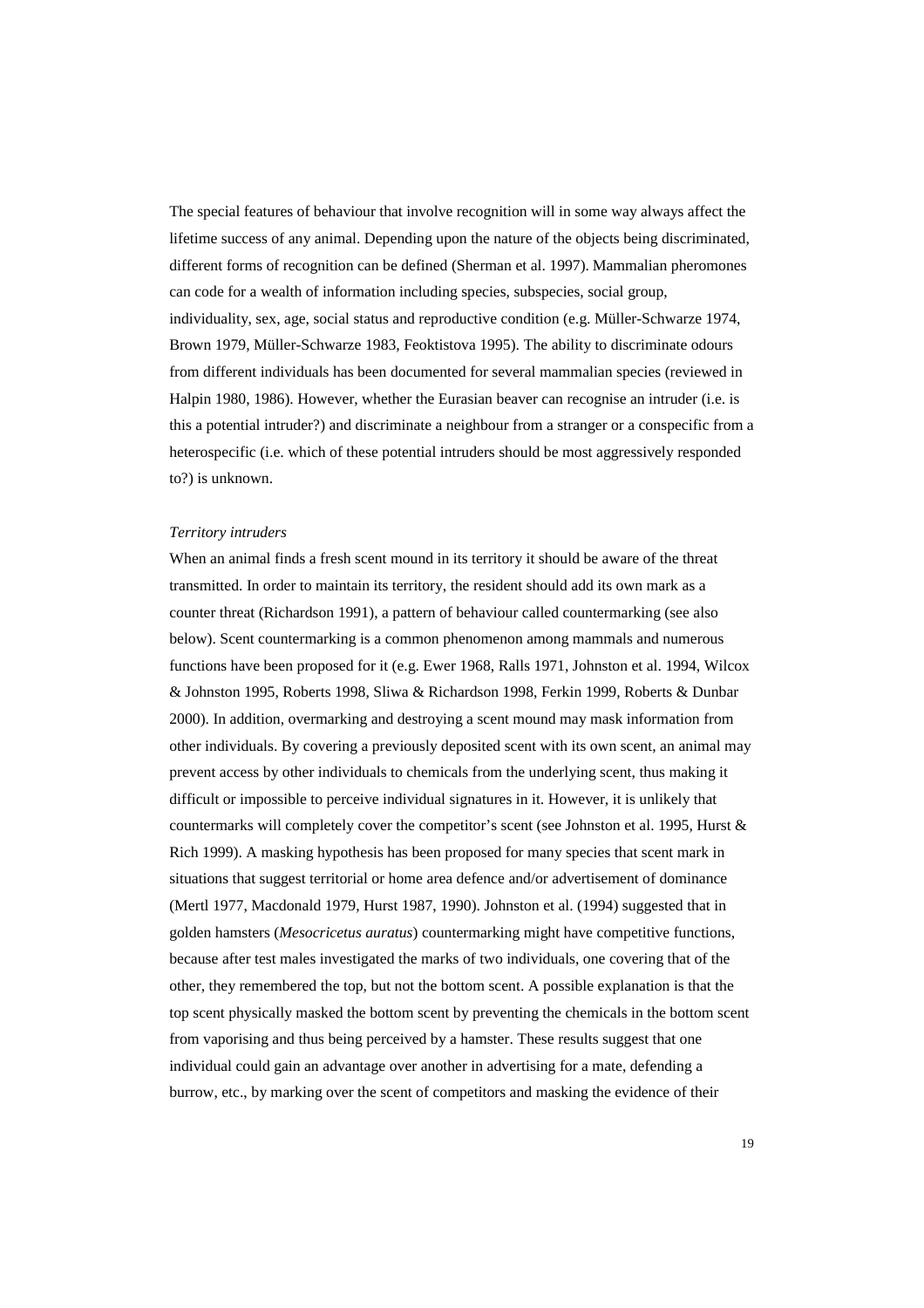presence in the area. Such behaviour could be an effective competitive strategy (Johnston et al. 1995).

Observing intruding beavers scent marking, and particularly the interactions between intruders and residents under field conditions is difficult. Artificially constructed experimental scent mounds (ESMs) with fluid or secretion applied to them could, however, mimic the presence of intruders. ESMs with castoreum from a non-territorial floater (strangers) usually elicit territorial responses in North American beaver (e.g. Schulte et al. 1994, Schulte et al. 1995a), but not castoreum from a member of the same family (Schulte 1998). As North American beavers tend to minimise their time on land, and since these behavioural responses to unfamiliar castoreum even take precedence over feeding (Müller-Schwarze et al. 1983, Müller-Schwarze 1992), they appear to have a vital function in territorial defence. Responses vary from lying in the water near the scent mound with nose raised to actually marking over an intruder's scent mound (e.g. Sun & Müller-Schwarze 1997, Schulte 1998). However, no extensive studies have yet been conducted on the response of Eurasian beavers to ESMs introduced into the territory, and it is not known if they respond in a similar way (see however Anderson & Westerling 1984).

#### *The "dear enemy" phenomenon*

One mechanism by which individuals may reduce defence costs is to reduce aggression towards familiar occupants of neighbouring territories, known as the dear enemy phenomenon (Fisher 1954, Krebs 1982, Ydenberg et al. 1988, Temeles 1994). Once territorial boundaries have been established, a territorial neighbour poses less threat to an individual's territory and an aggressive response to its display would add unnecessary costs to territorial defence. Strangers, however, pose a greater threat and a heightened aggressive response might well be worth the cost of time and energy expended (Jaeger 1981, Temeles 1994).

Other than increased visitation to ESMs marked with stranger castoreum, Schulte (1993, 1998) found little support for the dear enemy phenomenon in the North American beaver and concluded that further work is needed to clarify this issue. However, in Schulte's study area the distance between neighbouring sites averaged 0.95 km  $\pm$  0.47 SD (N=12) and there was always an unoccupied stretch of stream between territories. Consequently, in Schulte's study neighbours may have been regarded as strangers since the contact between neighbours and their scent marks may have been relatively rare. It may be more important and easier to discriminate neighbours from strangers in areas where territories are located close together, and where frequent contact between neighbours occurs, than in areas were relatively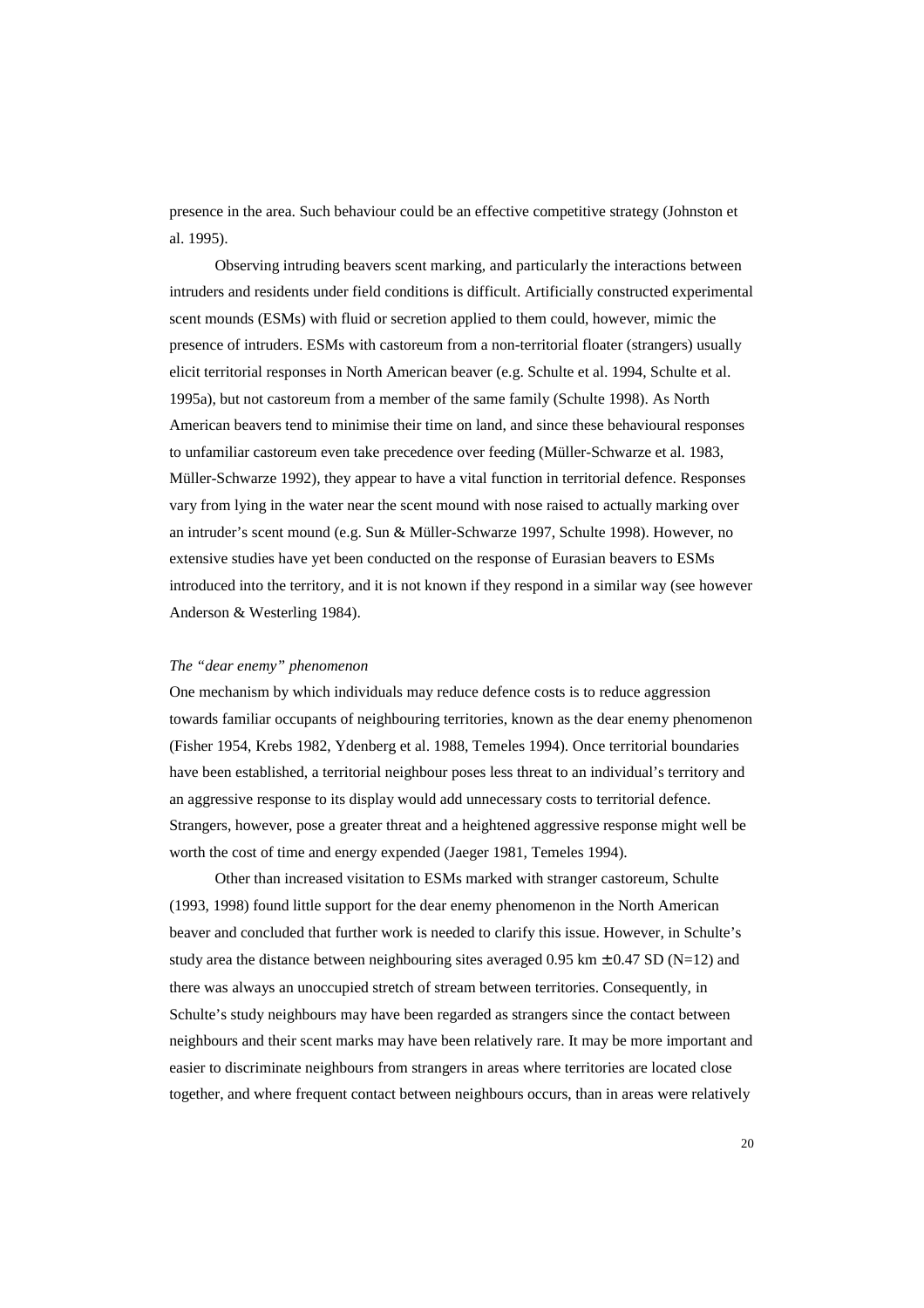large distances between territories exist. Therefore, beavers living in areas with adjacent territories should show a more pronounced dear enemy phenomenon. A criterion in Temeles' (1994) review of the dear enemy phenomenon was to only include studies where neighbouring territories directly abut each other. The role of neighbour interactions in the territorial behaviour of monogamous, crepuscular and nocturnal mammals is not well known. The long-term occupancy of a territory by beavers implies that neighbour recognition and tolerance are beneficial to maintaining territorial claims.

#### *Species discrimination*

Hurst & Rich (1999) have argued that when territory owners or dominant individuals are challenged by a competitor, through attempting to deposit competing scent marks in their scent-marked territory or area of dominance, countermarking of the competitor's scent marks would prove that they have overcome the challenge and successfully excluded the competitor, or otherwise inhibited further challenges. Countermarking also ensures that own scent marks always remain the most recently deposited. Such behaviour is readily seen among conspecifics (e.g. Roper et al. 1993, Gosling & Wright 1994, Ramsay & Giller 1996), but few studies have examined the prevalence of countermarking between heterospecifics (see however Paquet 1991, Fornasieri & Roeder 1992).

Interspecific territoriality might evolve when species with overlapping ecological requirements interact (Simmons 1951). The greater the degree of overlap between species, the greater the competition for limited resources (Schoener 1983). Responses to heterospecific scent marks should therefore be profitable in the sense of excluding potential competitors, and by gaining exclusive access to these resources. The ability to adequately respond to heterospecific scent marks should thus be most prevalent among species coexisting within the same area, or in areas of narrow sympatry (Murray 1971). Among allopatric species the incentive of responding to heterospecific scent marks is thus not present, and Johnston & Robinson (1993) also argued that allopatric species have not been under any selective pressure to respond to heterospecific signals or to recognize particular individuals of another species. However, mammals often respond to scent from allopatric predators and are often repelled by them (e.g. Rosell & Czech, 1999). Dickman & Doncaster (1984) suggested that similar chemicals eliciting avoidance in rodents may commonly occur in the faeces and urine of carnivores (see also Bininda-Emonds et al. 2001). This is supported by observations that rodents often avoid the odours of carnivores with which there has been no evolutionary contact (Stoddart 1982a,b, Nolte et al. 1994, see also Roberts et al. 2001). Gorman (1984b)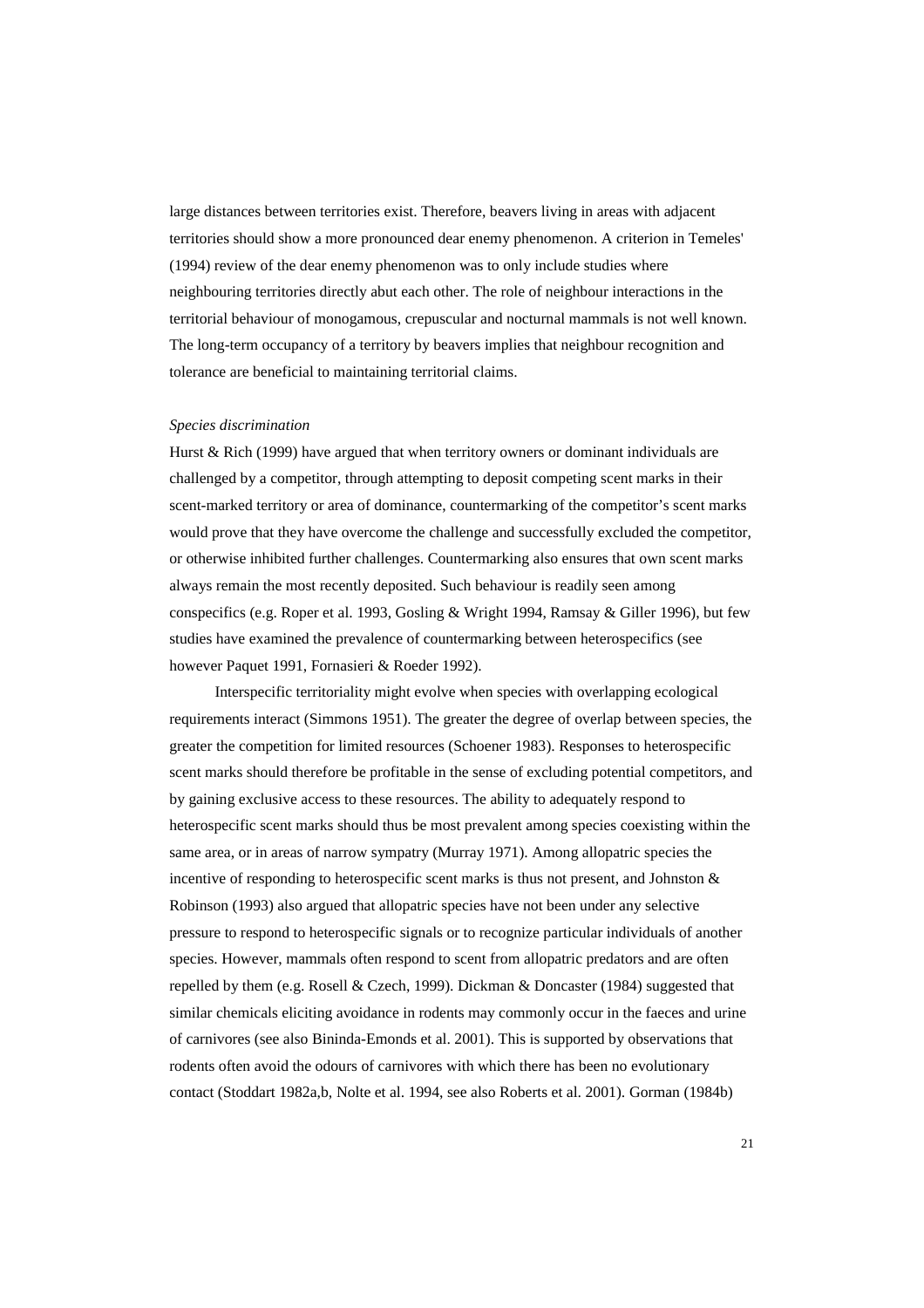showed that the Orkney race of common voles (*Microtus arvalis orcadensis*) that had been isolated from mammalian predators for at least 5000 years, strongly avoided stoat (*Mustela erminea*) odour, suggesting an innate rather than learned response. Bowers & Alexander (1967) argued that genetically similar species often share the same olfactory range. Therefore, the response to olfactory signals may also be strong among allopatric congenetics.

No study has so far investigated how the Eurasian beaver reacts to scent marks from the North American beaver (or vice versa), and whether it exhibits species discrimination abilities. It is important to examine how chemical signals and behavioural response to the signals have diverged along with the speciation process. Also, this is of particular interest in the wake of introductions of the North American beaver to Eurasia and the impending range concurrence of the two species (Lahti 1995).

## **Main aims of the study**

I hypothesize that scent marking plays an important role in territory defence of free-ranging Eurasian beavers (Figure 1). Based on the main issues outlined above, I investigated the following issues (listed as papers **I**-**VI**).

In **paper I**, I examined which factors (density of animals, reproduction, duration of territory occupancy, season, location, colony size and age) affect scent-marking behaviour.

In **paper II**, I examined the temporal and spatial distribution of number scent marks during an annual cycle.

In **paper III**, I hypothesised that castoreum would be the main scent signal used in the defence of beaver territories during winter and predicted it would be deposited more often than AGS.

Based on the findings of **papers I** and **II**, **paper IV** is specifically devoted to discovering how the Eurasian beaver responds to simulated territorial intruders (field bioassay with use of ESMs). I hypothesised that territory owners would show one or more forms of territorial behaviour when an intruder has scent marked inside the territory and predicted that owners would show a stronger response to ESMs with castoreum than to ESMs without.

**Paper V** tested the idea that the Eurasian beaver exhibits the dear enemy phenomenon. I hypothesised that Eurasian beavers would show a longer and stronger response to scent (castoreum and AGS) from wandering strangers compared to scent from territorial neighbours.

In the last **paper (VI)**, I tested the hypothesis that the Eurasian beaver, being allopatric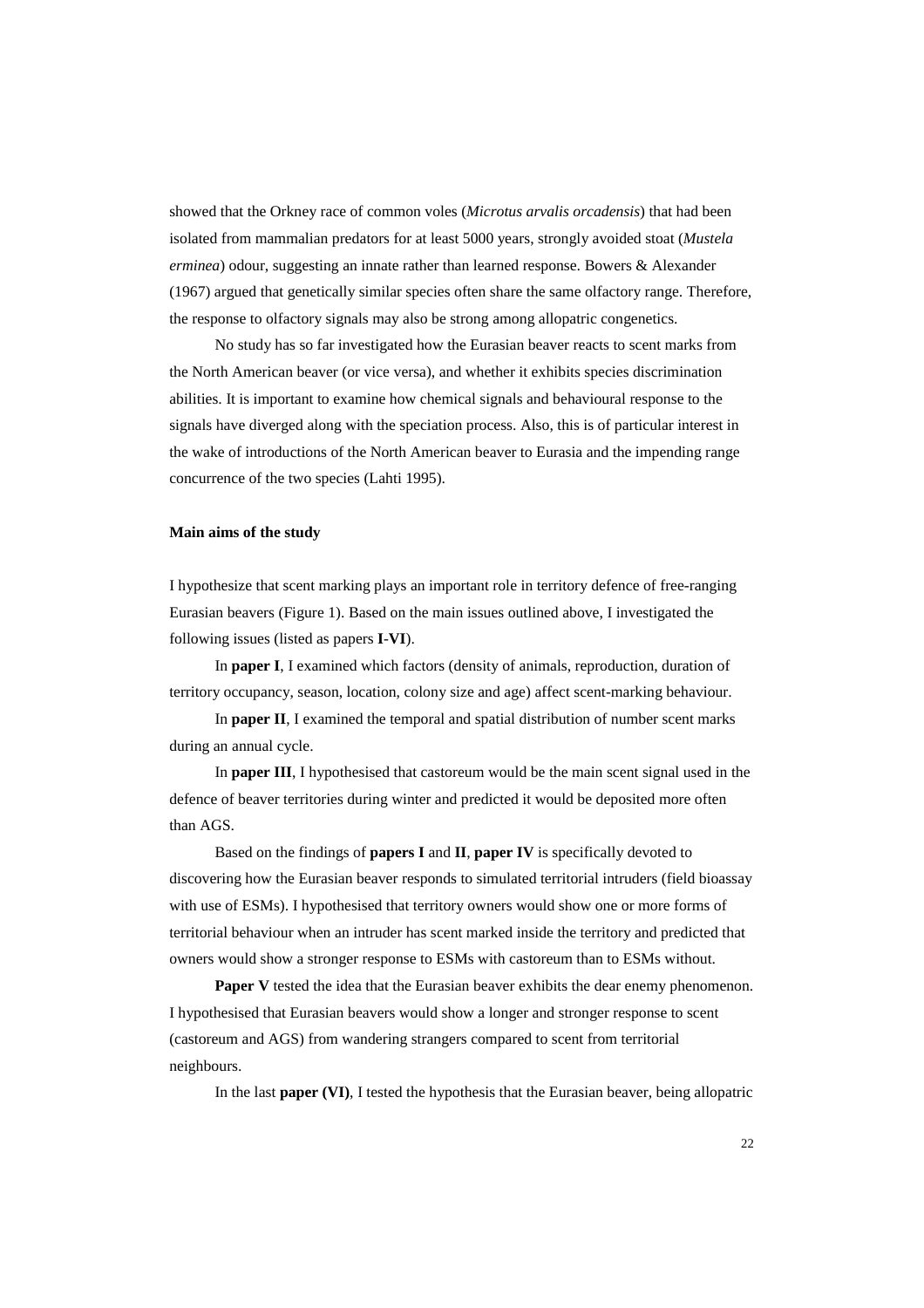to the North American beaver, would discriminate between scent marks of the two species, i.e. that it would exhibit species discrimination abilities. I predicted that the Eurasian beaver would show a more aggressive territorial response toward conspecific than to heterospecific scent marks.



**Figure 1.** Main factors and hypotheses investigated in this study that are related to the function of scent marking in Eurasian beaver (*Castor fiber*) territoriality. The numbers in brackets refers to the specific paper(s) in the thesis.

## **Study areas and main methods**

### **Study areas**

The first study (**paper I**) was conducted in the Biesbosch region (about  $100 \text{ km}^2$ ) in the freshwater estuary of the rivers Rhine and Meuse in the Netherlands (51º45'N, 4º50'E). Beavers were re-introduced here in 1988-1991, and the population is still growing. During these years, a total of 42 Eurasian beavers were sequentially released (Nolet 1995). The remaining studies (**papers II-VI**) were conducted in Telemark County, southeastern Norway, primarily on the rivers Bø, Lunde, Gvarv and Saua. Beavers have occupied this area since the 1920s (Olstad 1937). Hunting and trapping pressure during the study was light and population density seemingly unaffected by harvesting.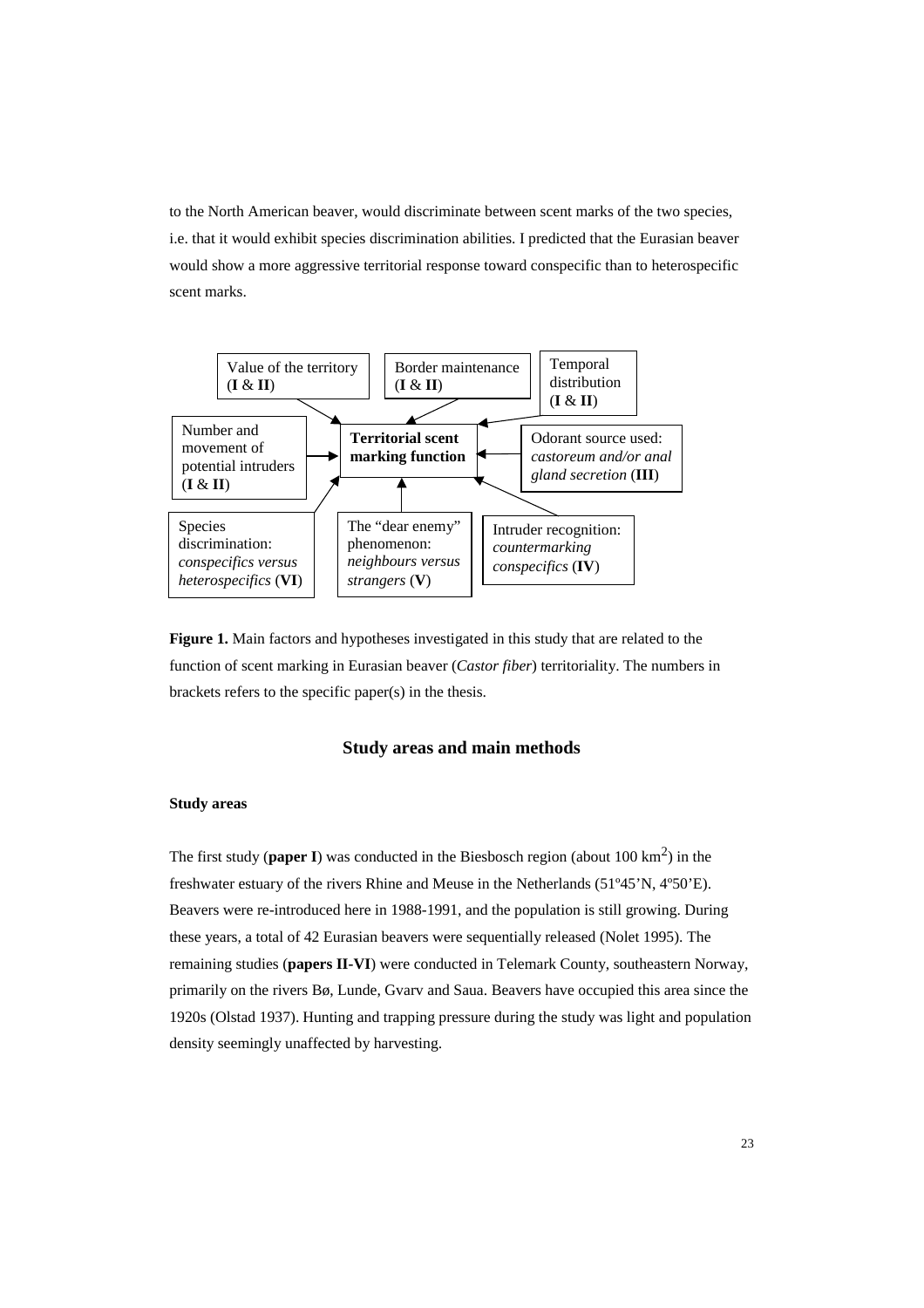## **Main methods**

### *Recording of scent marks and collection of scent samples*

I recorded the number and location of scent marks inside 13 and 7 territories in **papers I** and **II**, respectively. Binoculars were used to spot the scent marks from a canoe or boat and all scent marks found were registered on a map.

I collected castoreum and AGS samples (Rosell & Sun 1999) from beavers either shot by hunters (Parker & Rosell 2001) or live-trapped in landing nets (Rosell & Hovde 2001) or in Hancock- or Bailey live-traps (**papers III-VI**). Live-trapped beavers were individually marked (ear tagged and implanted with microchips). All beavers (both shot and live-trapped) were sexed (Rosell & Sun 1999), weighed and assigned to age classes based on body weight (Hartman 1992, Rosell & Pedersen 1999, Parker et al. 2001) (**papers III-VI**). However, in **paper III** the age of dead beavers was determined by examining tooth root closure and cementum annuli layers of the first molar (van Nostrand & Stephenson 1964).

In **paper III** I collected a total of 96 scent marks on snow and 14 control samples of secretion-free snow. All samples were analysed using gas chromatography and mass spectrometry (GC-MS). In order to obtain a control material I chemically analysed AGS and castoreum from 60 dead beavers. I compared the compounds found in the dead beavers with compounds found in the scent marks to elucidate whether animals used the castor sacs and/or the anal glands in territory defence.

## *The ESM experiments*

In **paper IV** I constructed ESMs with castoreum from stranger adult males. During the first evening of observation the ESM was untreated (i.e. without castoreum) followed by one successive evening with castoreum. In **papers V** and **VI** I presented beaver families with a two-way choice between two pairs of ESMs (see Sun & Müller-Schwarze 1997). This method was chosen to signal an asymmetry between the two scent marks (see Ferkin 1999, Rich & Hurst 1999). In addition, environmental factors were the same for both ESMs compared with experiments using only one ESM (see Schulte 1998). Pilot experiments did not suggest that one odour influenced the other since beavers focused on one ESM at the time. Here I constructed ESMs with both castoreum and AGS. In **paper V** I presented ESMs with AGS from a neighbour and from strange adult male in one pair, and ESMs with castoreum from a neighbour and from a strange adult male in the other pair (see Figure 1, **paper V**). In **paper VI** I presented ESMs with AGS from the Eurasian beaver and the North American beaver in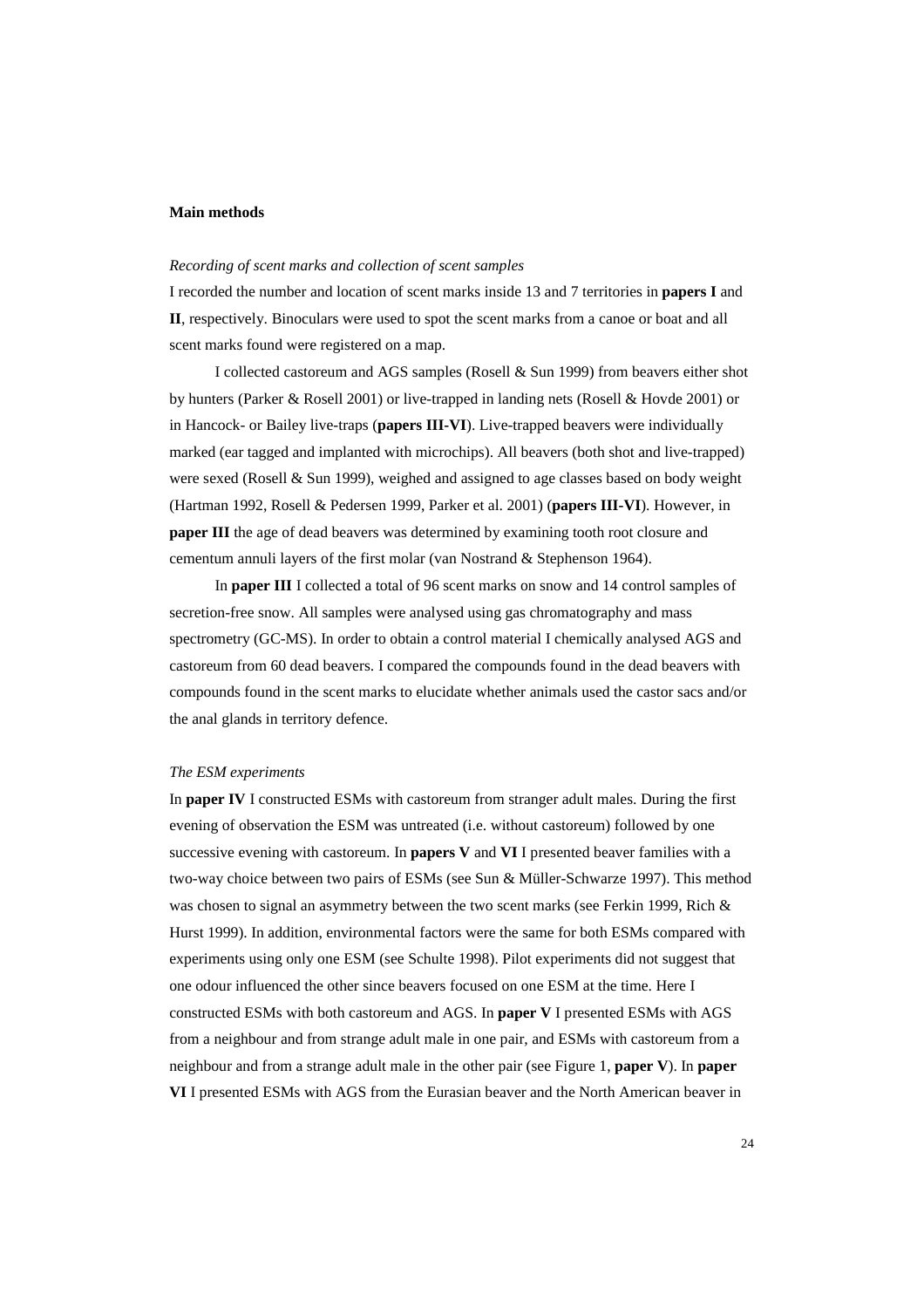one pair, and ESMs with castoreum from the Eurasian beaver and the North American beaver in the other pair. In **paper VI** I used samples from both males and females. In an attempt to discover any chemical correlates of behavioural response, gas chromatographic analyses of AGS and castoreum from both species were also performed. In order to test whether the gas chromatograms (GC) from the two species (both males and females) differed in the composition of compounds detected, GC samples were compared using Partial Least Squares (PLS2) regression (Wold et al. 1983).

### Direct observations

An observer with binoculars placed downwind and on the opposite bank recorded quietly on a dictaphone (beavers appeared to not react to the human voice) the duration in seconds of three response patterns to ESMs: 1) the first land visit to the ESM, i.e. from the moment the beaver walked onto land within a radius of approximately 0.5 m from the ESMs to when it returned to the water, 2) sniffing (on land, and directed towards and within approximately 5 cm of the ESM) and 3) the 'aggressive response', i.e. standing on the ESM on hind feet, pawing and/or overmarking (putting a pile of mud either at the side or on top of the ESM and then marking it with castoreum and/or AGS) (Sun & Müller-Schwarze 1997). Sniff duration was used as a measure of the time required by beavers to identify the scents. The 'aggressive response' duration indicated how strong an agonistic behaviour the ESMs triggered (**papers V & VI**).

In **paper IV** I recorded whether or not one or more beavers swam past the ESM, sniffed from the water (directed towards and within 5 m of an ESM), walked onto land (land visit) and performed some form of activity at the ESM (e.g. Sun & Müller-Schwarze 1997, Schulte 1998). When beavers were present, but did not react to the odour stimulus (i.e. swam past the ESM within 5 m of it), the response was defined as "no response". One or more activities falling into the other three categories were defined as a "response". I included only the responses of the first beaver in my analyses because physical damage to the scent mounds (pawed, flattened or obliterated) may cause some carry-over biases in the following responses by the same or other beavers (Sun & Müller-Schwarze 1997). I also separated the responses into four categories with the following index values: value 0, beaver observed but did not respond to the ESM; value 1, the only response was sniffing (when on land and at the ESM); value 2, beaver sniffed and straddled the ESM and value 3, beaver sniffed, straddled, pawed and (or) overmarked the ESM.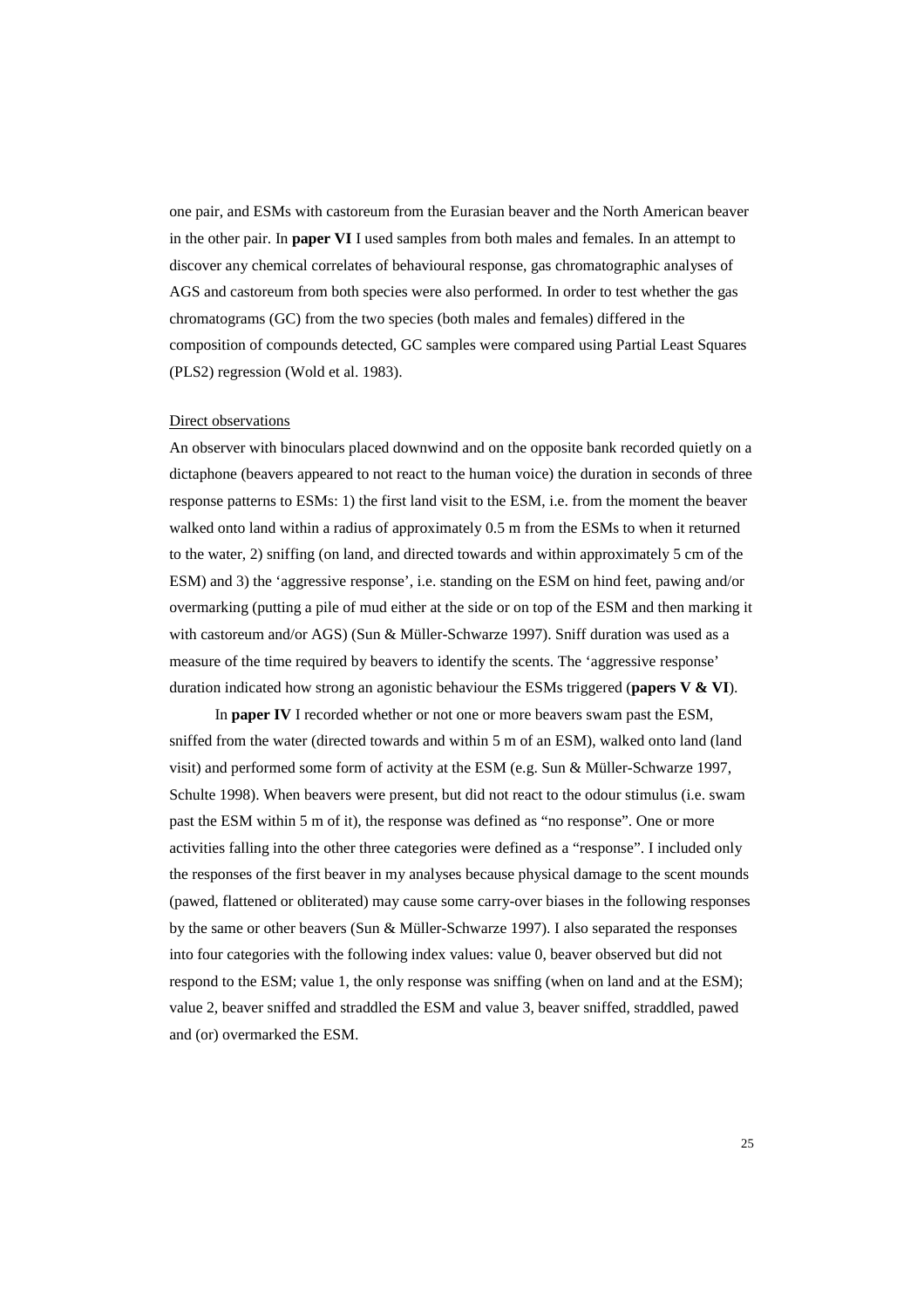## Overnight activity

Because beavers usually live in family units, different members of a family may respond to ESMs sequentially at different times during the same night (Schulte 1993, Sun & Müller-Schwarze 1998a). Therefore, a response result is a descriptor of the territoriality of a family rather than of an individual (Schulte 1993) (**papers IV-VI**). I checked and ranked the response result overnight (i.e. the response measured the following morning) to characterize the intensity of the collective beaver family response (see Table 1 **paper V**). When beavers scent marked over ESMs and/or close by on self-constructed scent mounds (which could occur independent of ESM status), I gave the respective ESM an additional index value of 1, i.e. the maximum score could be 7 (**papers V & VI**). In **paper IV** I separated the overnight response into two categories: response or no response. A response involved either overmarking (depositing fresh odour) the ESM without destroying it, destroying it (partly or completely) without depositing fresh odour (determined by the human nose), or destroying it (partly or completely) and depositing fresh odour. If a beaver left no trace of its presence on or near the ESM this was recorded as no response, even if a beaver had visited the ESM during the observational period the previous evening. This maintained the independence of the observed and overnight measures of land-visit response. After having recorded the overnight activity, the ESM was obliterated. A new ESM was constructed on the successive evening and provided with castoreum before the second evening's experiment started (**paper IV**).

## **Main results of the individual papers**

### **Factors affecting the number and distribution (temporal and spatial) of scent marks**

The results from **paper I** showed that beaver colonies with close neighbours scent-marked more often than isolated ones, and that the number of scent marks increased significantly with the number of neighbouring territories and individuals, the mean distance to all other territories, duration of territory occupancy (2-5 years) and length of wooded banks within the territory. The results from **paper I** showed that there was a peak in number of scent marks in the last week in April and the first week in May.

The results from **paper II** showed that: (1) the number of scent marks in territories was significantly higher in spring (beginning of April-end of May) when dispersal of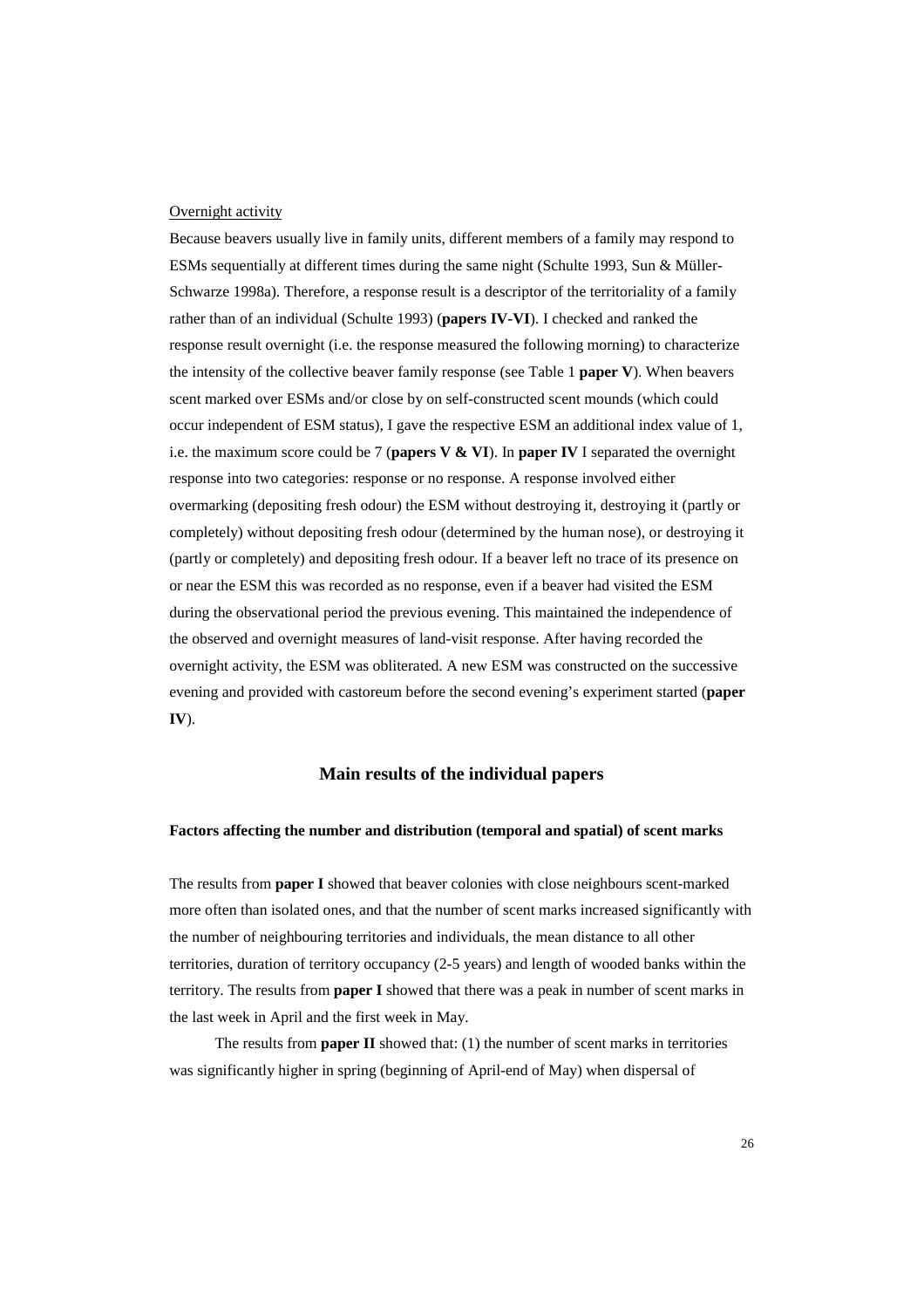subadults normally occurs (see Figure 1, **paper II**), (2) the number of scent marks was clumped near territorial borders (see Figure 2, **paper II**) and (3) the number of scent marks was significantly greater upstream than downstream of the lodge.

## **Organs (odorants) used in territorial defence**

The main results showed that all the collected scent marks (n=96) contained compounds from castoreum (see Figure 1, **paper III**) and that compounds from AGS were found in only 4 scent marks (**paper III**).

#### **Social recognition and discrimination**

#### *Territory intruders*

During the first evening, when ESMs were presented without castoreum, no response to the ESM was observed. Likewise, no overnight response was recorded. However, during the second evening and night, when ESMs with castoreum were presented, beavers responded strongly. In 55% of the trials, beavers made a land visit to the ESM often preceded by a sniff. In 27% of the trials, they were observed to sniff the ESM from the water but did not make a land visit. I frequently observed that beavers, after visiting the ESMs, started to patrol the territory. The overnight response showed that the beavers overmarked or destroyed the ESM without depositing fresh odour in 5% of the trials and that they destroyed the ESM and deposited fresh odour in 80% of the trials. The proportion of trials with observed and overnight responses was significantly lower during the first evening-overnight compared with the second evening-overnight (**paper IV**).

### *The "dear enemy" phenomenon*

Direct observations of the families during evenings showed that: (1) beavers sniffed both castoreum and AGS from a stranger significantly longer than from a neighbour (**paper V**) and (2) beavers aggressively responded significantly longer to castoreum, but not to AGS, from a stranger than from a neighbour (**paper V**). When ESMs were allowed to remain overnight and the response measured the following morning, beavers responded significantly stronger to both castoreum and AGS from a stranger (**paper V**).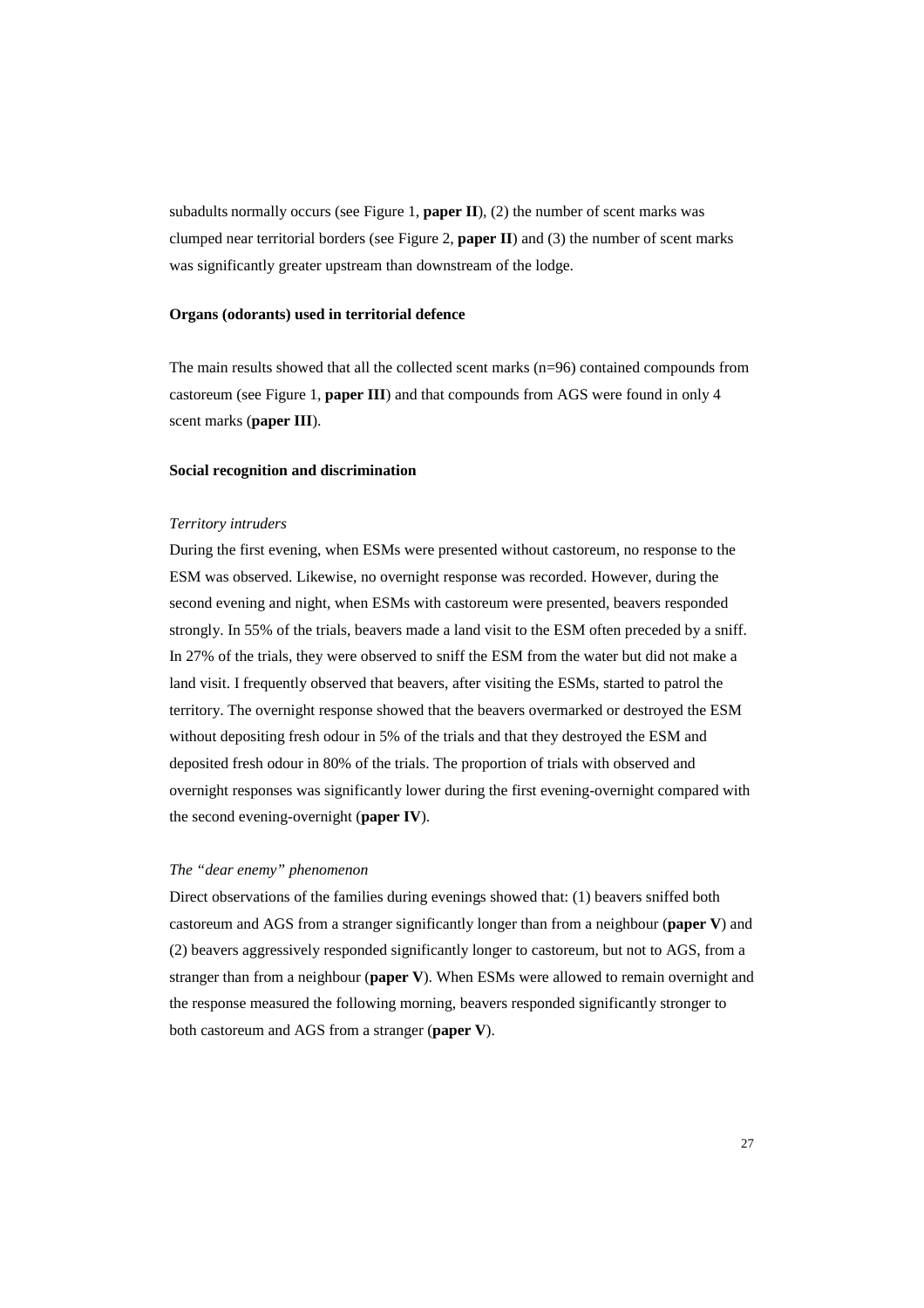## *Species discrimination*

Results showed that beavers (1) did not spend significantly longer time sniffing conspecific over heterospecific ESMs (see Figure 1a, **paper VI**), (2) spent significantly longer time responding aggressively to conspecific over heterospecific ESMs (see Figure 1b, **paper VI**) and (3) responded significantly more aggressive to conspecific over heterospecific ESMs overnight (see Figure 1c, **paper VI**). Gas chromatographic comparisons of castoreum showed that differences between species accounted for 34% of the total variation in compounds detected, while differences between sexes accounted for 13% (see Figure 2a, **paper VI**). For AGS, 49% and 46% of this variation was explained by differences between species and sex, respectively (see Figure 2b, **paper VI**).

## **Discussion and prospects for future studies**

## **Factors affecting the number and distribution (temporal and spatial) of scent marks**

Beaver colonies in the central part of my study area (Biesbosch) scent-marked significantly more than did colonies at the periphery. The number of scent marks increased significantly with the number of neighbouring territories and individuals. I also found that the number of scent marks decreased with increasing mean distance to all other territories. This may be regarded as a measure of how central a territory is situated. That the number of scent marks is population density dependent has previously been shown for both the North American beaver (Butler & Butler 1979, Müller-Schwarze & Heckman 1980, Houlihan 1989) and the Eurasian beaver (Anderson & Westerling 1984). Thus when beavers have many close neighbours (highly challenged) they apparently need to scent mark more often to be unambiguously recognised as territory owners (**paper I**). These results lend support to the idea that investment in scent marking reduces the costs of directly defending territories, i.e. reduced costs of agonistic encounters (the status advertisement hypothesis, Gosling 1990, Stenström 1998). Whether scent marking subjects beavers to fewer agonistic encounters needs to be clarified. However, high-density sites may also be of "better quality", providing territory holders with more excess energy to spend in their defence, and more reasons to defend. Another alternative explanation is that the frequency of scent marking is condition-dependent such that better quality animals defending better territories are able to scent-mark more.

Nolet et al. (1995) found that, in contrast to other food studies on beavers, in the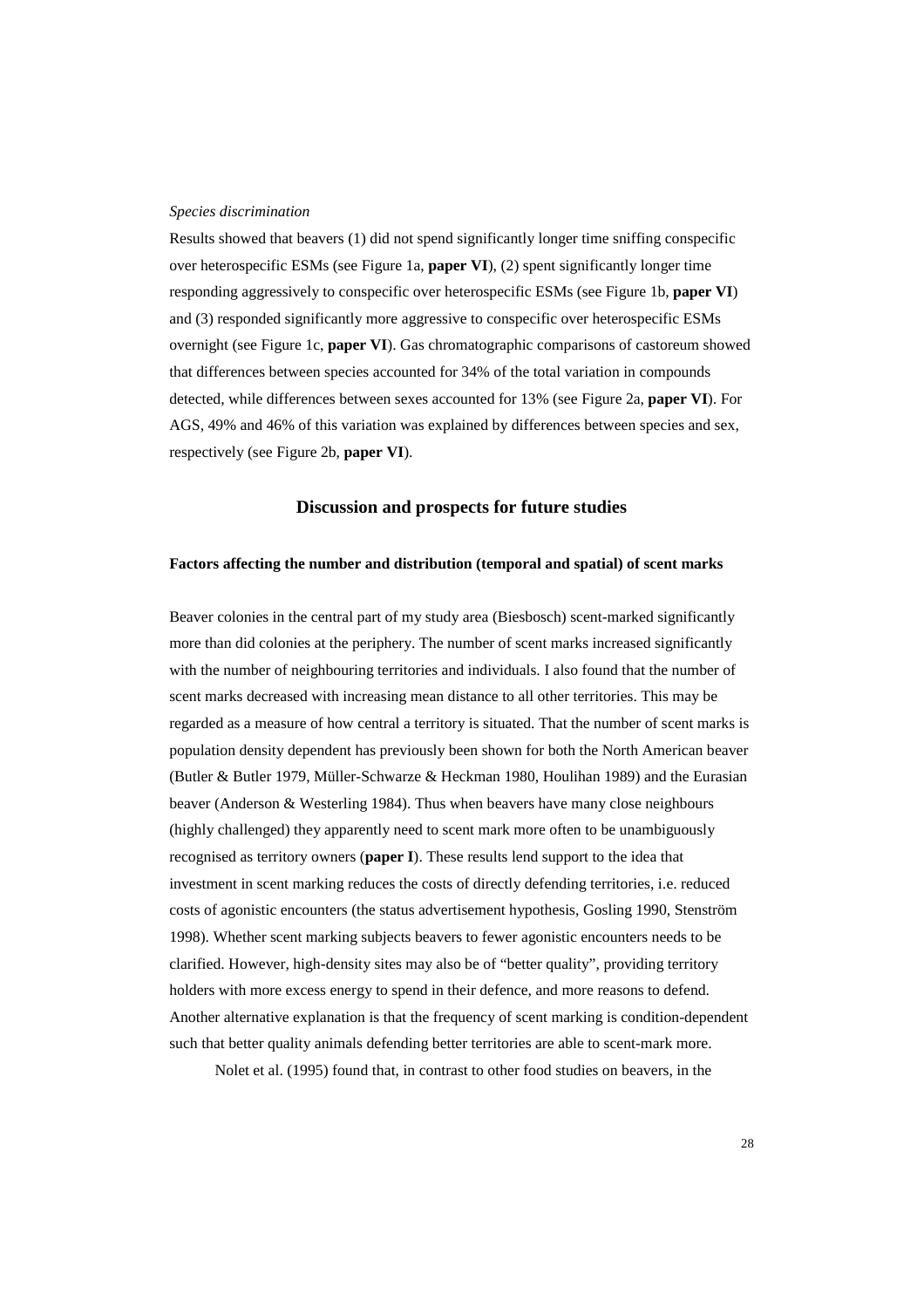Biesbosch they ate woody plants almost exclusively all year round. Wooded banks within the territory were therefore clearly an important resource. Beavers released in unoccupied habitat spent considerable time exploring their surroundings, especially during the first two years of the reintroduction (Nolet & Rosell 1994). Thus, once established, these (large) territories were presumably well worth defending. Theoretically, the greater potential value of the territory for residents, in contrast to intruders, makes it worth fighting harder for (e.g. Gosling et al. 2000, Gosling & Roberts 2001). Thus intruders should retreat (Maynard Smith 1976). Nolet & Rosell (1994) found that the earliest arrivals claimed larger territories, and also territories of better quality, than later arrivals. I found a significant positive correlation between both the number of scent marks and the duration of territory occupancy (<5 years) and length of wooded banks as did Hodgdon (1978). It appears that residents invest more in scent marking in good quality territories, and when a territory has been occupied for a relatively long time, as a means of defending it better (**paper I**).

The number of scent marks was highest in spring (April-May) (**papers I** & **II**). This is in agreement with earlier studies for both species of beavers (e.g. Butler & Butler 1979, Müller-Schwarze & Heckman 1980, Svendsen 1980a, Nitsche 1985a,b). The results suggest that the high frequency of scent marking in spring probably is primarily associated with a peak in dispersal of subadults at this time (e.g. Molini et al. 1980, Svendsen 1980b).

If the primary function of beaver scent marking is territory defence, then markings might be expected to be clustered near territorial boundaries. Hediger (1949) commented that many species deposit scent where they meet or expect rivals, e.g. near territory borders. Peters & Mech (1975) reported that wolves (*Canis lupus*) concentrated scent marks at the periphery of the territory. The same pattern was also found for the Eurasian beaver (this study, **paper I** & **II**), and for many other mammals (Aleksiuk 1968, Kruuk 1978, Kruuk et al. 1984, Smith et al. 1989, Richardson 1991, Sun et al. 1994, Gese & Ruff 1997, Sillero-Zubiri & Macdonald 1998, Brashares & Arcese 1999). In this manner, intruding beaver, upon entering a foreign territory, quickly discover that the area is already occupied. This general pattern was maintained throughout the year (**paper II**). The continually ice-free state of the Bø River (Telemark County) allows dispersion throughout the entire year (**paper II**). Nearly the same situation exists in the Biesbosch (usually ice-bond for less than 2-3 weeks) (Nolet & Rosell 1994) (**paper I**). However, low water temperatures make prolonged swimming a very costly activity (e.g. MacArthur 1989, MacArthur & Dyck 1990, Nolet & Rosell 1994) and therefore may influence the frequency and distribution of scent marking during winter. Indeed, from October to December, when marking activity was minimal, almost all marking occurred at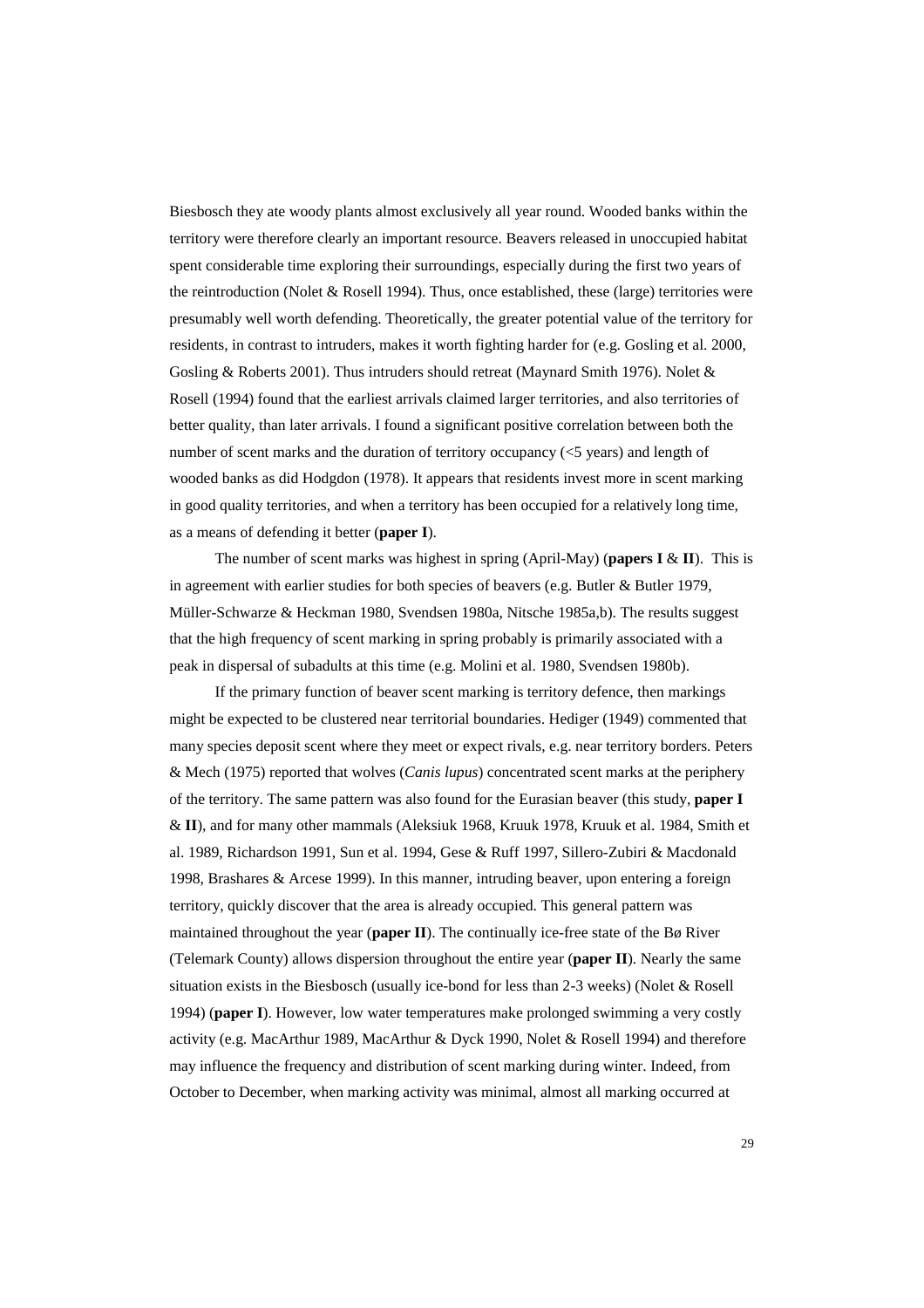territorial borders. In this manner, beaver presumably maximise the effect of the scent marking process at a time of the year when time and energy are mainly allocated to preparation for winter (**paper II**). This supports the hypothesis that mark density communicates to intruders the potential of an encounter with the owners (Gorman & Mills 1984, Richardson 1993). The threat of being detected and possibly becoming involved in a fight should keep intruders to the border region, when it does not completely deter them from intruding (Sliwa & Richardson 1998).

More scent marks were located upstream than downstream of the lodge. This was the case regardless of the location (upstream or downstream) of the nearest neighbour. In contrast, Müller-Schwarze (1992) found no difference in the frequency of upstream and downstream marking, and concluded that if scent marking provides information by water-borne chemicals, it is not reflected in the number of scent mounds built by downstream beavers. Whether marking activity is concentrated upstream or downstream of the lodge may be dependent upon the predominating direction of dispersal in a particular watershed. Downstream dispersal would presumably be the most energy efficient, in which case concentrating most scent marks at the upstream border would be the most effective means of informing potential intruders. Indeed, Sun et al. (2000) recently showed that the majority (74%) of dispersing North American beavers (n=46) initiated dispersal in a downstream direction after ice-out. However, I do not know the main direction of dispersal in my study area, and beavers have been shown to disperse both upstream and downstream (Leege 1968, Van Deelen & Pletscher 1996). Another explanation for a predominance of upstream marking would be that intruders entering from a downstream direction automatically receive an almost continual flow of chemical scent information in the surface film from all upstream territories. Thus, the water segment of a beaver's territory presumably is readily covered in this manner. Indeed, swimming beavers keep their nostrils at the water level, thus enabling them to sense chemical messages from neighbouring beavers concentrated within the surface film (Grønneberg & Lie 1984) (**paper II)** (see also below).

### **Organs (odorants) used in territorial defence**

My results in **paper III** supported the prediction that castoreum was most frequently deposited on scent marks (96 of 96) and appears therefore to be the main scent signal used in the defence of Eurasian beaver territories during January-March. Scent marking with castoreum may provide a volatile alerting signal for attracting attention (Müller-Schwarze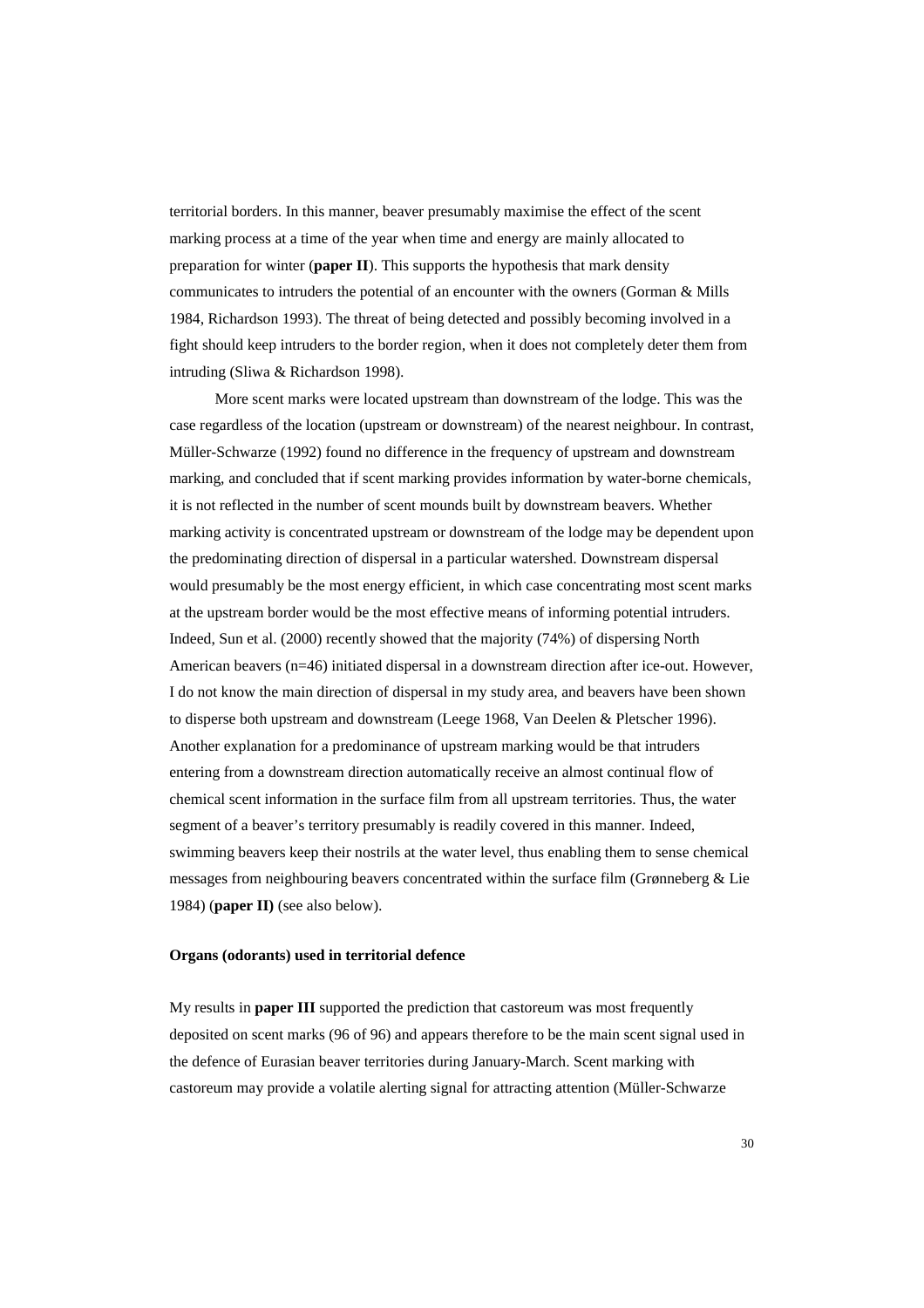1999). Alerting signals contain no information about an individual, or even a species (Müller-Schwarze 1999). Responses to single compounds support the hypothesis that castoreum is used for signalling territorial occupancy, which requires only one bit of information in the signal for making a decision by receivers, i.e. whether the territory is occupied or not (Müller-Schwarze & Houlihan 1991, Schulte et al. 1994, Sun & Müller-Schwarze 1999). It may be that the lighter, more volatile compounds in the castoreum direct receivers toward the less volatile but potentially more informative chemical components still present at the scent mark. This is supported by the fact that 94% of the compounds had a molecular weight below 300.

In contrast, AGS was deposited on only 4 of 96 scent marks, and may therefore have another function. AGS may act as a chemical messenger in the water territory (Grønneberg  $\&$ Lie 1984) sensed at close range or through contact with the animal. The latter is supported by the fact that only 12.5% and 32.5% of the compounds detected in AGS of females and males, respectively, had a molecular weight below 300. It could be advantageous for a swimming mammal such as the beaver to present chemical signals in the form of lipid substances that would concentrate at the air-water interface (Albone 1984). By lubricating the fur with AGS, which would be released into the water, beavers could also act as a "living scent mark". As AGS is insoluble in water (Svendsen 1978), beavers downstream would receive a concentrated flow of chemical scent information in the surface film from upstream territories (**paper II**). The recently discovered vomeronasal organ in Eurasian beavers may play a significant role at the air-water interface but its importance for chemical communication in beavers is not known (Døving et al. 1993, Rosell & Pedersen 1999). However, the design of the beaver's nose enables this amphibious animal to sample the chemical composition of its environment. Above water the beaver can inhale air and expose its olfactory organ to volatile substances, and in water the vomeronasal organ can samples water-borne substances. Further, anal glands, which are located in the anus (Svendsen 1978), may add AGS to the faeces when beavers defecate in the water. For instance, the large complex of sebaceous and apocrine glands located in and around the anus of many species of antelope may add individualspecific secretion to faeces (Barrette 1977, Mainoya 1980, Gosling 1982). However, further studies are needed to clarify whether beavers use AGS on scent marks at other times of the year. Indeed, several researchers have seen Eurasian beavers protrude their anal gland papillas during spring and summer scent marking (Rosell & Bergan 1998, Rosell unpublished) (**paper III**).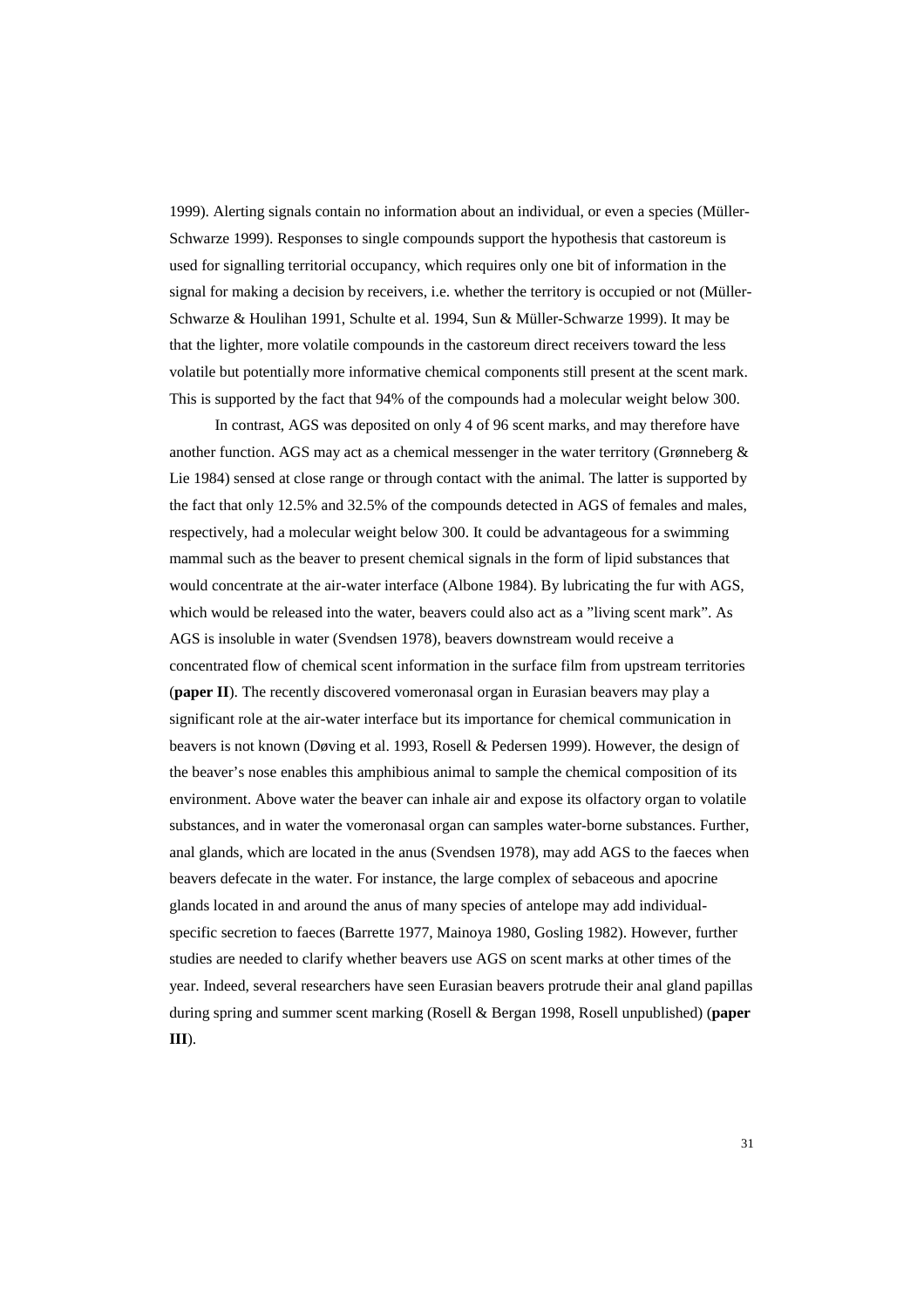## **Social recognition and discrimination**

### *Territory intruders*

Eurasian beavers showed territorial behaviour when an "intruder" (experimenter) had scent marked with castoreum inside the territory (**paper IV**). They destroyed the ESM with castoreum and deposited fresh odour in 80% of the trials, which indicated that they countermarked and probably tried to mask the odour of alien adult male conspecifics with their own odours. That is, they responded in a way similar to the over-marking shown by many other species (e.g. Hurst 1987, 1990, 1993, Johnston et al. 1994, 1995, Roberts 1998, Bel et al. 1999, Ferkin 1999). Also, the lack of a response to ESMs without castoreum indicated that beavers were responding to the smell of castoreum and not to the sight of the scent mound. Studies of North American beavers have also shown no significant response to blank ESMs (Müller-Schwarze et al. 1986, Müller-Schwarze & Houlihan 1991, Schulte 1998). Since scent marks and countermarks remain in the environment and, even in the absence of their authors, provide a continuous record of competitive challenges between conspecifics attempting to advertise their presence and dominance in the area. Scent marks could thus provide a reliable advertisement of an individual's ability to dominate or defend an area, since only those successfully dominating the area can ensure that their marks both predominate (Gosling 1982) and are more recently deposited than those of any challenging competitors (Hurst 1993, Hurst & Rich 1999). The countermarking may therefore advertise that the territory is occupied and signal the costs of competition if the threat is ignored (e.g. Gosling 1990, Roberts & Dunbar 2000).

Distinguishing among multiple scent marks is essential for the animal if it is to identify potential mates, competitors, and territory owners (Johnston et al. 1995, 1997a,b, Wilcox & Johnston 1995, Johnston & Bhorade 1998, Ferkin 1999, Kohli & Ferkin 1999). Johnston et al. (1994) outlined three hypotheses to explain what happens when scent marks of two conspecifics overlap. The first hypothesis, called scent-blending, states that the two scents will mix together, forming a new unique scent. The second hypothesis, the scent-bulletinboard, states that the scents of each individual remain distinct from one another. The third hypothesis, the scent masking, states that the top scent will physically mask the presence of the bottom scent. Studies on golden hamsters, meadow voles (*M. pennsylvanicus*) and prairie voles (*M. ochrogaster*) have shown that animals exposed first to an overmark, respond preferentially and display a better memory for the odour of the top-scent donor than that of the bottom-scent donor (Johnston et al. 1994, 1995, 1997a,b, Wilcox & Johnston 1995,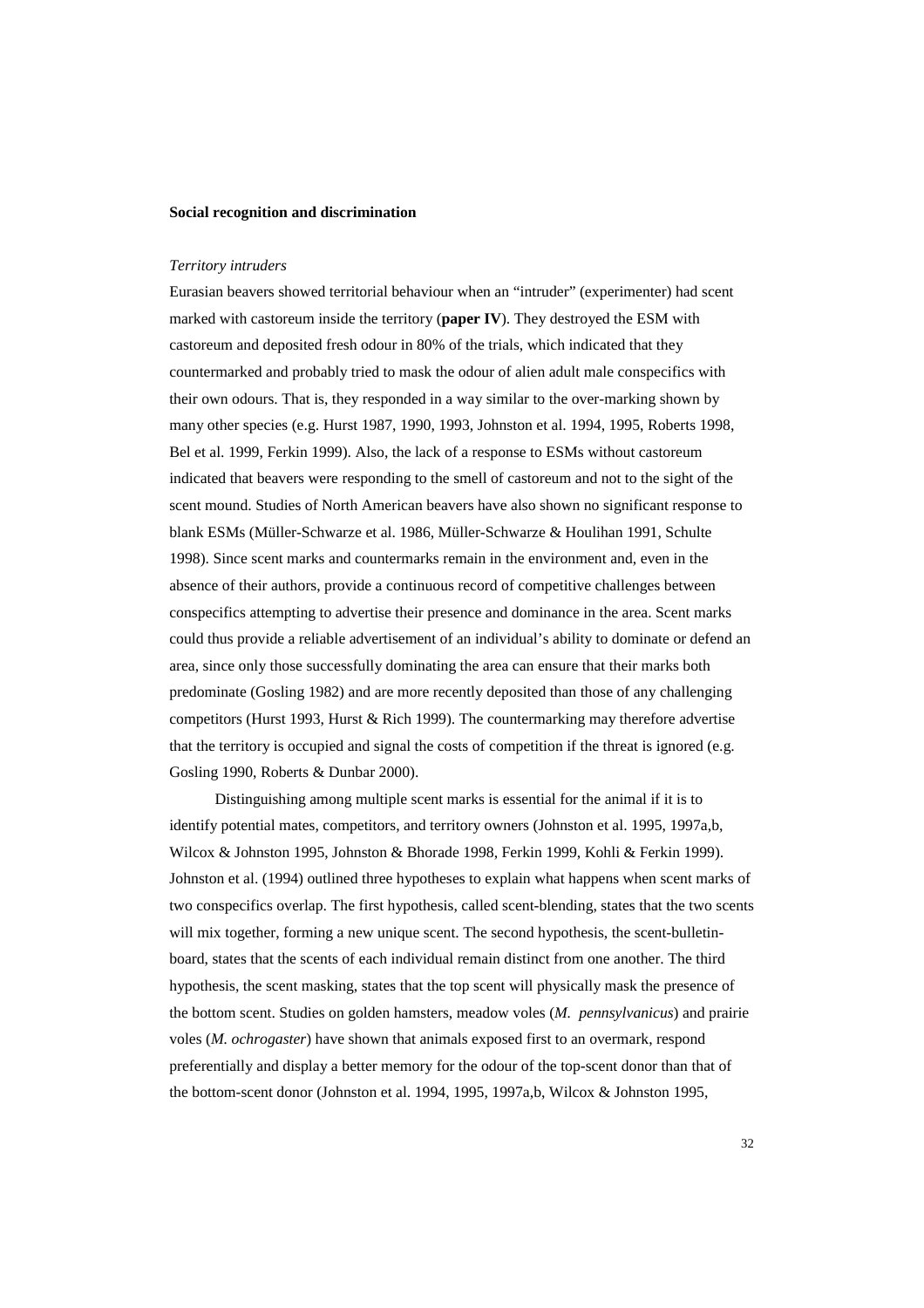Johnston & Bhorade 1998, Ferkin et al. 1999, Woodward et al. 1999). This preference for the top scent suggests that these animals treat the odour of the top-scent donor as being more important or having greater value than that of the bottom-scent donor, i.e. supports the scentmasking hypothesis (Ferkin 1999). However, the mating system involved may affect the manner in which animals respond to conspecific over-marks (Woodward et al. 2000). It may be more costly for monogamous prairie voles than for promiscuous meadow voles to be the bottom-scent donor of an over-mark (Ferkin 1999, Woodward et al. 1999). For meadow voles, Woodward et al. (2000) suggested that over-marking an opposite-sex conspecific's mark may be akin to an advertisement used in courtship to attract multiple mates. In contrast, for prairie voles, devaluation of an opposite-sex conspecific's scent mark may represent a form of mate guarding (Woodward et al. 2000). By over-marking the scent marks of same-sex intruders, a male and a female prairie vole may indicate to its mate and to conspecifics that the pair bond is intact and the territory is occupied (Woodward et al. 1999). At present, it is not known whether beavers can distinguish between individual over-marks and respond to them later when encountered individually. Further studies should therefore investigate these issues for male and female beavers.

#### *The "dear enemy" phenomenon*

The main results of **paper V** indicated that Eurasian beavers responded significantly longer and stronger both to castoreum and AGS from strangers than from neighbours. These findings indicate that neighbour scent was more familiar to the territorial beavers, and that beavers showed a stronger agonistic behaviour to scent from strangers. This supports the hypothesis that beavers exhibit the dear enemy phenomenon, and is consistent with the general hypothesis that on multi-purpose breeding territories, a territorial owner's potential losses to strangers is higher than to neighbours (Temeles 1994). Because of some spatio-temporal overlap between territorial neighbours, social conflict by repeated physical aggression would be costly in time and energy and should be avoided (Maynard Smith & Parker 1976). The dear enemy phenomenon should be particularly prevalent among species that can inflict serious injuries during escalated contests, injuries that could significantly lower the future fitness of one or both contestants (Jaeger 1981). Beavers are highly aggressive and contests may lead to serious injuries or even death (Novak 1987).

The most efficient behaviour for a monogamous species occupying a territory for many years is to recognise neighbours and to tolerate their close proximity, but to be less tolerant to strangers. Animals that associate regularly and are equally likely to win or lose in a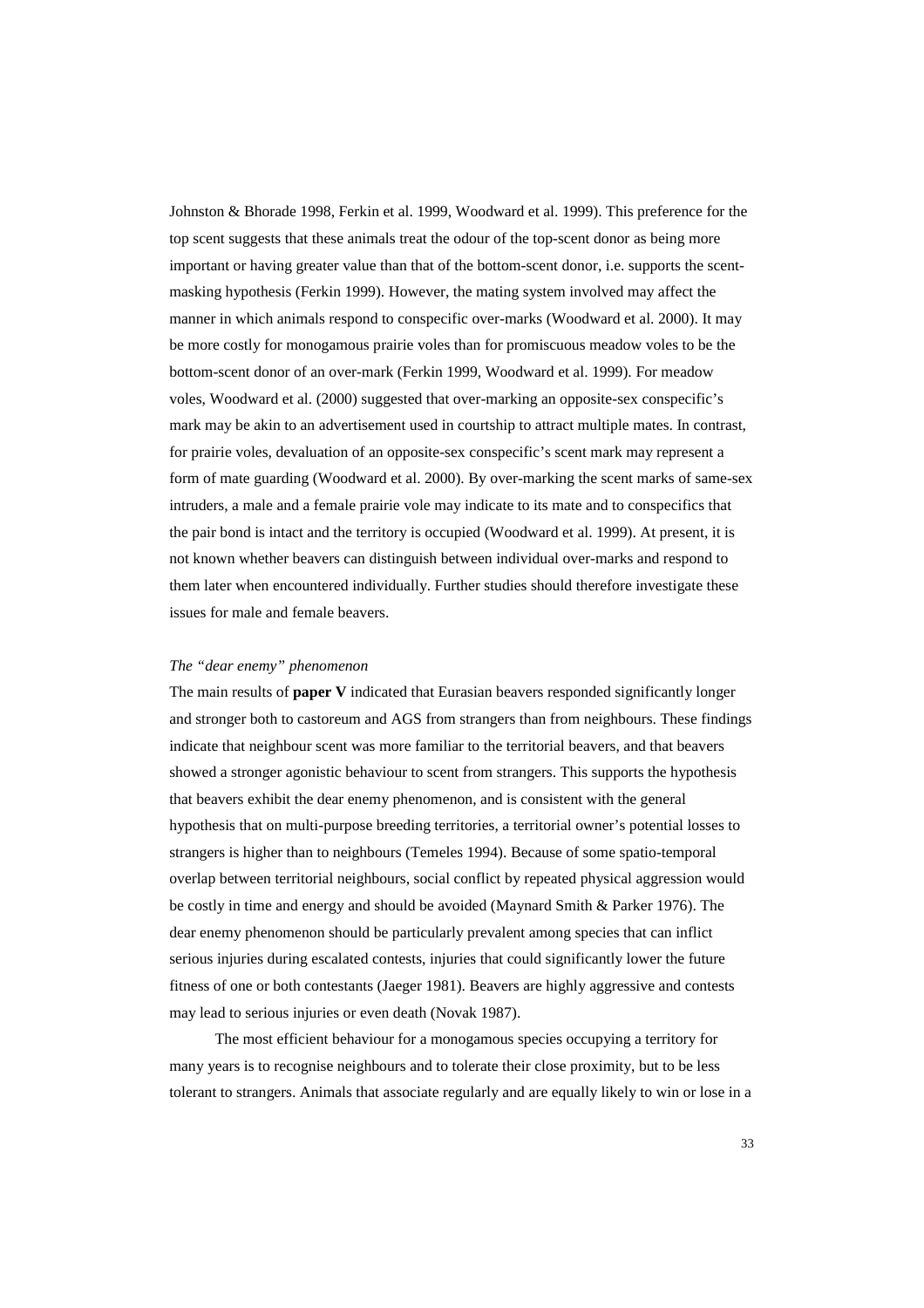conflict can have stable, long-term relationships based on mutual avoidance (Randall 1989). The dear enemy phenomenon in beavers is most likely an evolutionary response to the high cost and low payoff of escalated aggression between territorial neighbours (see also Jaeger 1981). Beavers in our study area presumably learn the identity of their neighbours by repeated exposure to them and their scent marks at the edges of territories (see Rosell & Bergan 1998, **paper II**). Schulte (1998) found weak evidence of the dear enemy phenomenon in the North American beaver. However, on that study area there were always unoccupied stretches of stream between territories indicating less contact between neighbours and a reduced potential for learning their identity. Consequently, in Schulte's study, neighbours may have been regarded as strangers since the contact between neighbours and their scent marks may have been relatively rare. Indeed, a criterion in Temeles' (1994) review of the dear enemy phenomenon was to only include studies where neighbouring territories directly abut each other.

Sun & Müller-Schwarze (1997) concluded that North American beavers use AGS to discriminate between unfamiliar sibling and unfamiliar non-relatives, but not castoreum. However, Schulte (1998) found that North American beavers discriminated among castoreum from family and non-family adult males. Therefore, both Schulte's (1998) and my findings suggest that castoreum, as well as AGS, contains information about familiarity, though no chemical analyses, as yet, have documented this.

Another possible explanation for why territory residents are less aggressive toward neighbours compared to strangers is that they might be exhibiting kin recognition. Sun et al. (2000) showed that two- and three-year-old female and male beavers dispersed on average 10 km and 3.5 km, respectively, from their natal families, in a high-density population of North American beavers. This indicates that beavers, especially males, may disperse shorter distances and establish territories at the nearest available site. In this manner beavers may decrease their future defence costs by settling next to their natal area (Sun et al. 2000). In a study of the Eurasian beaver, Nolet & Rosell (1994) found that information about vacant territories was apparently rapidly available to nearby individuals. As a consequence, not only the familiarity but also the genealogical relationships between neighbours must be taken into account when trying to explain the dear enemy phenomenon in beavers.

Several authors have reported that if bird songs recorded from a neighbour are broadcast to a resident from the territory boundary opposite the shared boundary, the residents treat neighbours and strangers equally aggressively (Wiley & Wiley 1977, Falls 1978, Trivers 1985). Therefore, animals living on adjacent territories should show a clearer dear enemy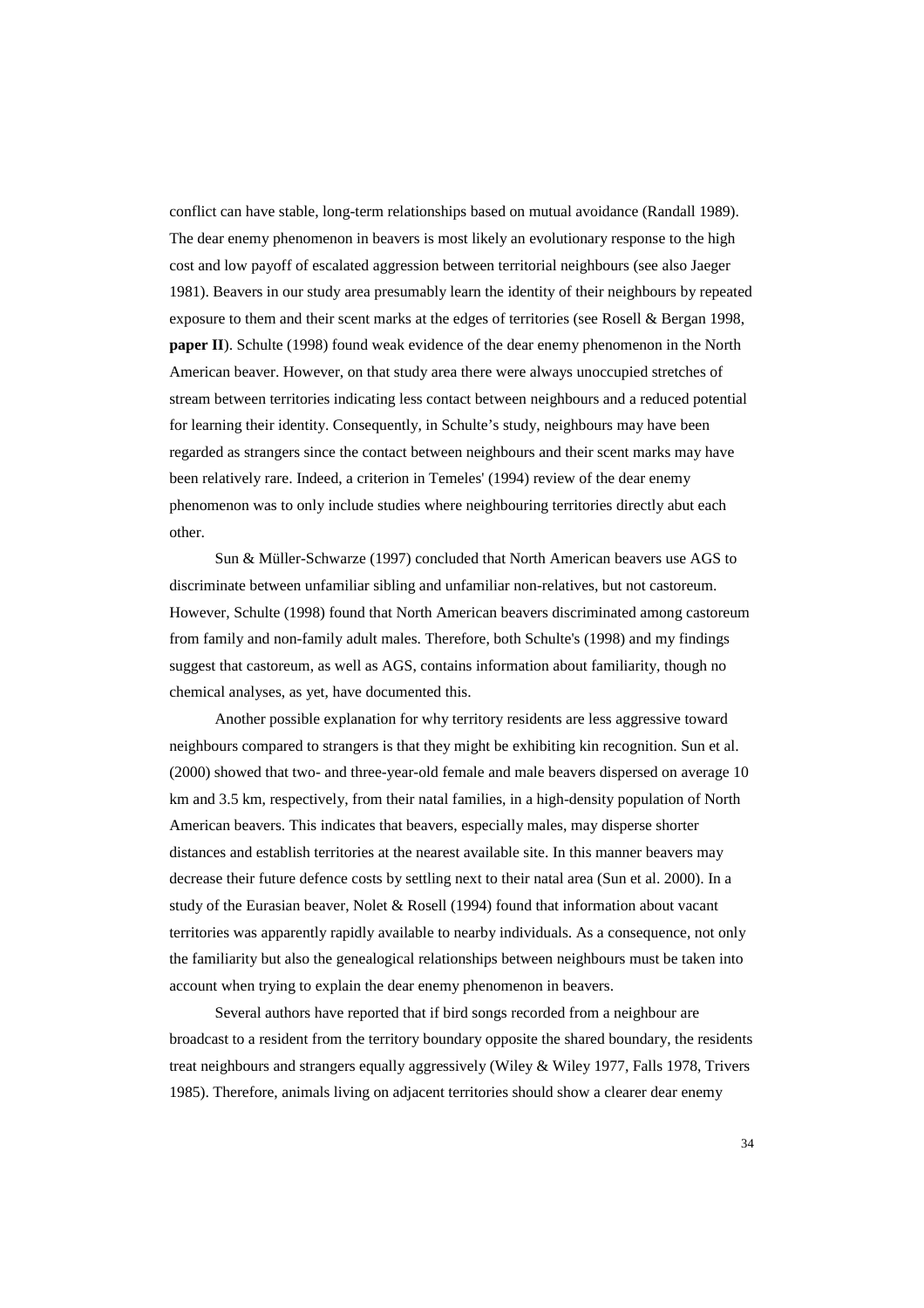phenomenon than animals on territories with undefended space between. Caley & Boutin (1987) found that amicable behaviour of muskrats (*Ondatra zibethicus*) decreased significantly with increasing distance between captures, and therefore with decreasing familiarity. Emlen (1971) played back the songs of indigo buntings (*Passerina cyanea*) from increasingly distant territories to selected territory holders and found that more aggression was displayed to the playbacks of songs of more distant males. Vestal & Hellack (1978) found that there were marked differences between neighbour and stranger interactions of two related species of deer mice (*Peromyscus*). Their neighbour and strange males of *P. maniculatus* did not differ in any measures, which is in contrast to data from *P. leucopus*. The difference between the two species appears to lie in *P. maniculatus* neighbours having a less well-developed social relationship than *P. leucopus*. However, most of the aspects of beaver morphology, behaviour and ecology differ very little between the two species (Wilsson 1971, Novak 1987, Rosell & Pedersen 1999). I therefore speculate that the discrepancy in results from Schulte's (1998) and my study is not due to species differences, but to the presence of undefended space between territory borders shown in that study that may interfere with mechanisms responsible for neighbour-stranger discrimination. However, Schulte's (1998) design was different from mine. In that study, ESMs from neighbours and strangers were presented separately on consecutive nights whereas in my study the two were presented simultaneously during one night. In fact, one of his measures (land visitation rate) supported the dear enemy phenomenon. Therefore, another explanation may be that the discrepancy is due to the experimental design. The next step should be to clarify if beavers are more aggressive to scent from more distant individuals.

ESMs deposited close to a resident's lodge, as in my study, may provoke a greater aggressiveness and desire to identify the marker. Resident aardwolves (*Proteles cristatus*) sniffed neighbour's marks significantly longer when found inside of their territories than at the borders (the 'centre-edge effect', Falls 1982, Sliwa & Richardson 1998). Further studies should clarify this issue for beavers.

#### *Species discrimination*

The results in **paper VI** confirm my hypothesis that Eurasian beavers discriminate between scent marks of the two species. This is supported by the significantly longer time spent responding aggressively, and stronger aggression exerted upon conspecific than heterospecific scent marks. This indicates that the Eurasian beaver does not recognize the scent marks of the North American beaver to be an equally potential threat as those of conspecifics. Although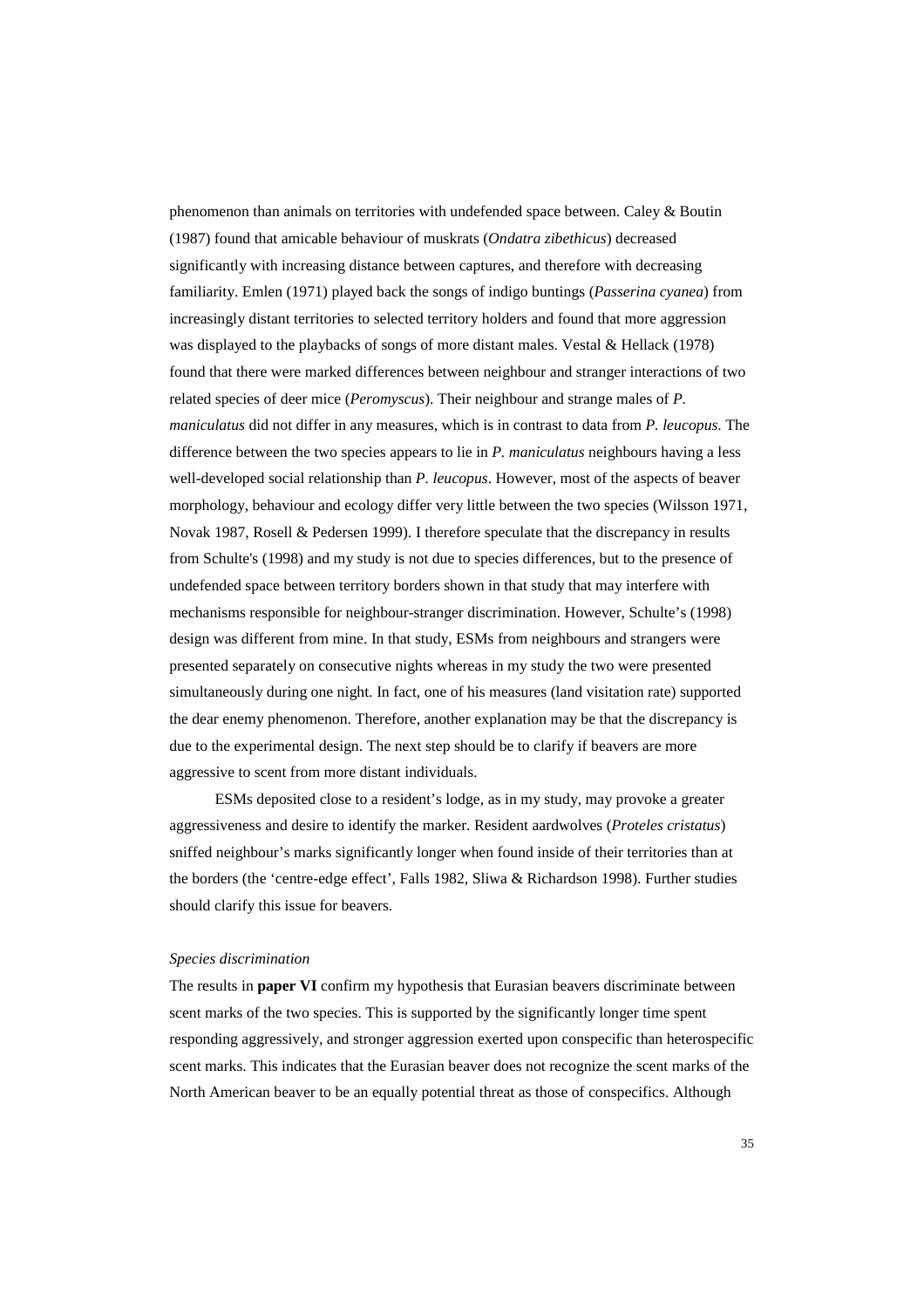beavers were indiscriminate when sniffing the ESMs, sniffing can be defined as only the investigation stage within a complete set of multiple responses. The main purpose of a beaver's investigation of an ESM is to identify the sender, and then, based on the information obtained, decide what appropriate actions to take (i.e. signal detection theory, see Bradbury & Vehrencamp 1998). Thus, similar sniffing durations, or a lack of preference, does not indicate inability to discriminate (Brown 1979, Johnston 1993, Gouat et al. 1998), but can be interpreted as a process of decision-making. A similar behaviour has also been described for tree shrews (*Tupaia belangeri*) where the presentation of hetereospecific scent marks elicited intense olfactory investigation, but no equivalent increase in scent marking activity (Holst & Buergel-Goodwin 1975). If the chemical signal present in castoreum and AGS of each species to some extent matches the chemical template of the other species, this might have led to the undifferentiated sniffing duration because beavers found it difficult to distinguish the two species. As such, sniffing duration is more likely to be a measure of olfactory similarities between the two species than an actual measure of discriminatory abilities.

When congenetic species are separated for any length of time, they may diverge in such a manner that neither species is distinguishable to the other with regard to chemical signals. Although some chemical constituents may persist in both species, they may not provide adequate information to evoke a territorial response of similar strength as to a conspecific. As such, Eurasian beavers would regard intrusive scent marks of the North American beaver as a lesser territorial threat than conspecific scent marks, and would therefore be less likely to spend time and energy countermarking these scent marks. I can however not rule out the possibility that beavers do recognize some of the chemical constituents of heterospecific scent marks, but without frequent contact they do not respond as aggressively as to conspecific scent marks. Murray (1971) pointed out that interspecific territoriality is a characteristic that is not adaptive and has not been selected for, but might evolve when two species compete for some material resource when they occur in the same habitat (see also e.g. Catchpole 1978, Greenberg et al. 1996, Griffis & Jaeger 1998). This implies that a territorial response toward heterospecific scent marks should be based on individual experiences only, and not on autonomically controlled (Paquet 1991) or innate mechanisms. Thus, the reduced aggression observed toward scent marks of the North American beaver might be explained by a lack of stimulation, i.e. both chemical and visual stimulus are needed to evoke a territorial response. Studies of interactions between temporally displaced signals indicate that the first cue (in this case chemical) functions to alert the receiver to the presence of the second cue (visual), increasing the probability of its detection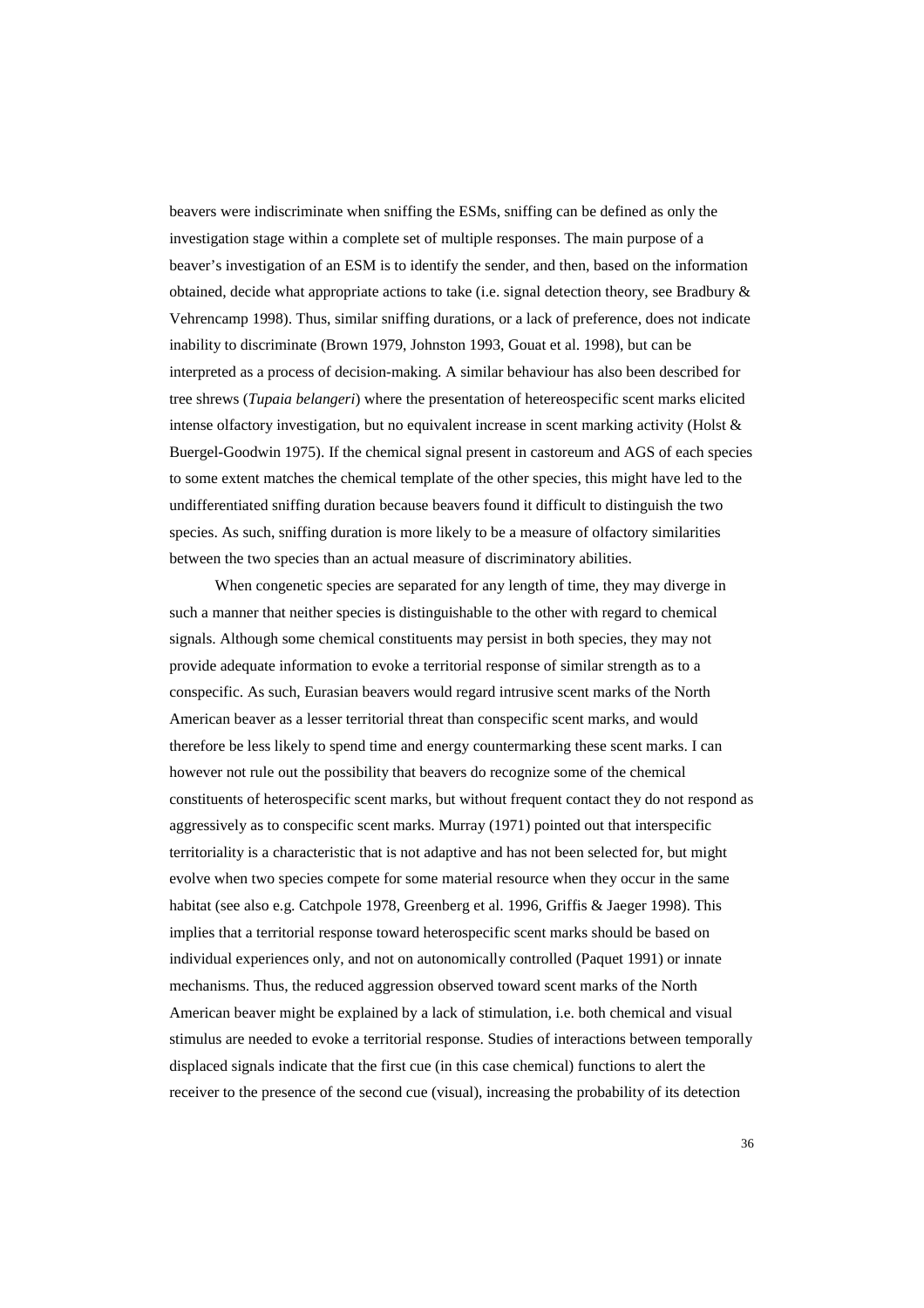and recognition (Endler 1992, 1993, Wiley 1994).

The corresponding results of the two types of aggressive responses measured (i.e. direct and overnight responses) indicate that discrimination of heterospecific scent marks is not a specific feature related to the first beaver responding, but is common behaviour among most individuals. The fact that beavers live in family units enhances the possibility of more than one family member responding to the same scent marks during the night. This was readily seen during observation trials where several family members successively responded to the same pair of ESMs. Although successive visits would probably increase the cumulative probability of recognition errors, the results in this study show that misdirected territorial aggression is rare, implying that the chemical constituents present in the North American beaver scent marks are insufficient to evoke a territorial response. The GC comparisons of castoreum show that between-sex variation within the same species (13%) is less pronounced than between-species variation (34%). This demonstrates that the composition of compounds present in castoreum differs between the two species, and that the reduced aggression observed toward castoreum of the North American beaver may be attributed to this difference. Since castoreum is a mixture of secondary metabolites most likely originating from the beaver's diet (Svendsen 1978, Müller-Schwarze 1992, 1999), the most obvious explanation to account for the difference in chemical composition would be the differences in the diet between the two species. This would also explain the less pronounced variation found between males and females of the same species, because food types are more similar in the same habitat than in different habitat. However, the two species inhabit similar vegetation types (see Nordiska ministerrådet 1984 for comparison) and probably forage on many of the same plants. Thus, other factors than diet may be in part responsible for the observed difference (e.g. bacterial flora: Albone et al. 1977, Walro & Svendsen 1982, genetically based components: see Halpin 1986).

The suggestion that a reduced aggressive response toward scent marks of the North American beaver is based on chemical differences between the two species is to a greater extent supported by AGS in which between-species variation accounted for 49%. A possible interpretation for this major difference would be that one of the primary functions of AGS is to signal species identity in order to maintain reproductive isolation. Tinbergen (1953) stated that although closely related species are very often similar in behaviour and morphology, there are always some striking differences between mating cues. However, since both species have been separated since bisection, the development of species-specific mating cues has not been required, and therefore has probably also not been selected for. A more plausible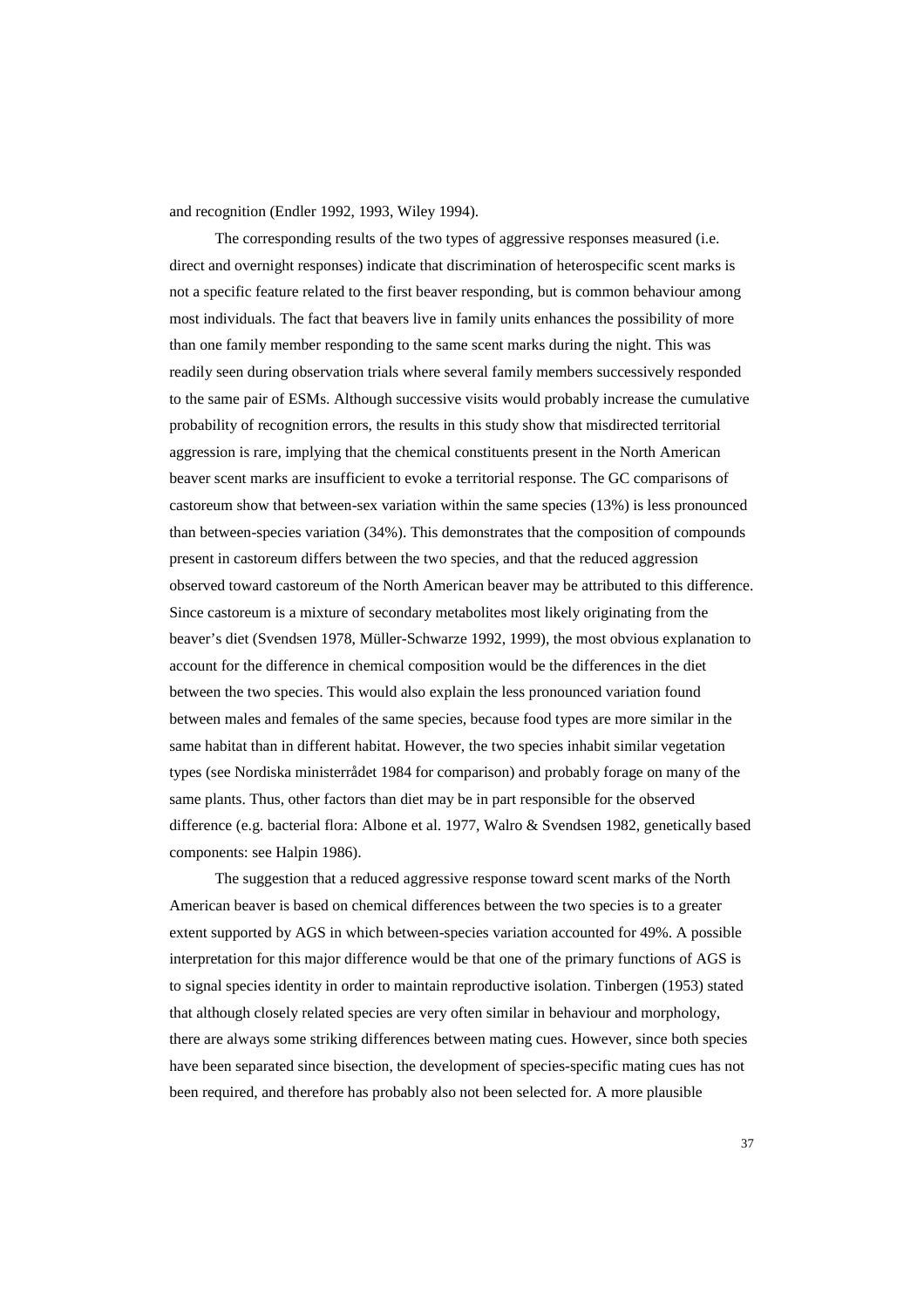interpretation would be that the difference in chemical constituents of AGS has gradually evolved as a consequence of genetic drift and/or adaptation to the local environment, following Mayr's (1963) geographic isolation speciation model. Ovaska (1989) found that in two separated populations of the salamander (*Plethodon vehiculum*), pheromonal divergence could not be explained by premating isolation mechanisms evolved through reinforcement, but suggested that it was brought about by pleiotropic effects associated with other changes evolved in isolation (see also Passmore 1985, Verrel & Arnold 1989, Dempster et al. 1993, Andersson 1994). On the other hand, the profound difference between male and female AGS within the same species (46%) suggests that AGS is used to signal sexual identity (see Schulte et al. 1995b, Rosell & Sun 1999, Sun & Müller-Schwarze 1999). Its function in territory maintenance, however, is unclear. Compared to castoreum, AGS is probably more costly to produce. I found in **paper III** that out of 96 scent marks on snow only four contained compounds from the anal glands. Although no equivalent study has been performed during the ice-free seasons, this indicates that the primary function of AGS is probably not to act as a territory defence signal. Sun & Müller-Schwarze (1998a) recently documented that related North American beaver individuals shared more features in the chemical AGS profile than did unrelated individuals. Sun & Müller-Schwarze (1998b) further demonstrated that it is possible to use some AGS compounds to classify different families. As such, these studies indicate that AGS is probably used in kin and family recognition.

Future research should focus on the responsive behaviours and territorial interactions between the two species in areas of sympatry. By performing similar experiments in Eurasia where North American beavers have been introduced it will be possible to establish whether or not Eurasian beavers recognize North American beavers as potential competitors, and determine the validity of the belief that the North American beaver has out competed the Eurasian beaver in parts of Finland (Lathi 1995). It will also be interesting to know how the North American beaver reacts to scent marks from the Eurasian beaver (under investigation, A.M. Schipper, L. Sun & F. Rosell unpublished). Ignorance of the importance of olfactory communication between animals may seriously compromise the existence of endemic species when introducing ecologically similar species (e.g. European mink (*M. lutreola*), Maran et al. 1998, red squirrels (*Sciurus vulgaris*), Wauters et al. 2000).

## **Conclusion and alternative hypotheses of scent marking**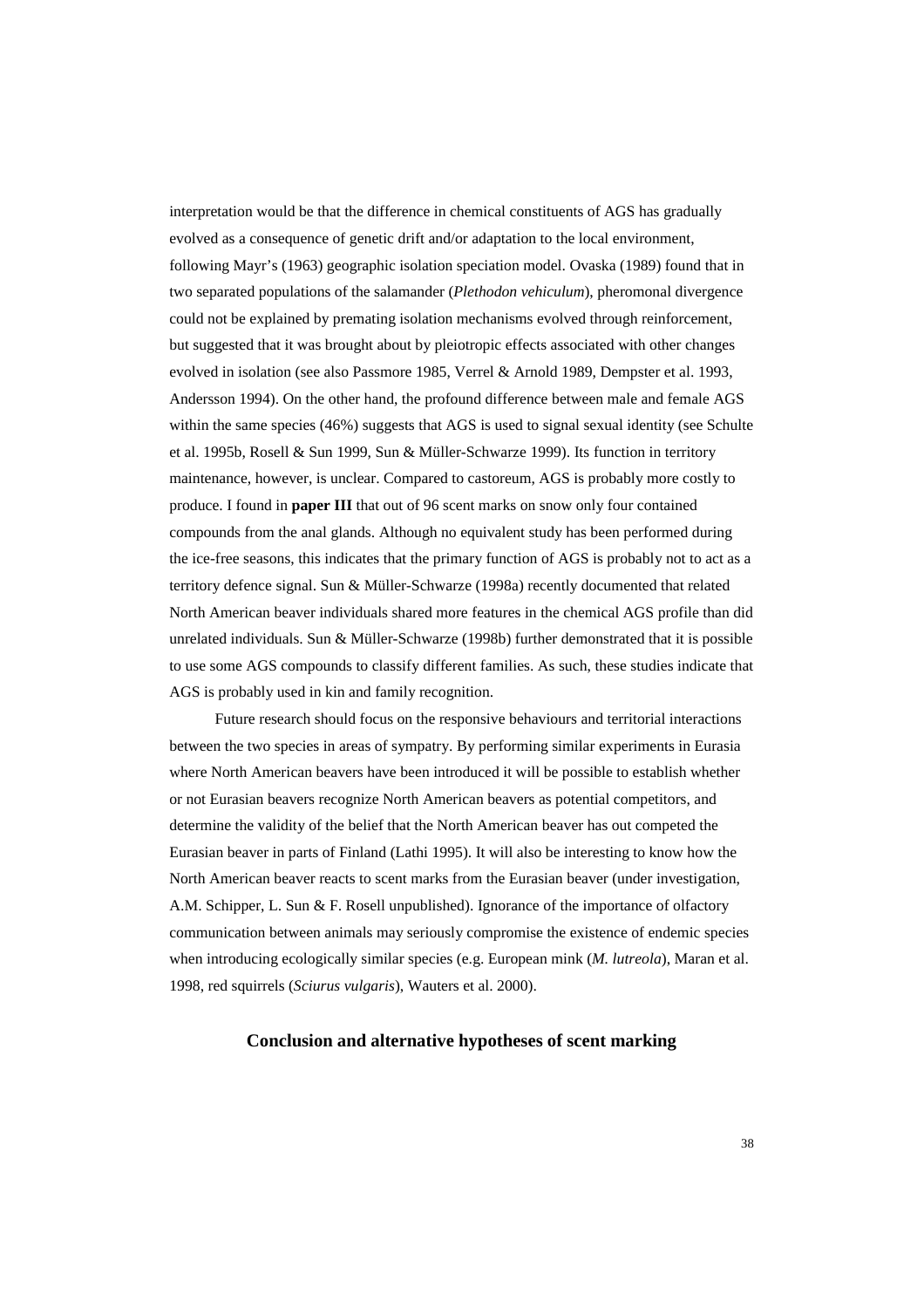The results presented in this thesis supported my main hypothesis that scent marking plays an important role in territory defence of free-ranging Eurasian beavers. My study has contributed to a better understanding of the function of territorial scent marking in the Eurasian beaver by demonstrating their capability of transmitting odorous messages efficiently, both temporally and spatially, and their ability to countermark and discriminate ESMs from intruders of different degrees of threat.

The scent-matching hypothesis posits that scent marks provide an olfactory link between a resident owner and his territory, and that this enables intruding animals to recognize the chance of escalated conflicts (Gosling 1982, 1985, 1990). By matching the scent of a territory owner with those of nearby scent marks, an intruder employs the unique property of olfactory signalling that includes the provision of both a historical and a spatial record of a territorial individual's behaviour. Territory owners can thus signal their status to intruders in a way that cannot be mimicked and that is to their advantage in subsequent encounters (Gosling 1982). If the hypothesis was true, one would expect owners to (1) mark where intruders are most likely to encounter marks; (2) mark themselves with the substances used to mark the territory; (3) make themselves available for scent matching by intruders; and (4) remove or replace marks of others (Gosling 1982, 1985, 1986, Gorman 1984a). The scentmatching hypothesis has received support by studies of scent marking in several species, e.g. ferret (*M. furo*) (Clapperton et al. 1988), house mice (*Mus domesticus*) (Gosling & McKay 1990), suni antelope (*Neotragus moschatus*) (Somers et al. 1990), yellow mongoose (*Cynictus penicillata*) (Wenhold & Rasa 1994), and North American beaver (Sun & Müller-Schwarze 1998c). My results also support this hypothesis, i.e. predictions 1 (**papers I & II**), 3 (**paper IV**) and 4 (**papers IV, V & VI**) were all supported. However, prediction 2 needs to be clarified. I showed in **paper III** that the main scent signal used in territorial defence was castoreum. It's still unclear whether beavers smear castoreum on their pelage, and/or mark themselves with AGS to waterproof the fur, and thereby function as a "living-scent mark". The next step should be to clarify these issues.

The function of scent marking suggested here is not necessarily the only functional mechanism, as one function need not necessarily exclude others. For instance, Rosell & Bergan (2000) found support for the hypothesis that Eurasian beavers emphasize scentmarking behaviour during the breeding season (January-March) in watersheds that are ice-free year-round. Eurasian beavers scent marked significantly higher during the breeding versus the nonbreeding (October-December) portion of winter. They speculated that a female might need an effective method to advertise her reproductive status (see also Roberts & Dunbar 2000),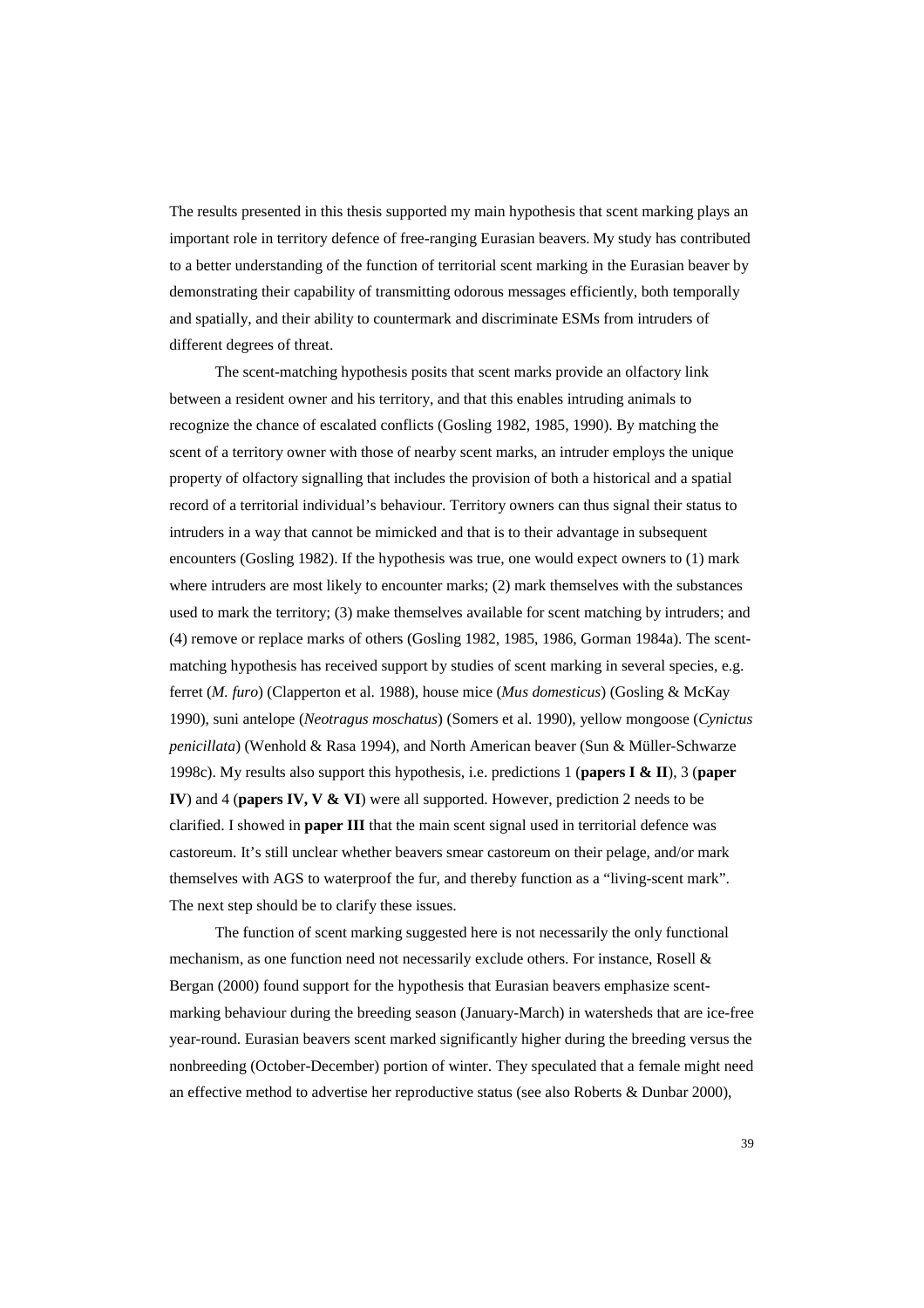even if she mates with her lodge-mate, because in some places the adult male and female maintain two or more winter lodges and may be found in separate lodges. Females may deposit castoreum (volatiles with low molecular weight) at scent marks to signal to males that ovulation has occurred and to attract them from a distance. In contrast, AGS (high molecular weight) may give detailed information at the individual level and therefore induce mating when at a close-range. In contrast, males may increase their scent marking activity during the breeding season to keep other males away from their territory (i.e. mate guarding, see also Roberts & Dunbar 2000, Woodward et al. 2000) containing a receptive female, probably by using both castoreum and AGS. Further studies are needed to clarify how information in scent marks are coded and transmitted during the breeding season.

Due to the diversity of information that can be coded in a signal, chemical signals can often serve different functions at the same time. Most of the possible functions are not mutually exclusive, and the meaning of a signal often depends on the content of the signal, the identity of the sender, the identity of the receiver, and their relationship. Therefore, more information is needed about frequency of marking by different group members (age, social status and sex), behavioural context in which the signal is deposited, and variability in frequency and pattern among groups of different social composition. Another possible main function for scent marking in beavers that cannot be entirely ruled out is that marking is related to use or defence of resources within the territory (the labelling resources hypothesis, Henry 1977, Kruuk 1992, Branch 1993). My work has emphasized intergroup communication. However, more work is needed to clarify the role of scent marks in intragroup communication.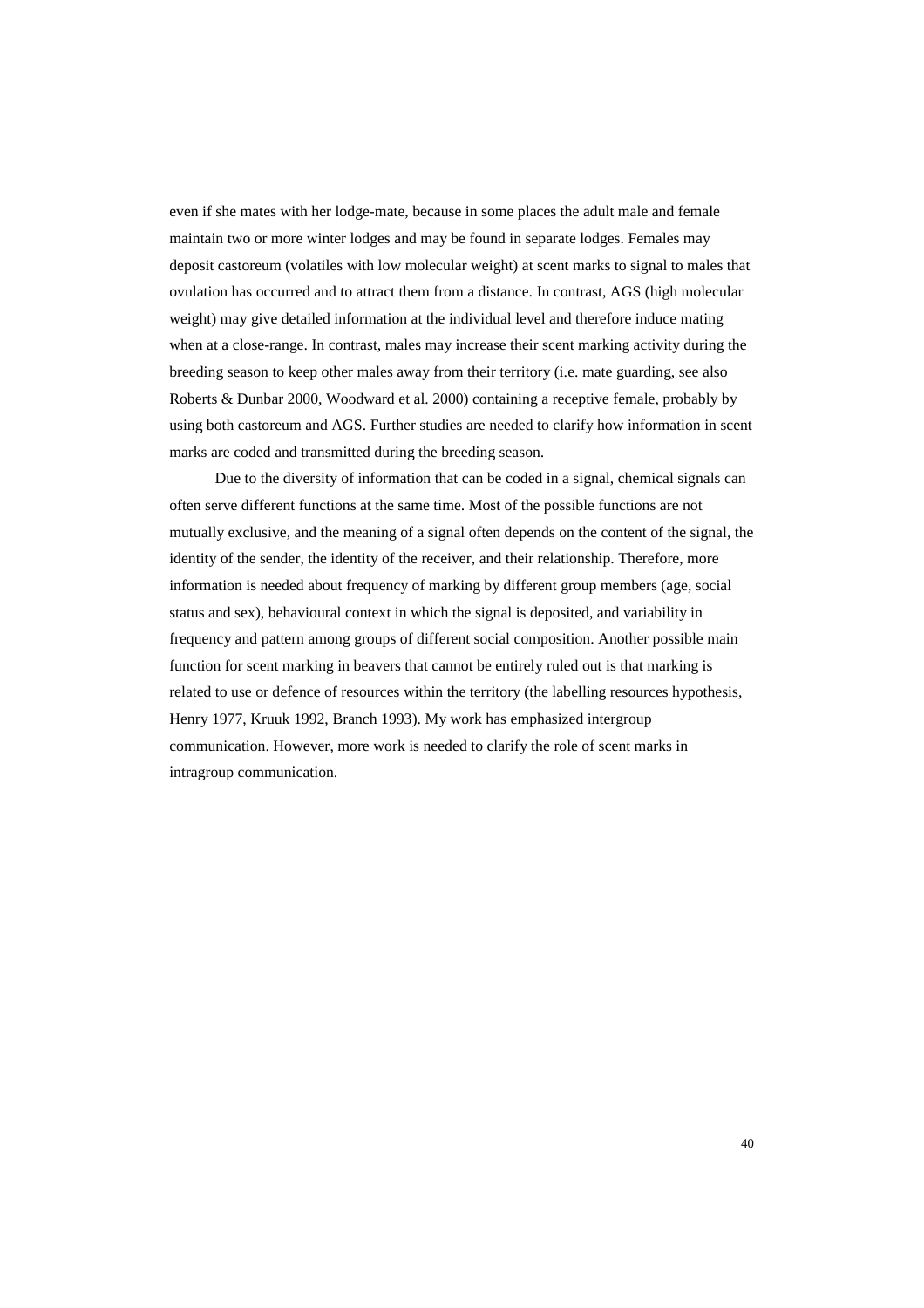## **References**

- Albone, E.S. 1984. Mammalian Semiochemistry: The investigation of Chemical Signals between Mammals. Chichester: Wiley & Sons.
- Albone, E.S., Gosden, P.E. & Ware, G.C. 1977. Bacteria as a source of chemical signals in mammals. In: *Chemical Signals in Vertebrates* (Müller-Schwarze, D. & Mozell, M.M., eds.). New York: Plenum; pp. 35-43.
- Aleksiuk, M. 1968. Scent-mound communication, territoriality, and population regulation in beaver (*Castor canadensis* Kuhl). *J. Mammal.* 49:759-762.
- Anderson, A. & Westerling, P. 1984. Doftmarkering hos europeisk bever. *Viltnytt* 19:492- 493.
- Andersson, M. 1994. Sexual selection. New Jersey: Princeton University Press.
- Baldwin, B.A. & Meese, G.B. 1977. The ability of sheep to distinguish conspecifcs by means of olfaction. *Physiol. Behav*. 19:803-808.
- Barette, C. 1977. Scent-marking in captive muntjacs, *Muntiacus reevesi*. *Anim. Behav.* 25:536-541.
- Beer, J.R. 1955. Movements of tagged beaver. *J. Wildl. Manage.* 19:492-493.
- Bel, M.C., Coulon, J., Spreng, L., Allaine, D., Bagneres, A.G. & Clement, J.L. 1999. Social signals involved in scent-marking behavior by cheek-rubbing in alpine marmots *(Marmota marmota*). *J. Chem. Ecol*. 25:2267-2283.
- Bergan, F. 1996. Duftmarkering hos europeisk bever (*Castor fiber* Linnaeus, 1758) i Bøelva, Telemark. Fordeling i tid og rom gjennom et år. BSc thesis. Bø i Telemark: Telemark University College.
- Bergerud, A.T. & Miller, D.R. 1977. Population dynamics of Newfoundland beaver. *Can. J. Zool.* 55:1480-1492.
- Bininda-Emonds, O.R.P., Decker-Flum, D.M. & Gittleman, J.L. 2001. The utility of chemical signals as phylogenetic characters: an example from the Felidae. *Biol. J. Linnean Soc.* 72:1-15.
- Bowers, J.M. & Alexander, B.K. 1967. Mice: individual recognition by olfactory cues. *Science* 158:1208-1210.
- Bradbury, J.W. & Vehrencamp, S.L. 1998. Principles of animal communication. Massachusetts: Sinauer Associates.

Branch, L.C. 1993. Social organization and mating system of the plains viscacha (*Lagostomus*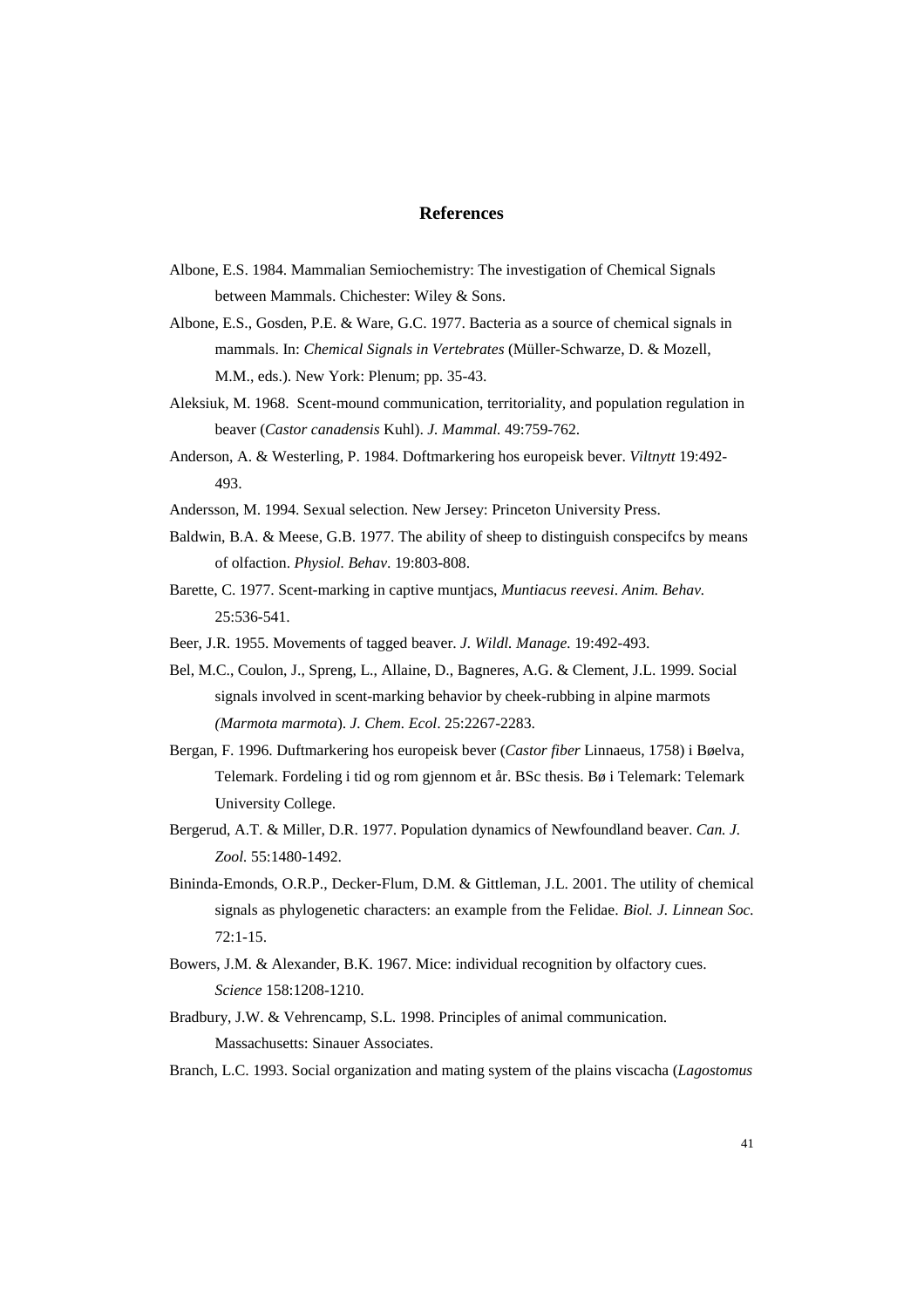*maximus*). *J. Zool., Lond.* 229:473-491.

- Brashares, J.S. & Arcese, P. 1999. Scent marking in a territorial African antelope: I. The maintenance of borders between male oribi. *Anim. Behav*. 57:1-10.
- Brown, J.L. 1964. The evolution of diversity in avian territorial systems. *Wilson Bull. 7*6:160- 169.
- Brown, R.E. 1979. Mammalian social odors: a critical review. *Adv. Stud. Behav*. 10:103-162.
- Brown, R.E. & Macdonald, D.W. 1985. Social odours in mammals. Oxford: Clarendon.
- Buech, R.R. 1995. Sex difference in behaviour of beavers living in near-boreal lake habitat. *Can. J. Zool.* 73:2133-2143.
- Butler, R.G. & Butler, L.A. 1979. Toward a functional interpretation of scent marking in the beaver (*Castor canadensis*)*. Behav. Neural Biol.* 26:442-454.
- Caley, M.J. & Boutin, S.A. 1987. Sibling and neighbour recognition in wild juvenile muskrats. *Anim. Behav.* 35:60-66.
- Catchpole, C.K. 1978. Interspecific territorialism and competition in *Acrocephalus* warblers as revealed by playback experiments in areas of sympatry and allopatry. *Anim. Behav.* 26:1072-1080.
- Catchpole, C.K. 1982. The evolution of birds sounds in relation to mating and spacing behavior. In: *Acoustic Communication in Birds* (Kroodsma, D.E. & Miller, E.H., eds.). New York: Academic Press; pp. 297-319.
- Clapperton, B.K., Minot, E.O. & Crump, D.R. 1988. An olfactory recognition system in the ferret, *Mustela furo* L. (Carnivora: Mustelidae). *Anim. Behav.* 36:541-543.
- Dempster, E.R., Dempster, R. & Perrin, M.R. 1993. Behavioural divergence in allopatric and sympatric gerbil species (Rodentia: Gerbillinae). *Ethology* 93:300-314.
- Dickman, C.R. & Doncaster, C.P. 1984. Responses of small mammals to red fox (*Vulpes vulpes*) odour. *J. Zool., Lond*. 204:521-531.
- Dugmore, A.R. 1914. The romance of the beaver. Philadelphia: Lippincott.
- Døving, K.B., Trotier, D., Rosin, J.F. & Holley, A. 1993. Functional architecture of the vomeronasal organ of the frog (Genus *Rana*). *Acta Zool*. 74:173-180.
- Eisenberg, J.F. & Kleiman, D.G. 1972. Olfactory communication in mammals. Washington, DC: National Zoological Park, Smithsonian Institution.
- Emlen, S.T. 1971. The role of song in individual recognition in the indigo bunting. *Z. Tierpsychol.* 28:241-246.
- Endler, J.A. 1992. Signals, signal conditions, and the direction of evolution. *Am. Nat*. 139 (Suppl.):125-153.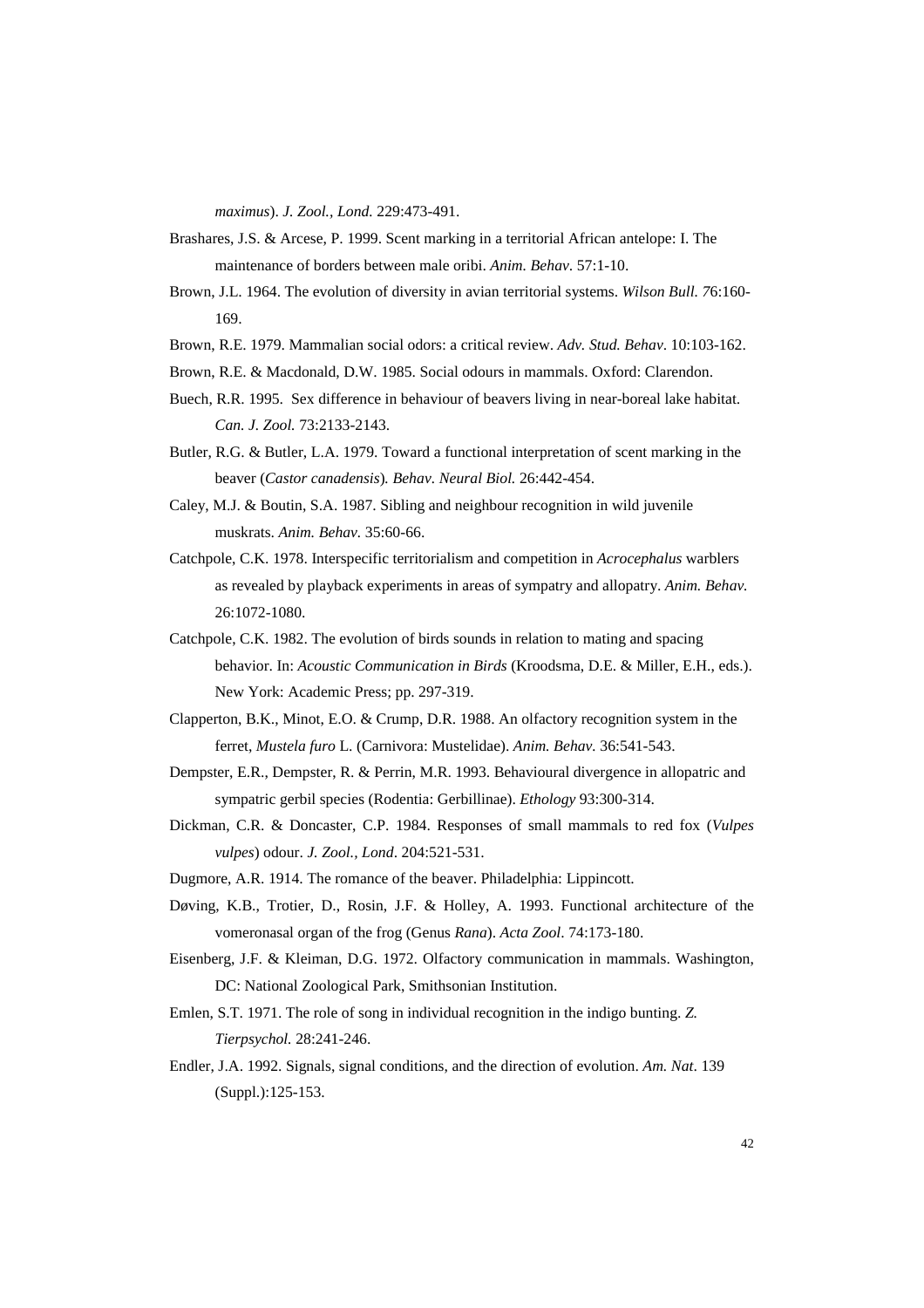Endler, J.A. 1993. Some general comments on the evolution and design of animal

communication systems. *Philo. Trans. R. Soc. Lond. B Biol. Sci.* 340:215-225.

- Epple, G., Golob, N.F. & Smith, A.B. III. 1979. Odor communication in the tamarin *Saguinus fuscicollis* (Callitrichidae): behavioral and chemical studies. In*: Chemical Ecology*: *Odour Communication in Animals* (Ritter, F.J., ed.). Amsterdam: Elsevier; pp. 117- 130.
- Erlinge, S., Sandell, M. & Brinck, C. 1982. Scent-marking and its territorial significance in stoats, *Mustela erminea*. *Anim. Behav*. 30:811-818.
- Ewer, R.F. 1968. Ethology of mammals. New York: Plenum.
- Falls, J.B. 1978. Bird song and territorial behavior. In: *Aggression, Dominance and Individual Spacing* (Kramer, L., Pliner, P. & Alloway, T., eds.). New York: Plenum Press; pp. 61-89.
- Falls, J.B. 1982. Individual recognition by sounds in birds. In: *Acoustic Communication in Birds* (Kroodsma, D.E. & Miller, E.H., eds.). New York: Academic Press; pp. 237- 278.
- Feoktistova, N.Y. 1995. Sex discrimination by different odors in the dwarf hamsters: *Phodopus roborovskii* and *Phodopus sungorus*. In: *Chemical Signals in Vertebrates VII* (Apfelbach, R., Müller-Schwarze, D., Reutter, K. & Weiler, E., eds.). New York: Pergamon; pp. 333-338.
- Ferkin, M.H. 1999. Meadow voles (*Microtus pennsylvanicus*, Arvicolidae) over-mark and adjacent-mark the scent marks of same-sex conspecifics. *Ethology* 105:825-837.
- Ferkin, M.H., Dunsavage, J. & Johnston, R.H. 1999. What kind of information do meadow voles (*Microtus pennsylvanicus*) use to distinguish between the top and bottom scent of an over-mark? *J. Comp. Psychol*. 113:43-51.
- Fisher, J. 1954. Evolution and bird sociality. In: *Evolution As a Process* (Huxley, J., Hardy, A.C. & Ford, E.B., eds.). London: Allen & Unwin; pp. 71-83.
- Flood, P. 1985. Sources of significant smells: the skin and other organs. In: *Social Odours in Mammals, vol.1* (Brown, R.E. & Macdonald, D., eds.). Oxford: Clarendon Press; pp. 19-36.
- Fornasieri, I. & Roeder, J.J. 1992. Behavioral responses to own and other species' scent marks in *Lemur fulvus* and *Lemur macaco. J. Chem. Ecol.* 18:2069-2082.
- Geist, V. 1964. On the rutting behavior of the mountain goat. *J. Mammal*. 45:551-568.
- Gese, E.M. & Ruff, R.L. 1997. Scent-marking by coyotes, *Canis latrans*: the influence of social and ecological factors. *Anim. Behav*. 54:1155-1166.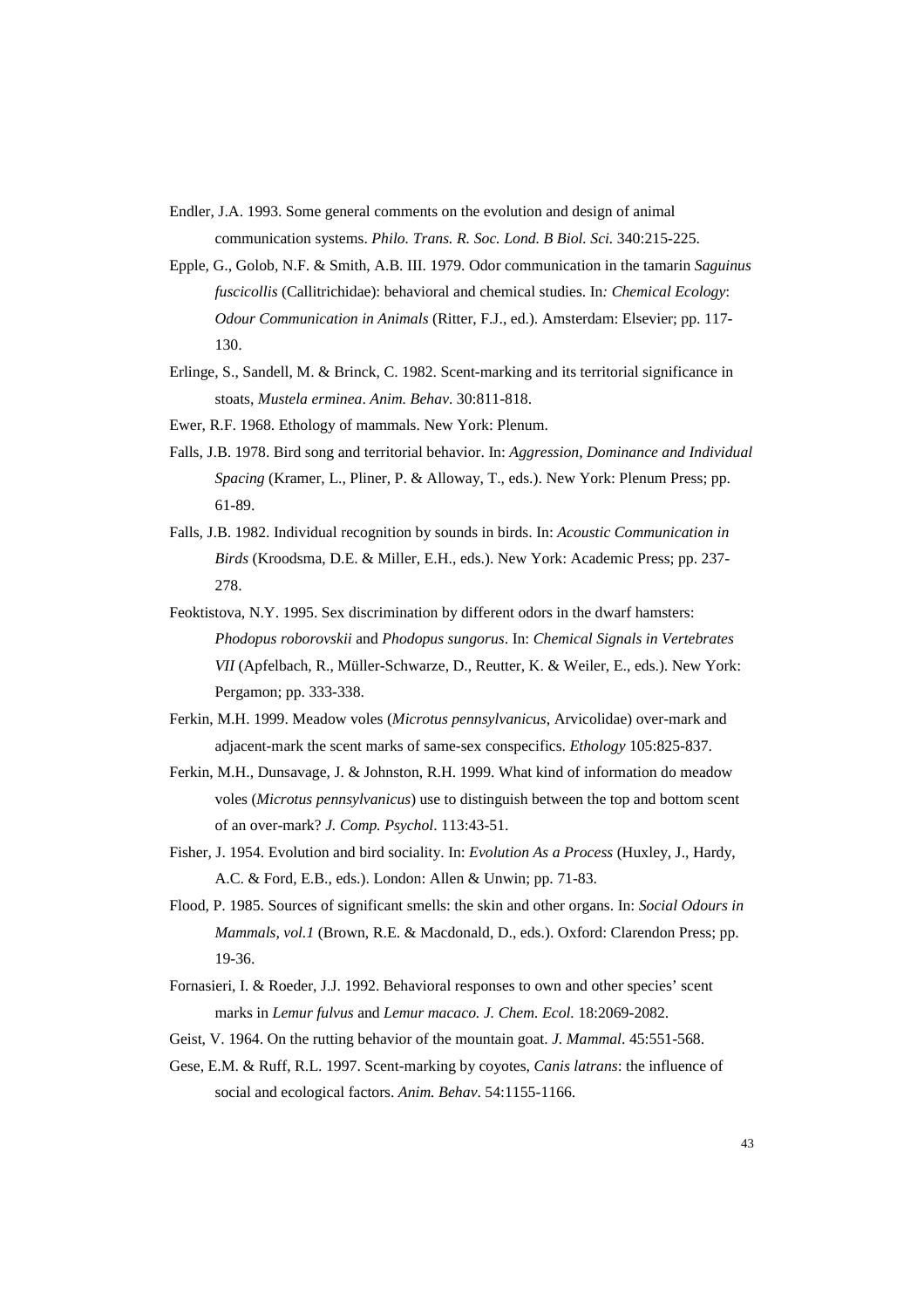- Gorman, M.L. 1984a. Scent marking and territoriality. *Acta Zool. Fennica* 171:49-53.
- Gorman, M.L. 1984b. The response of prey to stoat (*Mustela erminea*) scent. *J. Zool*., *Lond.* 202:419-423.
- Gorman, M.L. 1990. Scent marking strategies in mammals. *Rev. Suisse Zool*. 97:3-29.
- Gorman, M.L., Jenkins, D. & Harper, R.J. 1978. The anal scent sacs of the otter (*Lutra lutra*). *J. Zool*., *Lond.* 186:463-474.
- Gorman, M.L. & Mills, M.G.L. 1984. Scent marking strategies in hyaenas (Mammalia). *J. Zool., Lond.* 202:535-547.
- Gorman, M.L. & Trowbridge, B.J. 1989. The role of odor in the social lives of carnivores. In: *Carnivores Behavior, Ecology, and Evolution* (Gittleman, J.L., ed.). Ithaca, New York: Cornell University Press; pp. 57-88.
- Gosling, L.M. 1981. Demarkation in a gerenuk territory: an economic approach*. Z. Tierpsychol.* 56:305-322.
- Gosling, L.M. 1982. A reassessment of the of the function of scent marking in territories. *Z. Tierpsychol.* 60:89-118.
- Gosling, L.M. 1985. The even-toed ungulates: order Artiodactyla. In: *Social Odours in Mammals* (Brown, R.E. & Macdonald, D., eds.). Oxford: Oxford University Press; pp. 550-618.
- Gosling, L.M. 1986. Economic consequences of scent marking in mammalian territoriality. In: *Chemical Signals in Vertebrates IV* (Duvall, D., Müller-Schwarze, D. & Silverstein, R.M., eds.). New York: Plenum Press; pp. 385-395.
- Gosling, L.M. 1990. Scent marking by resource holders: Alternative mechanisms for advertising the costs of competition. In: *Chemical Signals in Vertebrates V.* (Macdonald, D.W., Müller-Schwarze, D. & Natynczuk, S.E., eds.). Oxford: Oxford University Press; pp. 315-328.
- Gosling, L.M. & Mckay, H.V. 1990. Competitor assessment by scent matching: an experimental test. *Behav. Ecol. Sociobiol*. 26:415-420.
- Gosling, L.M. & Roberts, S.C. 2001. Scent-marking by male mammals: cheat-proof signals to competitors and mates. *Adv. Stud. Behav*. 30:169-217.
- Gosling, L.M., Roberts, S.C., Thornton, E.A. & Andrew, M.A. 2000. Life history costs of olfactory status signalling in mice. *Behav. Ecol. Sociobiol.* 48:328-332.
- Gosling, L.M. & Wright, K.H.M. 1994. Scent marking and resource defence by male coypus (*Myocaster coypus*). *J. Zool., Lond.* 234:423-436.
- Gouat, P., Patris. B. & Lalande, C. 1998. Conspecific and heterospecific behavioural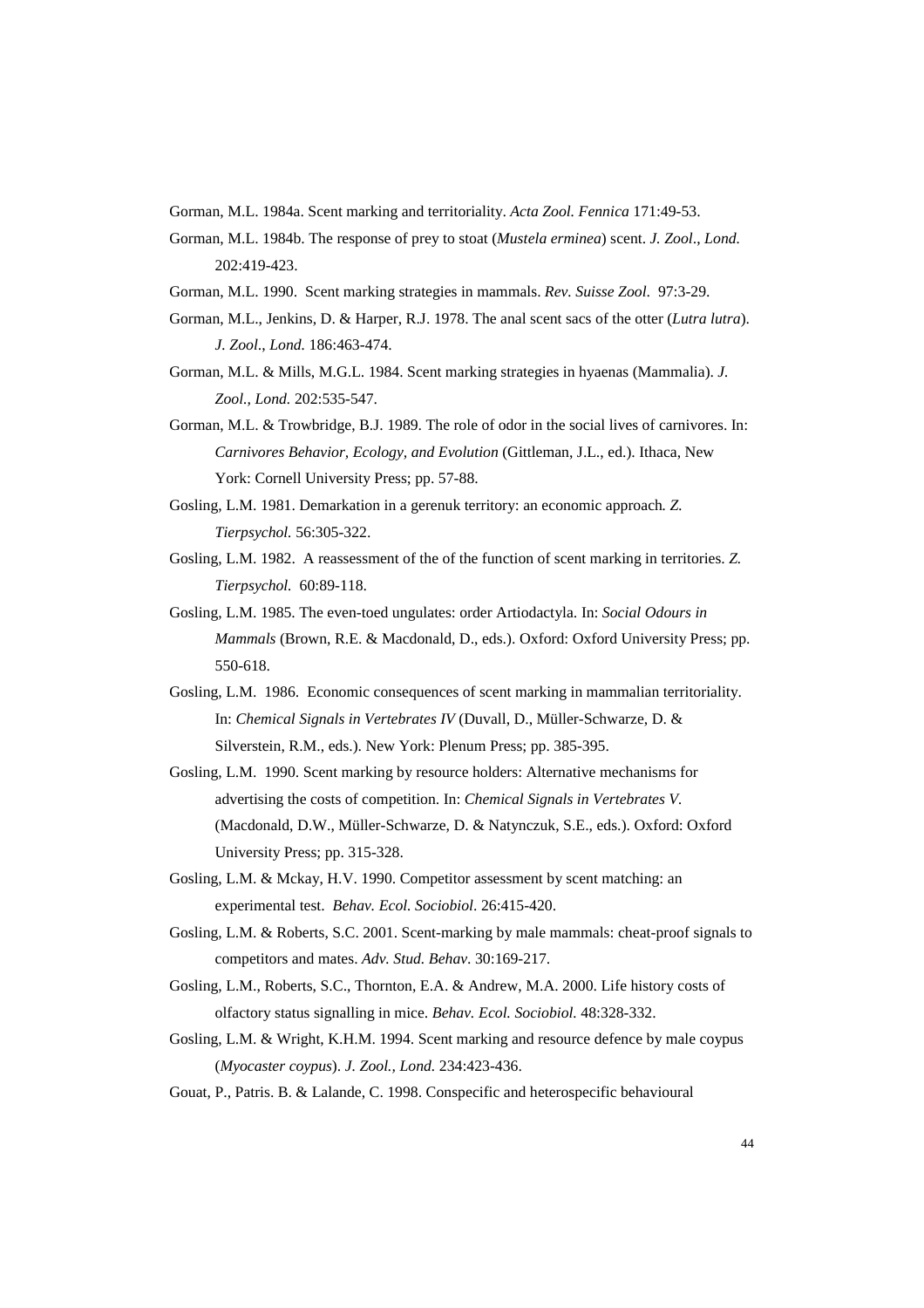discrimination of individual odours by mound-building mice. *Anim. Physiol.* 321:571- 575.

- Green, H.V. 1936. The beaver of the Riding Mountain, Manitoba: an ecological study and commentary. *Can. Field-Nat.* 50:1-8, 21-23, 36-50, 61-67, 85-92.
- Greenberg, R., Reitsma, R. & Angon, A.C. 1996. Interspecific aggression by yellow warblers in a sun coffee plantation. *Condor* 98:640-642.
- Griffis, M.R. & Jaeger, R.G. 1998. Competition leads to an extinction-prone species of salamander: interspecific territoriality in a metapopulation. *Ecology* 79:2494-2502.
- Grønneberg, T.Ø. & Lie, T. 1984. Lipids of the anal gland secretion of beaver *(Castor fiber). Chemica Scripta* 24:100-103.
- Hailman, J.P. 1977. Optical Signals: Animal Communication and Light. Bloomington: Indiana University Press.
- Halpin, Z.T. 1980. Individual odors and individual recognition: review and commentary. *Biol. Behav.* 5:233-248.
- Halpin, Z.T. 1986. Individual odors among mammals: origins and functions. *Adv. Stud. Behav.*16:39-70.
- Hartman, G. 1992. Age determination of live beaver by dental X-ray. *Wildl. Soc. Bull*. 20:216-220.
- Hediger, H. 1949. Säugetier-Territorien und ihre Markierung. *Bijdr. Dierkd*. 28:172-184.
- Henry, J.D. 1977. The use of urine marking in the scavenging behavior of the red fox (*Vulpes vulpes*). *Behaviour* 61:82-105.
- Hodgdon, H.E. 1978. Social dynamics and behavior within an unexploited beaver (*Castor canadensis*) population. PhD thesis. Amherst: University of Massachusetts.
- Holst, D.V. & Buergel-Goodwin, U. 1975. Chinning by male *Tupaia belangeri*: the effects of scent marks of conspecifics and of other species. *J. Comp. Physiol*. 103:153-171.
- Houlihan, P.M. 1989. Scent mounding by beaver (*Castor canadensis*): functional and semiochemical aspects. MSc thesis. Syracuse: State University of New York.
- Hurst, J.L. 1987. The function of urine marking in a free-living population of house mice, *Mus domesticus* Rutty. *Anim. Behav*. 35:1433-1442.
- Hurst, J.L. 1990. Urine marking in population of wild house mice *Mus domesticus* Rutty. I. Communication between males. *Anim. Behav*. 40:209-222.
- Hurst, J.L. 1993. The priming effects of urine substrate marks on interactions between male house mice, *Mus musculus domesticus*, Schwartz and Schwartz. *Anim. Behav*. 45:55- 81.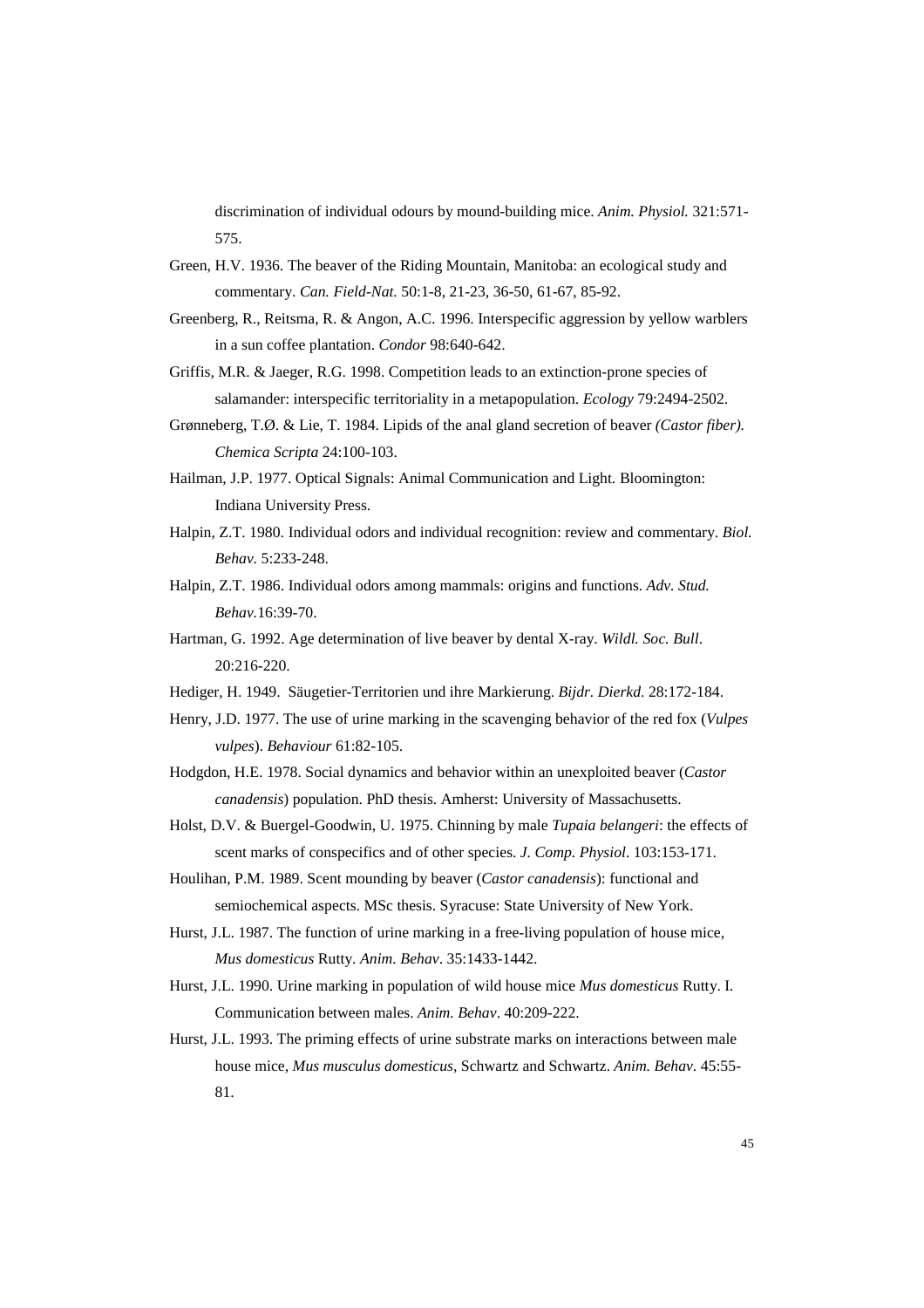- Hurst, J.L. & Rich, T.J. 1999. Scent marks as competitive signals of mate quality. In: *Advances in Chemical Signals in Vertebrates* (Johnston, R.E., Müller-Schwarze, D. & Sorensen, P.W., eds.). New York: Kluwer Academic/Plenum Publishers; pp. 209-226.
- Jaeger, R.G. 1981. Dear enemy recognition and the costs of aggression between salamanders. *Am. Nat*. 117:962-979.
- Johansson, A. & Liberg, O. 1996. Functional aspects of marking behaviour by male roe deer (*Capreolus capreolus*). *J. Mammal.* 77:558-567.
- Johnson, R.P. 1973. Scent marking in mammals. *Anim*. *Behav*. 21:521-535.
- Johnston, R.E. 1993. Memory for individual scent in hamsters (*Mesocricetus auratus*) as assessed by habituation methods. *J. Comp. Psychol*. 107:201–207.
- Johnston, R.E. 1985. Communication. In: *The Hamster*: *Reproduction and Behavior* (Siegel, H.I., ed.). New York: Plenum Press; pp. 121-154.
- Johnston, R.E. & Bhorade, A. 1998. Perception of over-marks: novel mechanisms for determining which individual's mark is on top. *J. Comp. Psychol*. 112:1-14.
- Johnston, R.E., Chiang, G. & Tung, C. 1994. The information in scent over-marks of golden hamsters. *Anim. Behav*. 48:323-330.
- Johnston R.E., Derzie A., Chiang, G., Jernigan, P. & Lee, H. 1993. Individual scent signatures in golden hamsters: evidence for specialization of function. *Anim. Behav.* 45:1061- 1070.
- Johnston, R.E., Munver, R. & Tung, C. 1995. Scent counter marks: selective memory for the top scent by golden hamsters. *Anim. Behav.* 49:1435-1442.
- Johnston, R.E. & Robinson, T.A. 1993. Cross-species discrimination of individual odors by hamsters (Muridae: *Mesocricetus auratus*, *Phodopus campbelli*). *Ethology* 94:317- 325.
- Johnston, R.E., Sorokin, E.S. & Ferkin, M.H. 1997a. Scent counter-marking by male meadow voles: females prefer the top-scent male. *Ethology* 103:443-453.
- Johnston, R.E., Sorokin, E.S. & Ferkin, M.H. 1997b. Female voles discriminate males overmarks and prefer top-scent males. *Anim. Behav*. 48:323-330.
- Kohli, K. & Ferkin, M.H. 1999. Over-marking and adjacent marking are influenced by sibship in male prairie voles, *Microtus ochrogaster*. *Ethology* 105:1-11.
- Krebs, J.R. 1982. Territorial defence in the great tit (*Parus major*): do residents always win? *Behav. Ecol. Sociobiol*. 11:185-194.
- Kruuk, H. 1978. Spatial organisation and territorial behaviour of the European badger *Meles meles*. *J. Zool*., *Lond.* 184:1-19.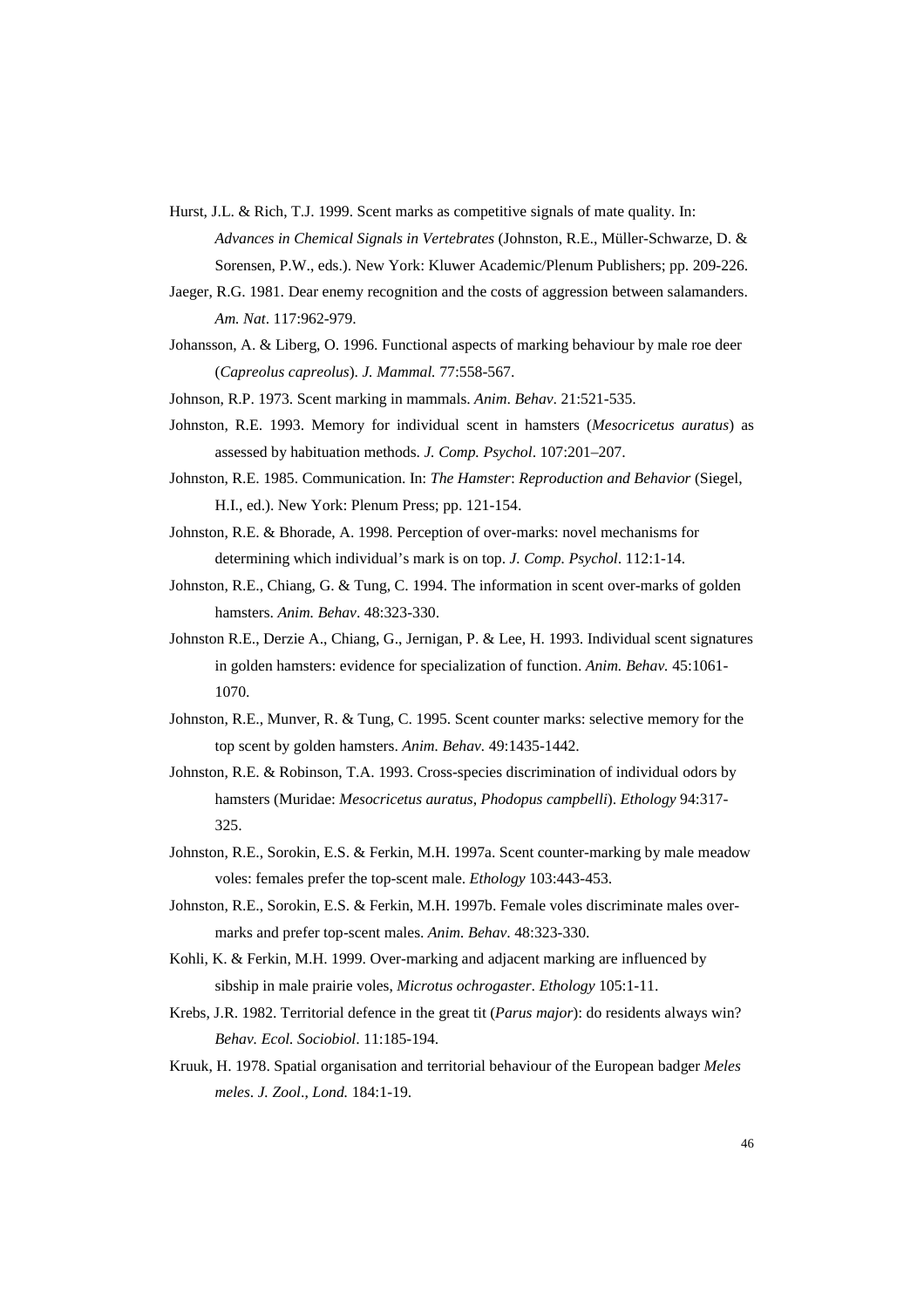- Kruuk, H. 1992. Scent marking by otters (*Lutra lutra*): signaling the use of resources. *Behav. Ecol.* 3:133-140.
- Kruuk, H., Gorman, M. & Leitch, A. 1984. Scent-marking with the subcaudal gland by the European badger, *Meles meles* L. *Anim. Behav*. 32:899-907.
- Lahti, S. 1995. Bäverns utbredning i Finland från 1980-talet fram till idag. In: *Proceedings of the third Nordic Beaver Symposium* (Ermala, A. & Lahti, S., eds.). Helsinki: Finnish Game and Fisheries Research Institute; pp. 41-43.
- Lavrov, L.S. & Orlov, V.N. 1973. Karyotypes and taxonomy of modern beavers (*Castor*, Castoridae, Mammalia). *Zool. Zh*. 52:734-743.
- Lazaro-Perea, C., Snowdon, C.T. & Arruda, M.F. 1999. Scent-marking behavior in wild groups of common marmosets (*Callithrix jacchus*). *Behav. Ecol. Sociobiol.* 46:313- 324.
- Leege, T.A. 1968. Natural movements of beaver in southeastern Idaho. *J. Wildl. Manage*. 32:973-976.
- MacArthur, R.A. 1989. Energy metabolism and thermoregulation of beaver (*Castor canadensis*). *Can. J. Zool.* 67:651-657.
- MacArthur, R.A. & Dyck, A.P. 1990. Aquatic thermoregulation of captive and free-ranging beavers (*Castor canadensis*). *Can. J. Zool.* 68:2409-2416.
- Macdonald, D.W. 1979. Some observations and field experiments on the urine marking behavior of the red fox, *Vulpes vulpes* L. *Z. Tierpsychol*. 51:1-22.
- Macdonald, D.W. 1980. Patterns of scent marking with urine and feces amongst carnivore communities. *Symp. Zool. Soc. Lond.* 45:106-121.
- Maher, C.R. & Lott, D.F. 1995. Definition of territoriality used in the study of variation in vertebrate spacing systems. *Anim. Behav.* 49:1581-1597.
- Mainoya, J.R. 1980. Observations on the histology of the inguinal glands of the Thomson's gazelle, *Gazella thomsoni*. *Afr. J. Ecol*. 18:277-280.
- Maran, T., Macdonald, D.W., Kruuk, H., Sidorovich, V. & Rozhnov, V.V. 1998. The continuing decline of the European mink, *Mustela lutreola*: evidence for the intraguild competition hypothesis. *Symp. Zool. Soc. Lond.* 71:297-323.
- Martin, I.G. & Beauchamp, G.K. 1982. Olfactory recognition of individuals by male cavies (*Cavia aperea*). *J. Chem. Ecol.* 8:1241-1249.
- Maynard Smith, J. 1976. Evolution and the theory of games. *Am. Science* 64:41-45.
- Maynard Smith, J. & Parker, G.A. 1976. The logic of asymmetric contest. *Anim. Behav.* 24:159-175.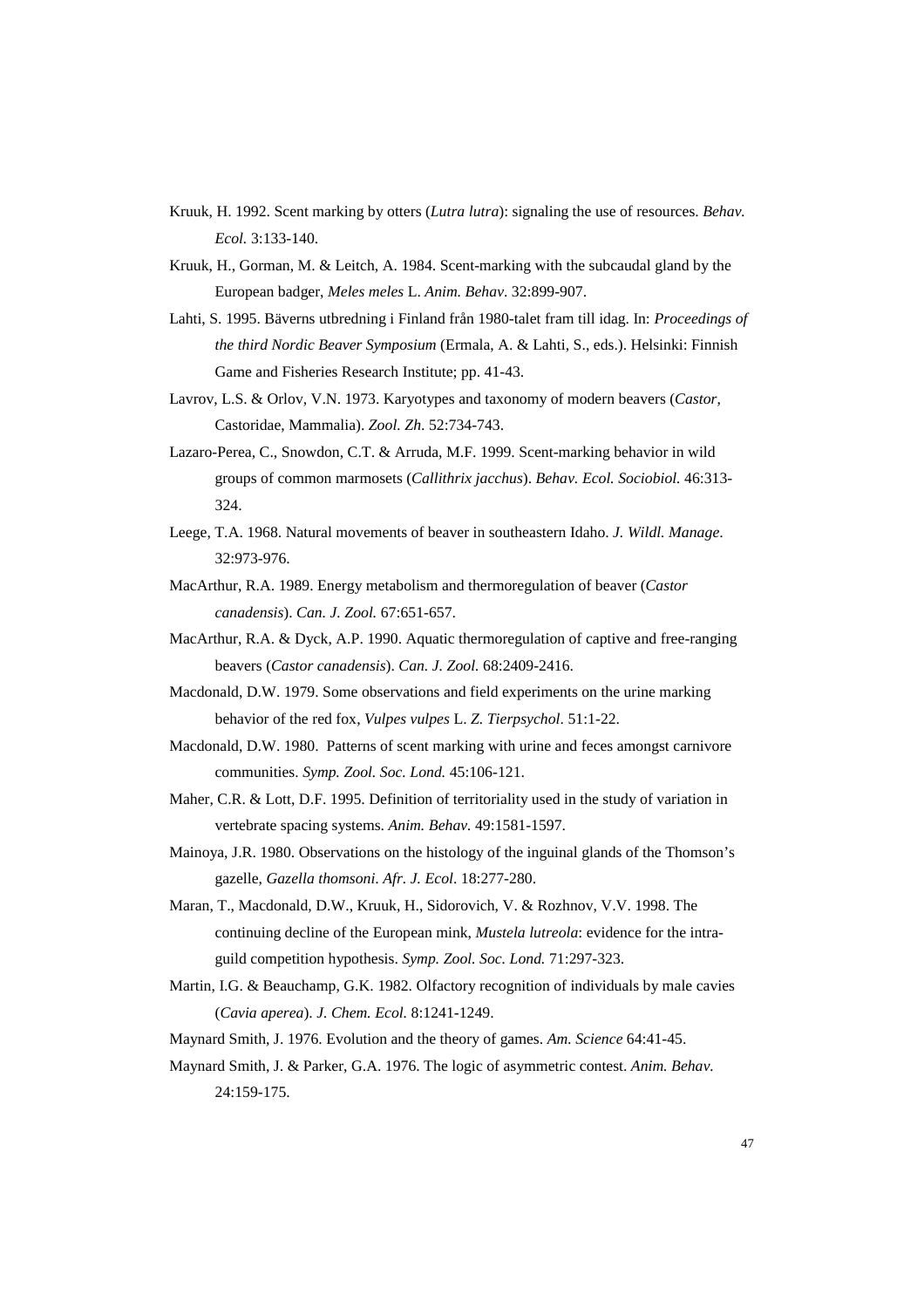Mayr, E. 1963. Animal species and evolution. Cambridge: Harvard University Press.

- Mertl, A.S. 1977. Habituation to territorial scent marks in the field by *Lemur catta*. *Behav. Biol.* 21:500-507.
- Molini, J.J., Lancia, R.A., Bishir, J. & Hodgdon, H.E. 1980. A stochastic model of beaver population growth. In: *Proceedings, Worldwide furbearer Conference.* (Chapman, J.A. & Pursey, D., eds.). Maryland: Frostburg; pp. 1215-1245.
- Müller-Schwarze, D. 1974. Olfactory recognition of species, groups, individuals and physiological states among mammals. In: *Pheromones* (Birch, M.C., ed.). Amsterdam: North Holland Publishing Co; pp. 316-326.
- Müller-Schwarze, D. 1983. Scent glands in mammals and their functions. In: *Recent Advances in the Study of Mammalian Behavior* (Eisenberg, J.F. & Kleiman, D.G., eds.). Shippensburg: American Society of Mammalogists; pp. 150-197.
- Müller-Schwarze, D. 1992. Castoreum of beaver (*Castor canadensis*): function, chemistry and biological activity of its components. In: *Chemical Signals in Vertebrates VI* (Doty, R.L. & Müller-Schwarze, D., eds.). New York: Plenum Press; pp. 457-464.
- Müller-Schwarze, D. 1999. Signal specialization and evolution in mammals. In: *Advances in Chemical Signals in Vertebrates* (Johnston, R.E., Müller-Schwarze, D. & Sorensen, P.W., eds.). New York: Kluwer Academic/Plenum Publishers; pp. 1-14.
- Müller-Schwarze, D. & Heckman, S. 1980. The social role of scent marking in beaver (*Castor canadensis*). *J. Chem. Ecol.* 6:81-95.
- Müller-Schwarze, D., Heckman, S. & Stagge, B. 1983. Behavior of free-ranging beaver (*Castor canadensis*) at scent marks. *Acta Zool. Fennica* 174:111-113.
- Müller-Schwarze, D. & Houlihan, P.W. 1991. Pheromonal activity of single castoreum constituents in beaver, (*Castor canadensis*)*. J. Chem. Ecol.* 17:715-734.
- Müller-Schwarze, D., Morehouse, L., Corradi, R., Zaho, C. & Silverstein, R.M. 1986. Odor images: responses of beaver to castoreum fractions. In: *Chemical Signals in Vertebrates IV* (Duvall, D., Müller-Schwarze, D. & Silverstein, R.M., eds.). New York: Plenum Press; pp. 561-570.
- Murray, B.G. Jr. 1971. The ecological consequences of interspecific territorial behavior in birds. *Ecology* 52:414-423.
- Nitsche, K.A. 1985a. Reviermarkierung beim Elbebiber (*Castor fiber albicus*). *Mitt. Zool. Ges. Braunau* 4:259-273.
- Nitsche, K.A. 1985b. Zum Markierungsverhalten des Elbebibers (*Castor fiber albicus* MATSCHIE, 1907). *Säugetierkd. Inf*. 2:245-253.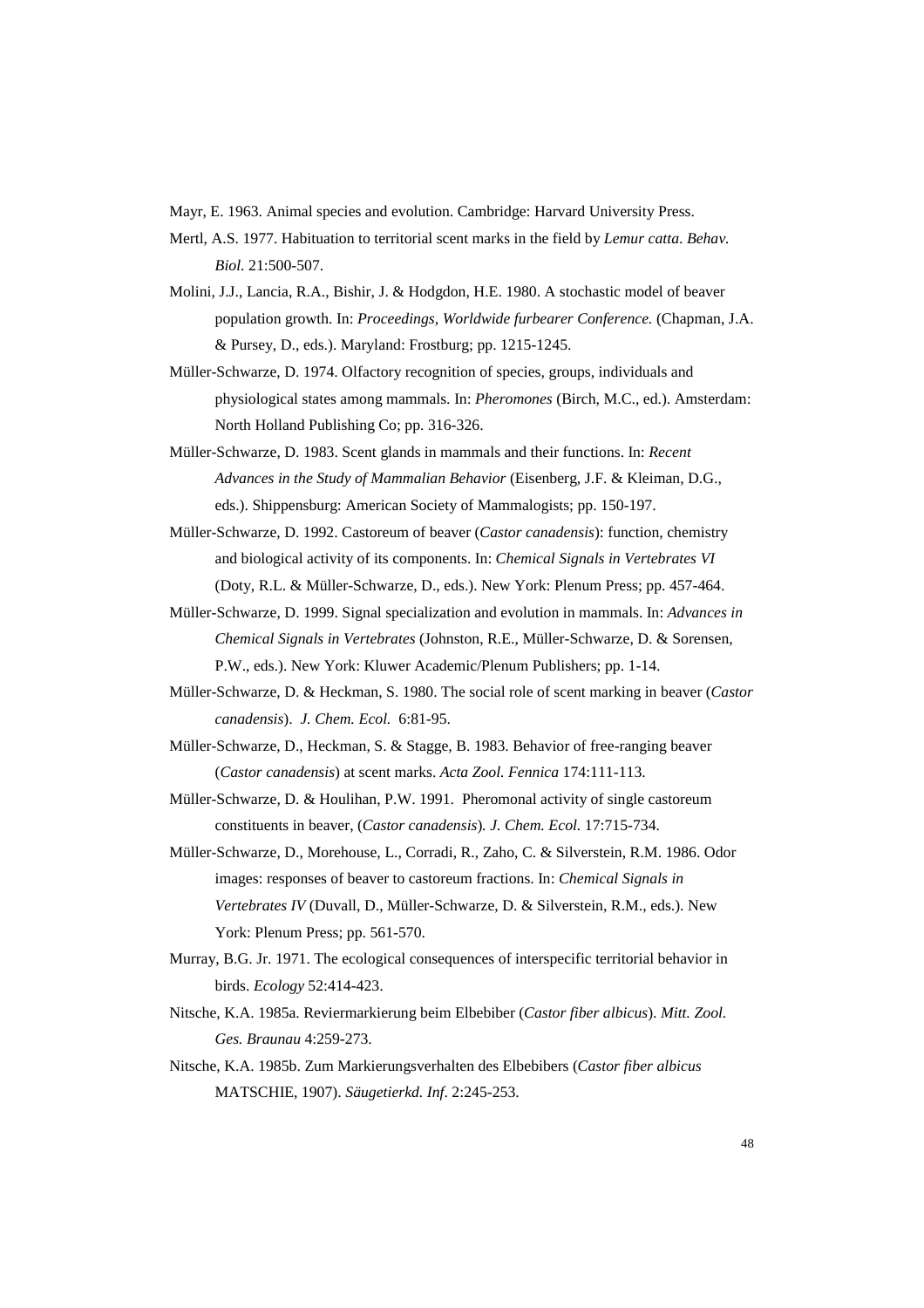- Nolet, B.A. 1995. Distribution and numbers of beavers *Castor fiber* in the Netherlands in the period 1988-1994. *Lutra* 38:30-40.
- Nolet, B.A. & Rosell, F. 1994. Territoriality and time budgets in beavers during sequential settlement. *Can. J. Zool.* 72:1227-1237.
- Nolet, B.A., Van Der Vee, P.J., Evers, E.G.J. & Ottenheim, M.M. 1995. A linear programming model of diet choice of free-living beavers. *Neth. J. Zool.* 45:315-337.
- Nolte, D.L., Mason, J.R., Epple, G., Aronov, E. & Campbell, D.L. 1994. Why are predator urines aversive to prey? *J. Chem. Ecol.* 20:1505-1516.
- Nordiska ministerrådet 1984. Vegetationstyper i Norden. Stockholm: Nordiska ministerrådet.
- Novak, M. 1987. Beaver. In: *Wild furbearer management and conservation* (Novak, M., Baker, J.A., Obbard, M.E. & Malloch, B., eds.). Toronto: Ontario Ministry of Natural Resources; pp. 282-314.
- Olstad, O. 1937 Beverens (*Castor fiber*) utbredelse i Norge. Statens viltundersøkelser. *Nytt Mag. Naturvidensk*. 77:217-273.
- Ovaska, K. 1989. Pheromonal divergence between populations of the salamander *Plethodon vehiculum* in British Columbia. *Copeia* 3:770-775.
- Paquet, P.C. 1991. Scent-marking behavior of sympatric wolves (*Canis lupus*) and coyotes (*C. latrans*) in Riding Mountain National Park. *Can. J. Zool.* 69:1721-1727.
- Parker, G.A. 1974. Assessment strategy and the evolution of fighting behaviour. *Theor. Biol.* 47:223-243.
- Parker, H. & Rosell, F. 2001. Parturition dates of Eurasian beaver *Castor fiber*: when should spring hunting cease? *Wildl. Biol.* 7:145-149.
- Parker, H., Rosell, F., Hermansen, T. A., Sørløkk, G. & Stærk, M. 2001. Can beaver be selectively harvested by sex and age during spring hunting? In: *The European Beaver in a New Millennium. Proceedings of 2nd European Beaver Symposium, 27-30 Sept. 2000, Bialowieza, Poland* (Czech, A. & Schwab, G., eds). Kraków: Carpathian Heritage Society.
- Passmore, N.I. 1985. Sibling species, the acoustic environment and the anuran specific-mate recognition system. In: *Species and speciation* (Vrba, E.S., ed.). Pretoria: Transvaal Museum; pp. 125-127.
- Peters, R.P. & Mech, L.D. 1975. Scent-marking in wolves. *Am. Sci*. 63:628-637.
- Piechocki, R. 1977. Ökologische Todesursachenforschung am Elbebiber (*Castor fiber albicus*). *Beitr. Jagd- und Wildforsch.* 10:332-341.
- Quay, W.B. & Müller-Schwarze, D. 1971. Relations of age and sex to integumentary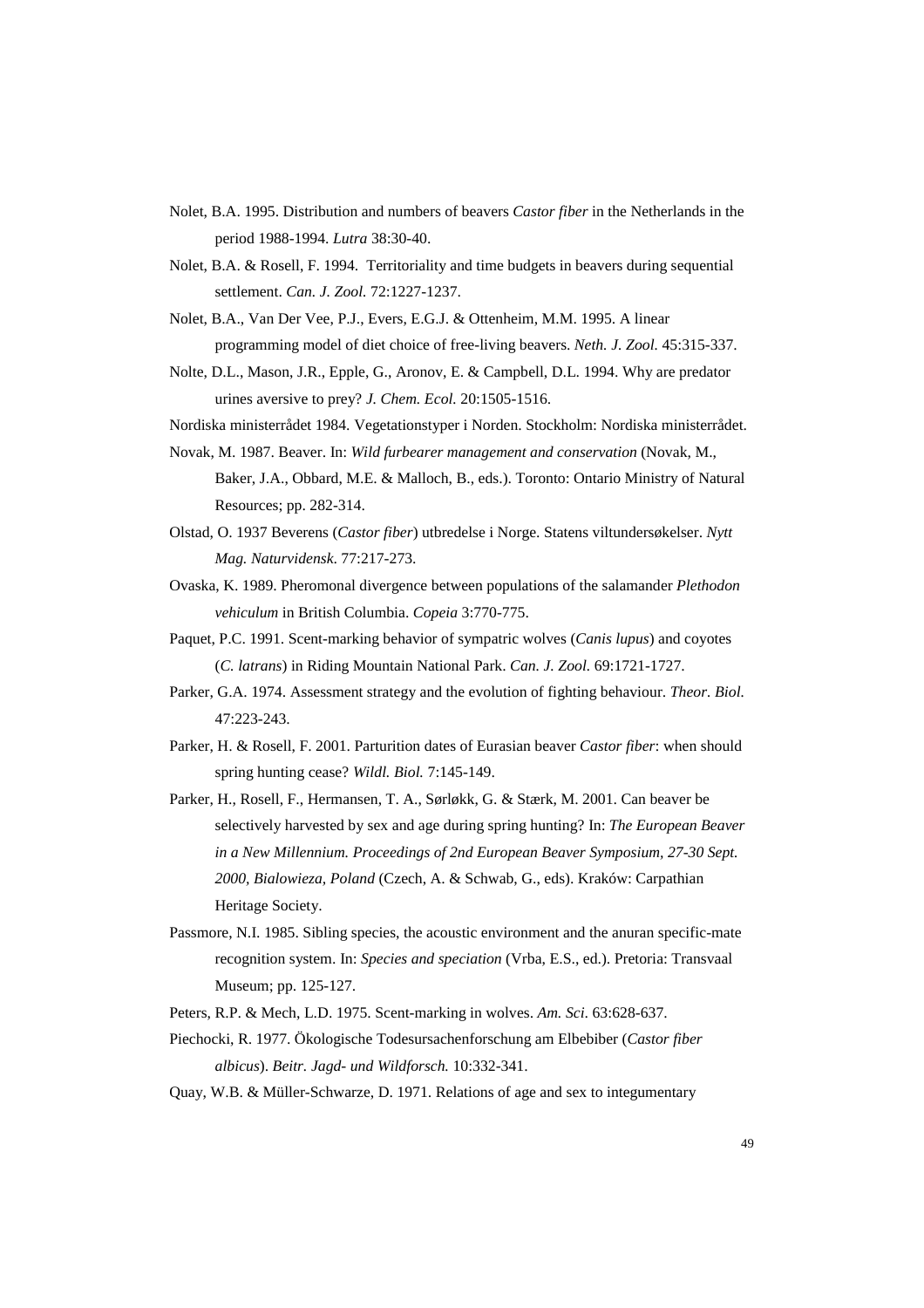glandular regions in black-tailed deer, *Odocoileus hemionus columbianus*. *J. Mammal.* 51:675-694.

- Ralls, K. 1971. Mammalian scent marking. *Science* 171:443-449.
- Ramsay, N.F. & Giller, P.S. 1996. Scent-marking in ring-tailed lemurs: responses to the introduction of "foreign" scent in the home range. *Primates* 37:13-23.
- Randall, J.A. 1989. Territorial-defense interactions with neighbors and strangers in bannertailed kangaroo rats. *J. Mammal*. 70:308-315.
- Rich, T.J. & Hurst, J.L. 1999. The competing countermarks hypothesis: reliable assessment of competitive ability by potential mates. *Anim. Behav*. 58:1027-1037.
- Richardson, P.R.K. 1991. Territorial significance of scent marking during the non-mating season in the aardwolf *Proteles cristatus* (Carnivora:Protelidae). *Ethology* 87:9-27.
- Richardson, P.R.K. 1993. The function of scent marking in territories: a resurrection of the intimidation hypothesis. *Trans. Roy. Soc. S. Afr.* 48:195-206.
- Roberts, S.C. 1998. Behavioural responses to scent marks of increasing age in klipspringer *Oreotragus oreotragus*. *Ethology* 104:585-592.
- Roberts, S.C. & Dunbar, R.I.M. 2000. Female territoriality and the function of scent-marking in a monogamous antelope (*Oreotragus oreotragus*). *Behav. Ecol. Sociobiol*. 47:417- 423.
- Roberts, S.C., Gosling, L.M., Thornton, E.A. & McClung, J. 2001. Scent-marking by male mice under the risk of predation. *Behav. Ecol.* 12:698-705.
- Roberts, S.C. & Lowen, C. 1997. Optimal patterns of scent marks in klipspringer (*Oreotragus oreotragus*) territories. *J. Zool., Lond.* 243:565-578.
- Roeder, J.J. 1980. Marking behaviour and olfactory recognition in genets (*Genetta genetta* L., Carnivora-Viveridae). *Behaviour* 72:200-210.
- Roper, T.J., Conradt, L., Butler, J., Christian, S.E., Ostler, J. & Schmid, T.K. 1993. Territorial marking with faeces in badgers (*Meles meles*): a comparison of boundary and hinterland latrine use. *Behaviour* 127:289-307.
- Rosell, F. & Bergan, F. 1998. Free-ranging Eurasian beavers, *Castor fiber*, deposit anal gland secretion when scent marking. *Can. Field-Nat*. 112:532-535.
- Rosell, F. & Bergan, F. 2000. Scent marking in Eurasian beaver *Castor fiber* during winter. *Acta Theriol.* 45:281-287.
- Rosell, F. & Czech, A. 2000. Response of foraging Eurasian beavers *Castor fiber* to predator odours. *Wildl. Biol.* 6:13-21.
- Rosell, F. & Hovde, B. 2001. Methods of aquatic and terrestrial netting to capture Eurasian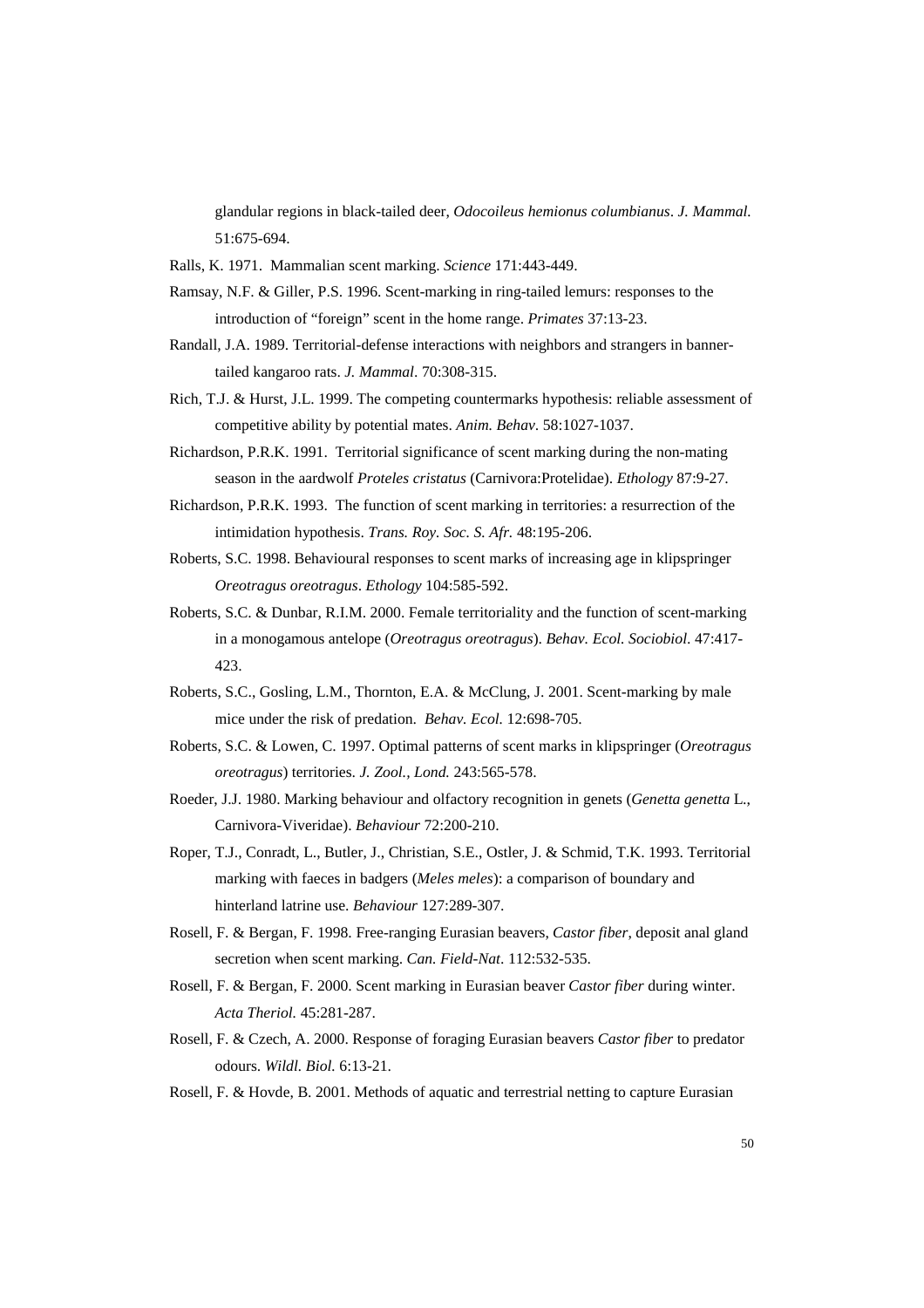beavers. *Wildl. Soc. Bull*. 29:269-274.

Rosell, F. & Pedersen, K.V. 1999. Beveren. Oslo: Landbruksforlaget.

- Rosell, F. & Sun, L. 1999. Use of anal gland secretion to distinguish the two beaver species *Castor canadensis* and *C. fiber*. *Wildl. Biol*. 5:119-123.
- Schoener, T.W. 1983. Field experiments on interspecific competition. *Am. Nat*. 122:240-285.
- Schulte, B.A. 1993. Chemical communication and ecology of the North American beaver (*Castor canadensis*). PhD thesis. Syracuse: State University of New York.
- Schulte, B.A. 1998. Scent marking and responses to male castor fluid by beavers. *J. Mammal*. 79:191-203.
- Schulte, B.A., Müller-Schwarze, D., Tang, R. & Webster, F.X. 1995a. Bioactivity of beaver castoreum constituents using principle components analysis. *J. Chem. Ecol*. 21:941- 957.
- Schulte, B.A., Müller-Schwarze, D. & Sun, L. 1995b. Using anal gland secretion to determine sex in beaver. *J. Wildl. Manage.* 59:614-618.
- Schulte, B.A., Müller-Schwarze, D., Tang, R. & Webster, F.X. 1994. Beaver (*Castor canadensis*) responses to major phenolic and neutral compounds in castoreum. *J. Chem. Ecol*. 20:3063-3081.
- Sherman, P.W., Reeve, H.K. & Pfenning, D.W. 1997. Recognition systems. In: *Behavioural Ecology: an Evolutionary Approach, 4th edn*. (Krebs, J.R. & Davis, N.B., eds.). Oxford: Blackwell Scientific; pp. 69-96.
- Sillero-Zubiri, C. & Macdonald, D.W. 1998. Scent marking and territorial behaviour of Ethiopian wolves (*Canis simensis*). *J. Zool., Lond.* 245:351-361.
- Simmons, K.E.L. 1951. Interspecific territorialism. *Ibis* 93:407-413.
- Sliwa, A. & Richardson, P.R.K. 1998. Responses of aardwolves, *Proteles cristatus*, Sparrman 1783, to translocated scent marks. *Anim. Behav*. 56:137-146.
- Smith, J.L.D., Mcdougal, C. & Miquelle, D. 1989. Scent marking in free-ranging tigers, *Panthera tigris*. *Anim. Behav*. 37:1-10.
- Somers, M., Rasa, O.A.E. & Apps, P.J. 1990. Marking behaviour and dominance in Suni antelope, *Neotragus moschatus*. *Z. Säugetierkunde* 55:340-352.
- Stamps, J.A. 1994. Territorial behavior: testing the assumptions. *Adv. Stud. Behav.* 23:173- 232.
- Stenström, D. 1998. Mating behaviour and sexual selection in non-lekking fallow deer (*Dama dama*). PhD thesis. Uppsala: University of Uppsala.
- Stoddart, D.M. 1982a. Demonstrations of prey olfactory discrimination by the short-tailed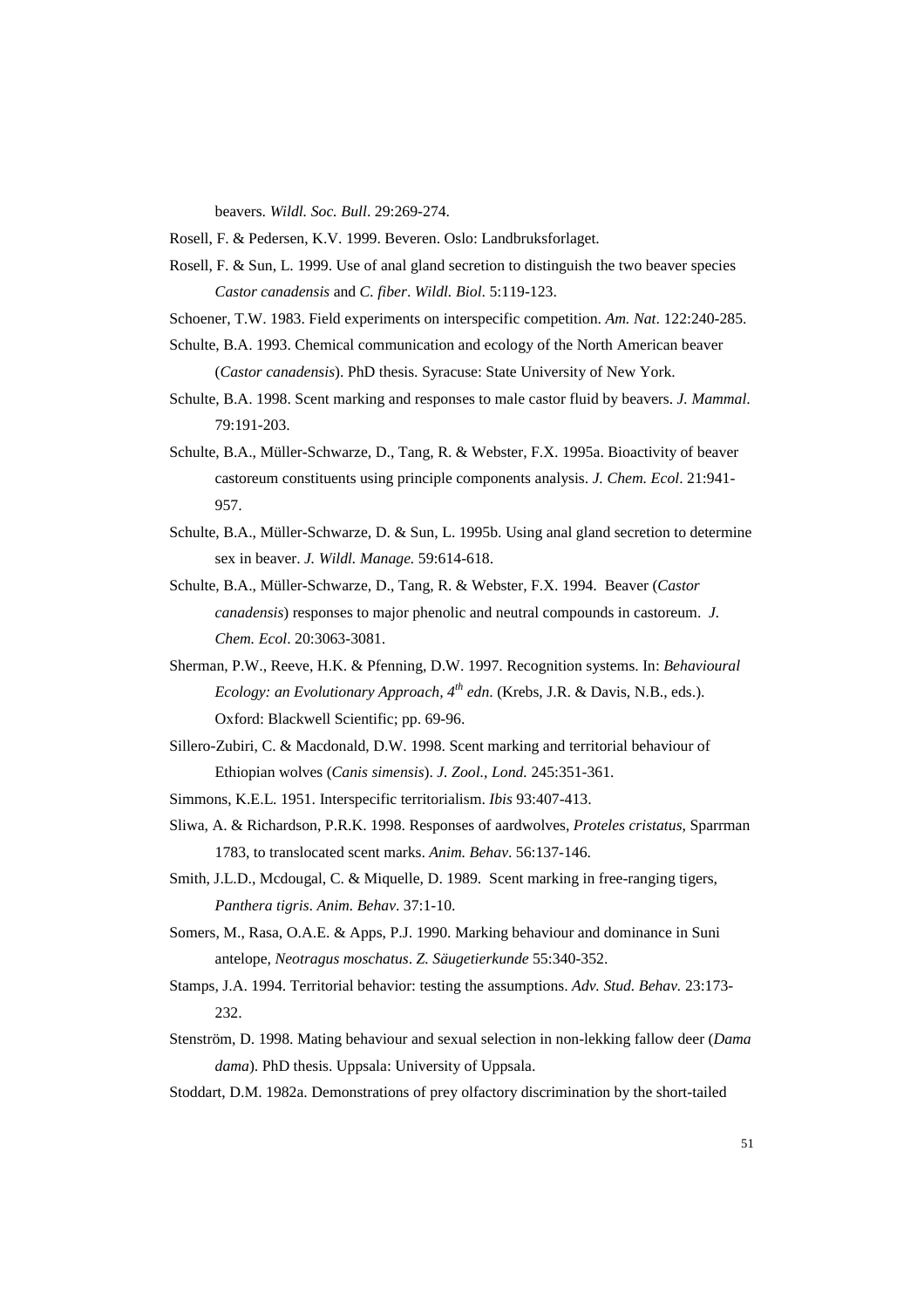vole, *Microtus agrestis*. *Anim. Behav*. 20:293-294.

- Stoddart, D.M. 1982b. Does trap odour influence estimation of population size of the shorttailed vole, *Microtus agrestis*? *J. Anim. Ecol*. 30:375-386.
- Sun, L., Bing, X. & Dai, N. 1994. Scent marking behaviour in the male Chineese water deer. *Acta Theriol.* 39:177-184.
- Sun, L. & Müller-Schwarze, D. 1997. Sibling recognition in the beaver: a field test for phenotype matching. *Anim. Behav.* 54:493-502.
- Sun, L. & Müller-Schwarze, D. 1998a. Anal gland secretion codes for relatedness in the beaver, *Castor canadensis*. *Ethology* 104:917-927.
- Sun, L. & Müller-Schwarze, D. 1998b. Anal gland secretion codes for family membership in the beaver. *Behav. Ecol. Sociobiol*. 44:199-208.
- Sun, L. & Müller-Schwarze, D. 1998c. Beaver response to recurrent alien scent: scent fence or scent match? *Anim. Behav.* 55:1529-1536.
- Sun, L. & Müller-Schwarze, D. 1999. Chemical Signals in the Beaver. One species, two secretions, many functions? In: *Advances in Chemical Signals in Vertebrates* (Johnston, R.E., Müller-Schwarze, D. & Sorensen, P.W., eds.). New York: Kluwer Academic/Plenum Publishers; pp. 281-288.
- Sun, L., Müller-Schwarze, D. & Schulte, B.A. 2000. Dispersal pattern and effective population size of the beaver. *Can. J. Zool.* 78:393-398.
- Svendsen, G.E. 1978. Castor and anal glands of the beaver (*Castor canadensis*). *J. Mammal.* 59:618-620.
- Svendsen, G.E. 1980a. Patterns of scent-mounding in a population of beaver *(Castor canadensis). J. Chem. Ecol.* 6:133-148.
- Svendsen, G.E. 1980b. Population parameters and colony composition of beaver (*Castor canadensis*) in Southeast Ohio. *Am. Midl. Nat.* 104:47-56.
- Svendsen, G.E. 1989. Pair formation, duration of pair-bonds, and mate replacement in a population of beavers *(Castor canadensis)*. *Can. J. Zool*. 67:336-340.
- Swaisgood, R.R., Lindburg, D.G. & Zhou, X. 1999. Giant pandas discriminate individual differences in conspecific scent. *Animal. Behav.* 57:1045-1053.
- Tang, R., Webster, F.X. & Müller-Schwarze, D. 1993. Phenolic compounds from male castoreum of the North American beaver (*Castor canadensis*). *J. Chem. Ecol.* 19:1491-1500.
- Tang, R., Webster, F.X. & Müller-Schwarze, D. 1995. Neutral compounds from male castoreum of North American beaver, (*Castor canadensis*). *J. Chem. Ecol.* 21:1745-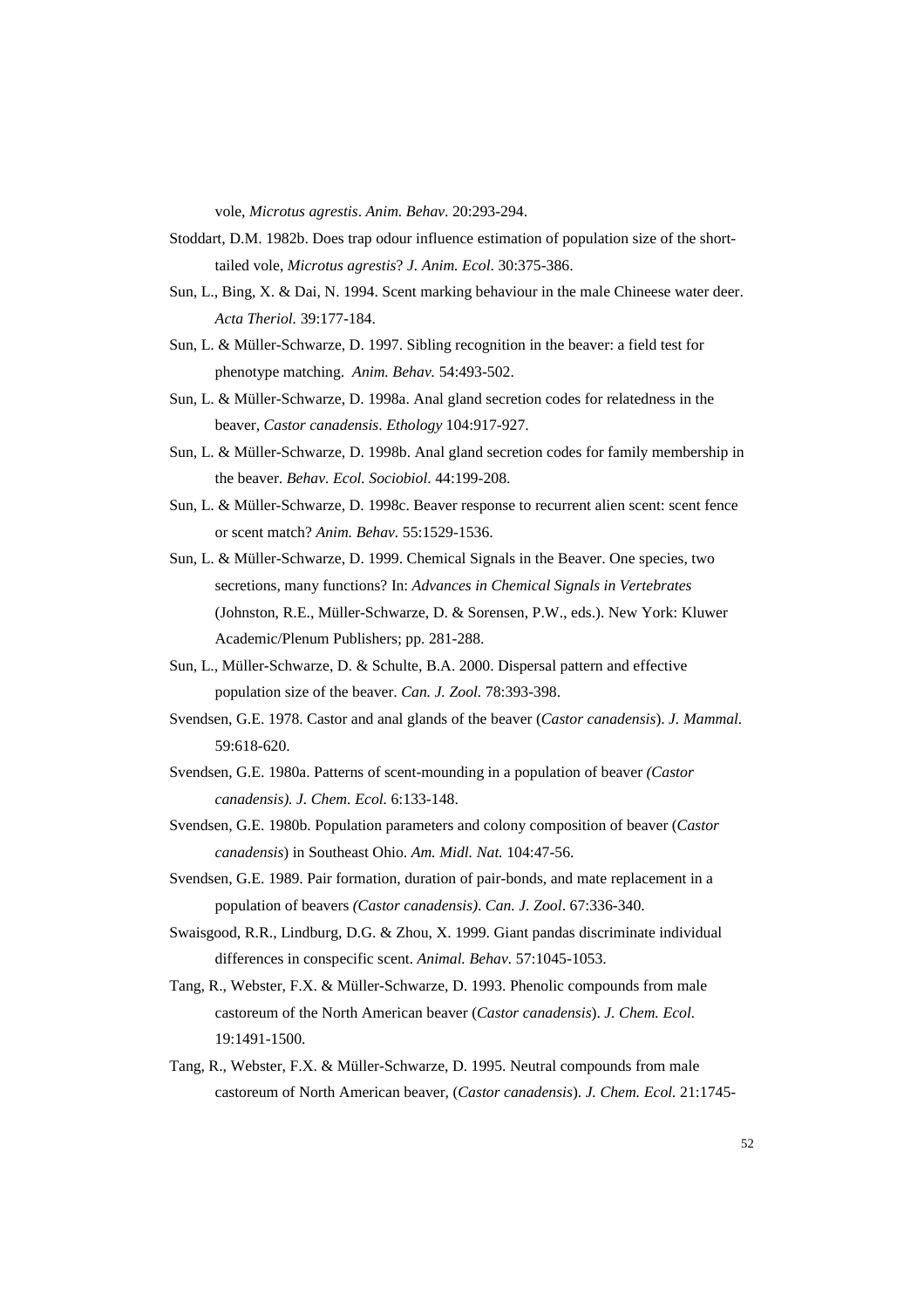1762.

- Temeles, E.J. 1994. The role of neighbours in territorial systems: when are they 'dear enemies'? *Anim. Behav.* 47:339-350.
- Thiessen, D. & Rice, M. 1976. Mammalian scent gland marking and social behavior. *Psychol. Bull.* 83:505-539.
- Tinbergen, N. 1953. Social behaviour in animals. London: Methuen & Co.
- Trivers, R. 1985. Social evolution. California: Benjamin/Cummings.
- Valeur, P. 1988. Territorial behavior as factor in regulation of populations in beaver. *Fauna* 41:20-34.
- Van Deelen, T.R. & Pletscher, D.H. 1996. Dispersal characteristics of two-year-old beavers, *Castor canadensis*, in Western Montana. *Can. Field-Nat.* 110:318-321.
- Van Nostrand, F.C. & Stephenson, A.B. 1964. Age determination for beavers by tooth development*. J. Wildl. Manage.* 28:430-434.
- Verrel, P.A. & Arnold, S.J. 1989. Behavioral observations of sexual isolation among allopatric populations of the mountain dusky salamander, *Desmognathus ochrophaeus*. *Evolution* 43:745-755.
- Vestal, B.M. & Hellack, J. 1978. Comparison of neighbor recognition in two species of deer mice (Peromyscus). *J. Mammal*. 59:339-346.
- Walro, J.M. & Svendsen, G.E. 1982. Castor sacs and anal glands of the North American beaver (*Castor canadensis*): their histology, development and relationship to scent communication. *J. Chem. Ecol.* 5:809-819.
- Wauters, L.A., Lurz, P.W.W. & Gurnell, J. 2000. Interspecific effects of grey squirrels (*Sciurus carolinensis*) on the space use and population demography of red squirrels (*Sciurus vulgaris*) in conifer plantations. *Ecol. Res.* 15:271-284.
- Welsh, R.G. & Müller-Schwarze, D. 1989. Experimental habitat scenting inhibits colonization by beaver, *Castor canadensis. J. Chem. Ecol*. 3:887-893.
- Wenhold, B.A. & Rasa, O.A.E. 1994. Territorial marking in the yellow mongoose, *Cynictus penicillata*: sexual advertisement for subordinates? *Z. Säugetierkunde* 59:129-138.
- Wiley, R.H. 1994. Errors, exaggeration, and deception in animal communication. In: *Behavioral Mechanisms in Evolutionary Ecology* (Real, L.A., ed.). Chicago: University of Chicago Press; pp.157-189.
- Wilcox, R.M. & Johnston, R.E. 1995. Scent-counter marks: specialized mechanisms of perception and response to individual odours in golden hamsters (*Mesocricetus auratus*). *J. Comp. Psychol*. 109:349-356.